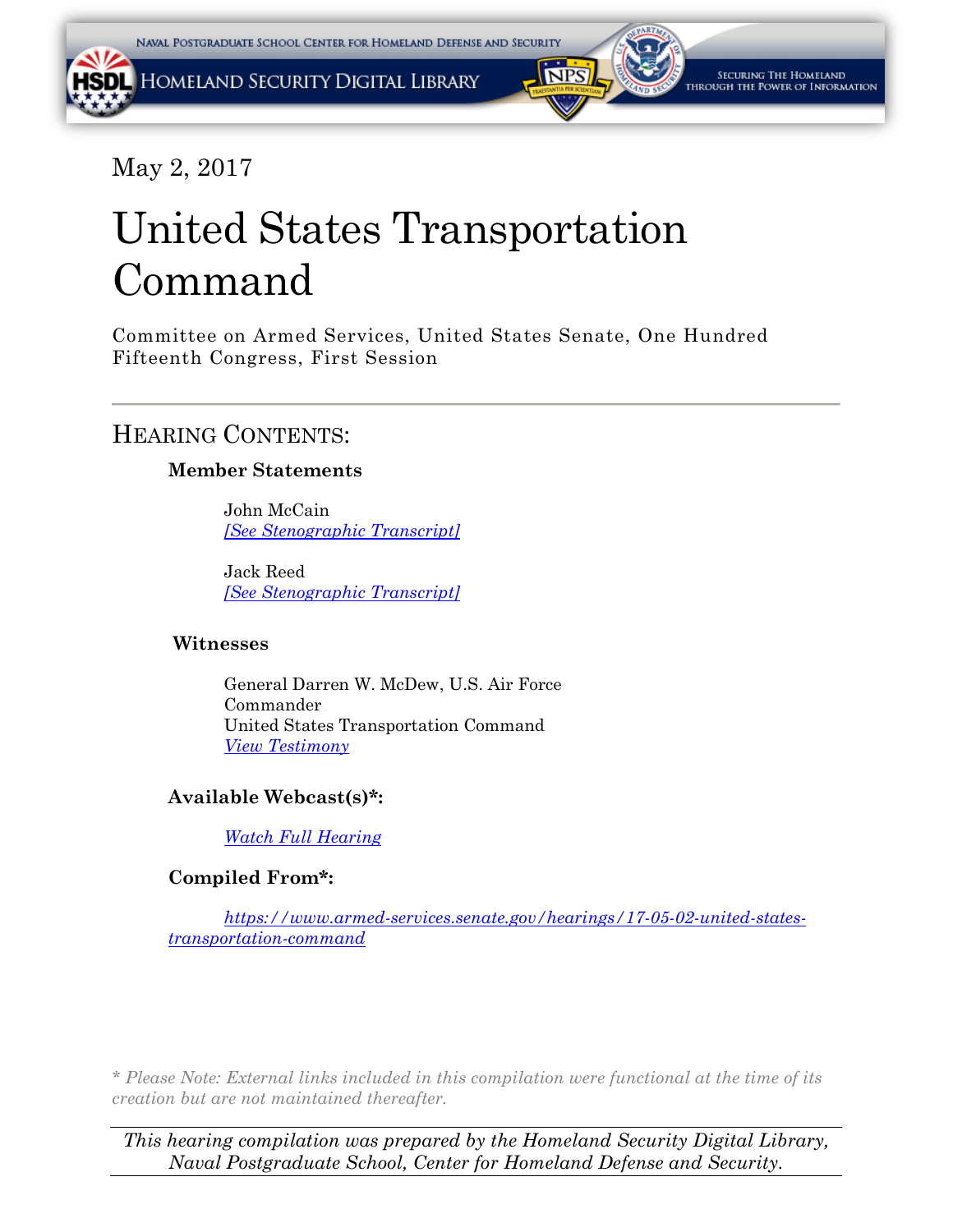<span id="page-1-0"></span>Stenographic Transcript Before the

COMMITTEE ON ARMED SERVICES

## **UNITED STATES SENATE**

UNITED STATES TRANSPORTATION COMMAND

Tuesday, May 2, 2017

Washington, D.C.

ALDERSON COURT REPORTING 1155 CONNECTICUT AVENUE, N.W. SUITE 200 WASHINGTON, D.C. 20036 (202) 289-2260 www.aldersonreporting.com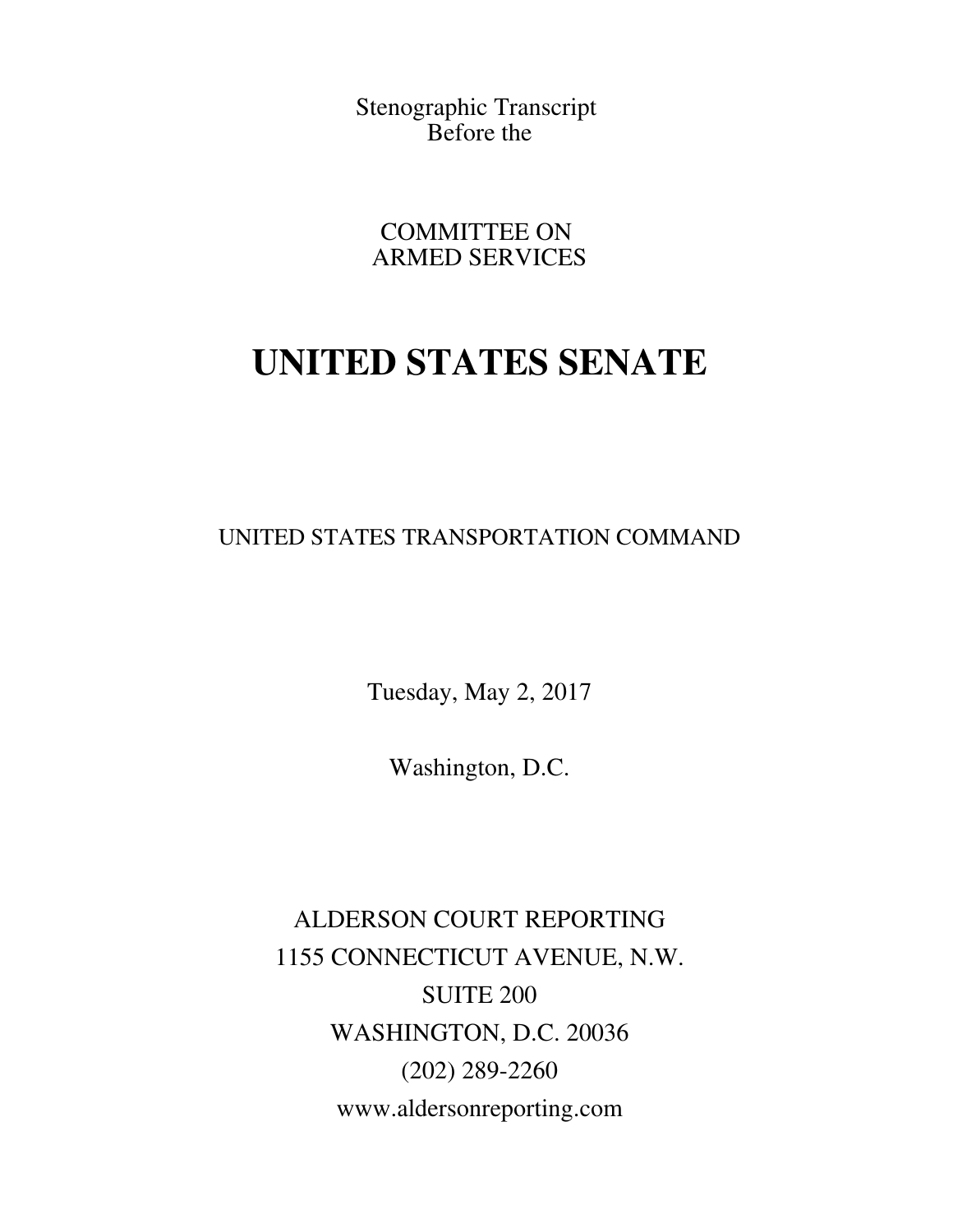| $\mathbf 1$  | UNITED STATES TRANSPORTATION COMMAND                    |
|--------------|---------------------------------------------------------|
| $\mathbf{2}$ |                                                         |
| 3            | Tuesday, May 2, 2017                                    |
| 4            |                                                         |
| 5            | U.S. Senate                                             |
| 6            | Committee on Armed Services                             |
| 7            | Washington, D.C.                                        |
| 8            |                                                         |
| $\mathsf 9$  | The committee met, pursuant to notice, at 9:31 a.m. in  |
| 10           | Room SD-G50, Dirksen Senate Office Building, Hon. John  |
| 11           | McCain, chairman of the committee, presiding.           |
| 12           | Present: Senators McCain [presiding], Inhofe, Wicker,   |
| 13           | Fischer, Cotton, Rounds, Ernst, Tillis, Sullivan, Cruz, |
| 14           | Sasse, Strange, Reed, Nelson, McCaskill, Shaheen,       |
| 15           | Gillibrand, Blumenthal, Donnelly, Hirono, Kaine, King,  |
| 16           | Heinrich, Warren, and Peters.                           |
| 17           |                                                         |
| 18           |                                                         |
| 19           |                                                         |
| 20           |                                                         |
| 21           |                                                         |
| 22           |                                                         |
| 23           |                                                         |
| 24           |                                                         |
| 25           |                                                         |

 $\bar{\beta}$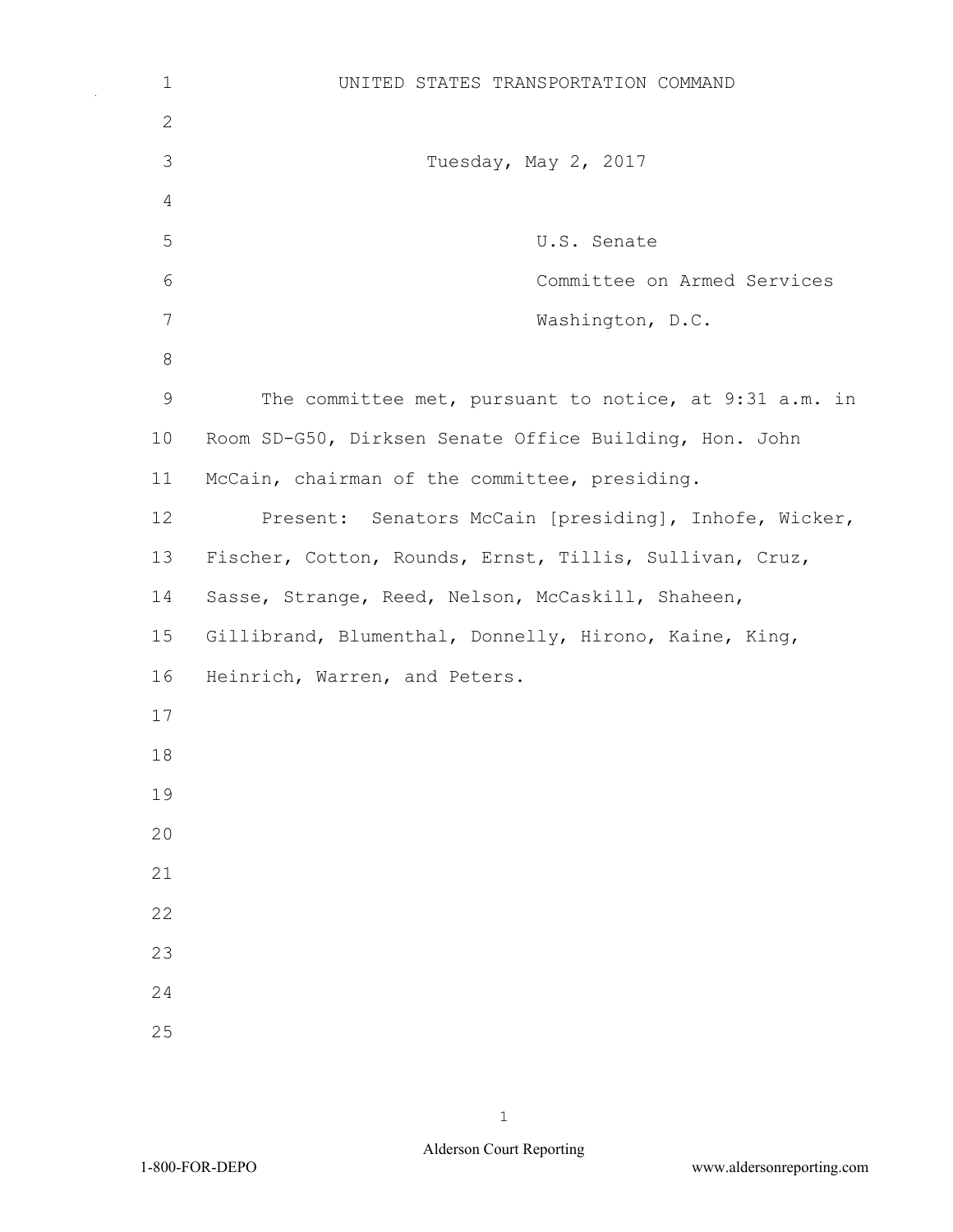OPENING STATEMENT OF HON. JOHN MCCAIN, U.S. SENATOR FROM ARIZONA

 Chairman McCain: Good morning. The Senate Armed Services Committee meets today to receive testimony from General Darren McDew on the posture of the United States Transportation Command.

 TRANSCOM is more than just a functional command that moves personnel and materiel from place to place. It is a crucial asset on which our military's global power projection depends and one we must not take for granted. As General Patton once said, "The officer who doesn't know his communications and his supply as well as his

tactics is totally useless."

 General McDew and his predecessors have warned Congress for years that the proliferation of anti-access/area denial capabilities pose significant challenges for our transportation and distribution networks in contested environments.

 Put simply, any assumption that TRANSCOM will have uncontested access to international airspace and sea lanes in a future conflict is increasingly outdated.

 Transport ships and aircraft can be held at risk over greater and greater distances. Our logistic networks are centered on large air and sea ports, which serve as efficient hubs, but are also vulnerable to attack. And then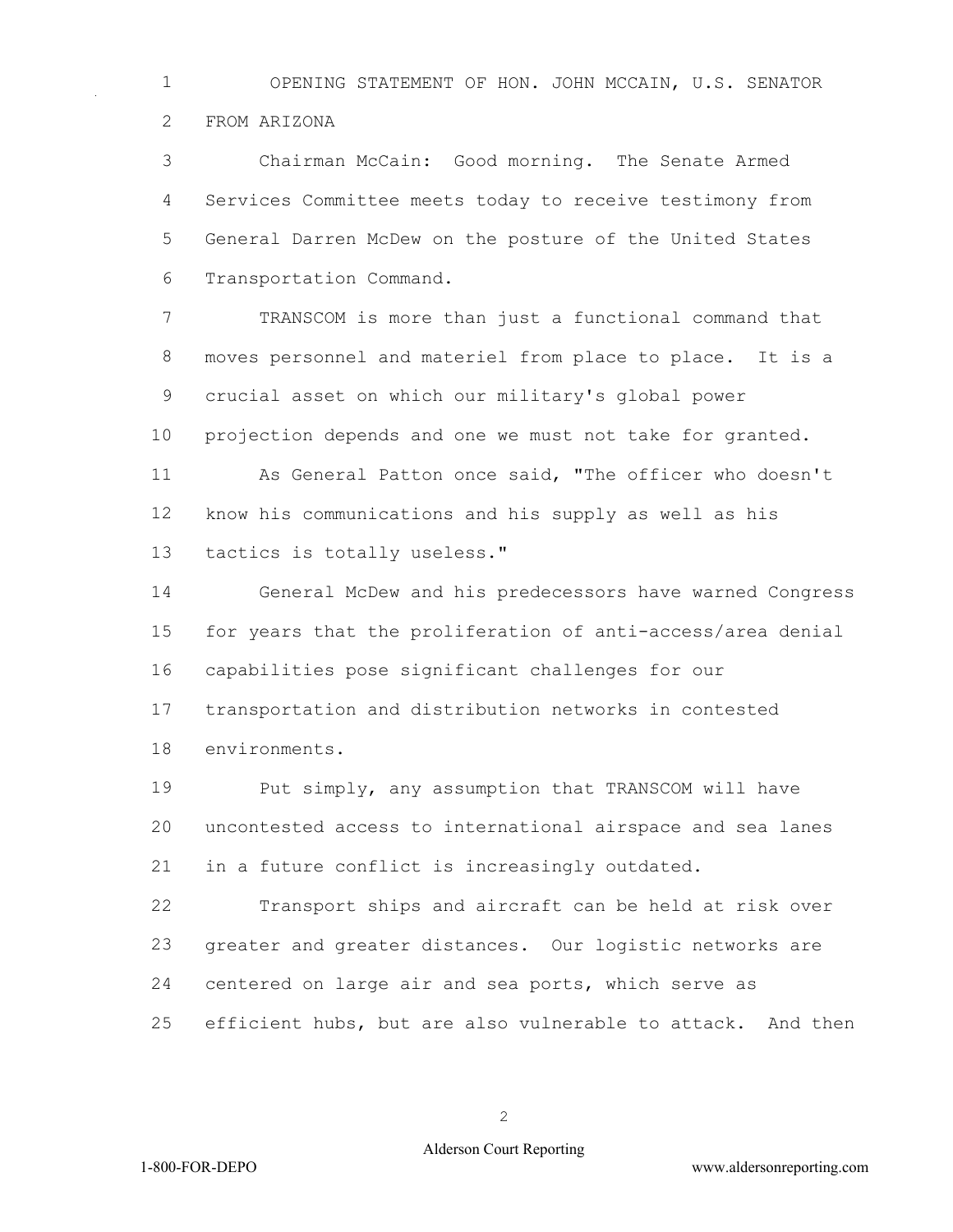there are threats on the digital battlefield.

 Even as cyber intrusions have become increasingly prevalent, nearly 90 percent of TRANSCOM's missions are still executed over unclassified commercial communication networks. This vulnerability extends operational risk to every single combatant command that TRANSCOM supports on a daily basis.

 This committee understands that efforts are currently underway to develop an overarching global plan that would articulate how TRANSCOM would operate in a contested environment, whether that be in the air, at sea, or in cyberspace.

 General, I look forward to an update on this plan today and ask that you provide as many details as possible as to preliminary findings of this effort.

 I also hope you can discuss TRANSCOM's inaugural wargame, which took place last fall and examined mobility and distribution operations in a contested environment. Too often, operational wargames focus exclusively on combat capability and take combat logistics as a given. Combat capability is obviously important, but it does not matter much if it never arrives to the fight or cannot be sustained once it does. I look forward to hearing the lessons learned in TRANSCOM's wargame.

General McDew, it has been almost 2 years since your

#### Alderson Court Reporting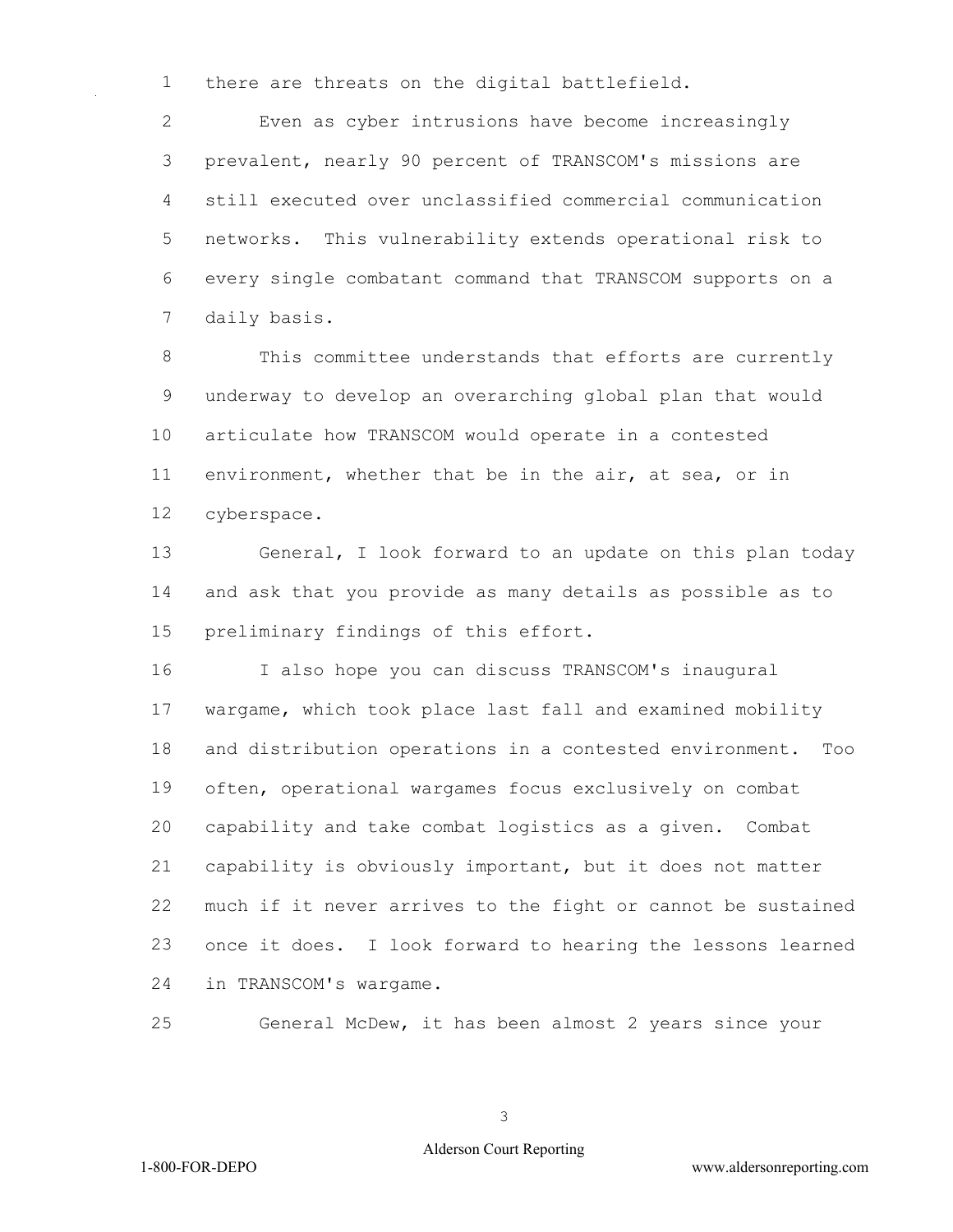confirmation hearing before this committee, and I am looking forward to hearing the steps you have taken to address some of our shared concerns and what more needs to be done. In particular, this committee understands the readiness and modernization challenges across the Department of Defense also affect TRANSCOM.

 A look at sealift, for example, reveals the same downward spiral we have seen elsewhere in the military. Budget cuts mean fewer new ships. Existing ships get older. Maintenance gets more expensive and more difficult. Readiness suffers. And more money is siphoned from future modernization to pay for current readiness.

 Military Sealift Command's organic surge sealift fleet is essential for rapid response in the event of a crisis or wartime scenario. But the average age of ships in our surge fleet is now 39 years. Over a recent 5-month period, less than 60 percent of sealift ships were able to activate during planned exercises due to various maintenance problems.

 The requirement for so-called roll-on/roll-off ships has been relatively stable since the 1990s. But since Desert Storm, the surge sealift fleet has been cut nearly in half to just 27 ships. We are already 10 ships short of the current requirement, enough to move two full armor brigade combat teams. And, over the next 6 years, another nine will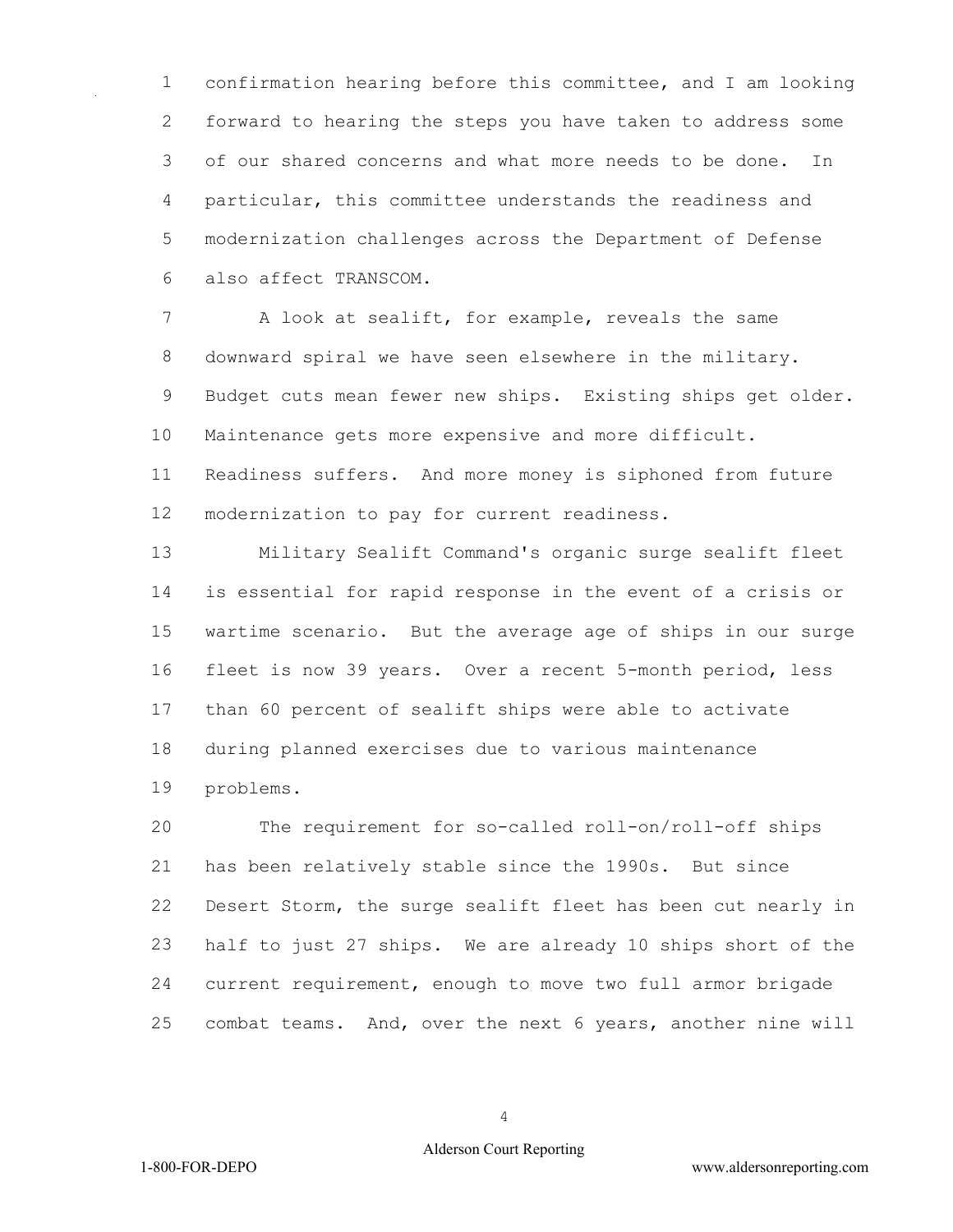1 age out.

2 So while I look forward to hearing how TRANSCOM plans 3 to address its readiness and modernization challenges, I do 4 so fully aware that it cannot truly do so unless we in the 5 Congress step up and do our jobs, repeal the Budget Control 6 Act, and provide full and steady funding to meet our 7 national security requirements.

8 General McDew, the committee thanks you for your 9 continued service to the Nation, we look forward to your 10 testimony today.

11 Senator Reed?

- 12
- 13
- 14
- 15
- 16
- 17
- 18
- 19
- $20$
- 21
- 22
- 
- 23
- 24
- 25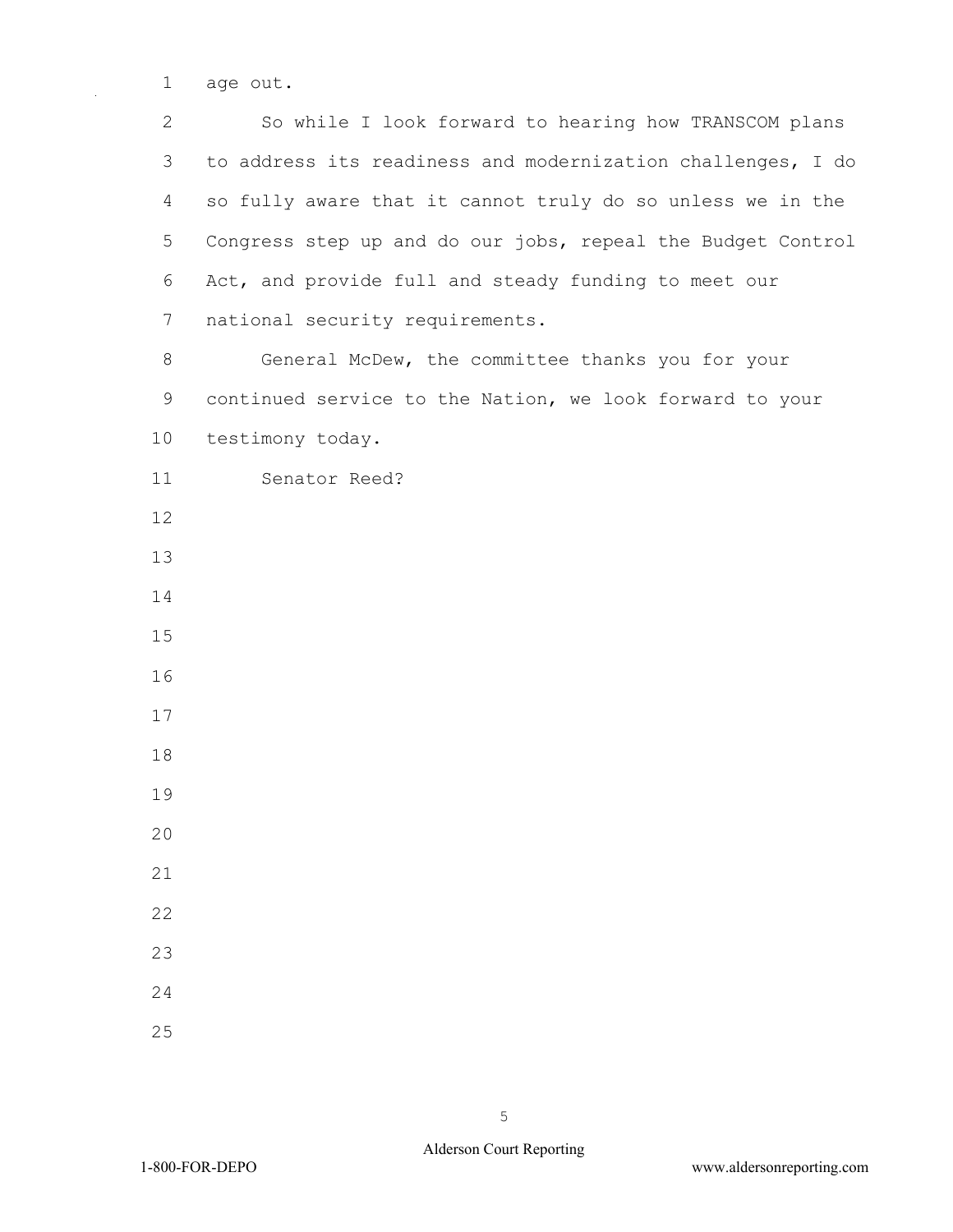STATEMENT OF HON. JACK REED, U.S. SENATOR FROM RHODE ISLAND

 Senator Reed: Thank you very much, Mr. Chairman. Welcome, General McDew, to the committee and for your testimony. Thank you for your service and the service of all of the men and women of TRANSCOM. We are knowledgeable 7 and appreciative of the critical role that TRANSCOM plays, and thank you for your leadership.

 The work of TRANSCOM may be invisible to many, but it is critical because it delivers what our forward-deployed personnel need when they need it. While TRANSCOM performs thousands of operations successfully, it is facing a number of daunting challenges. While all the military works to respond to potential and actual cyberattacks, TRANSCOM faces a unique set of cyberthreats because it must work with private sector entities in the transportation and shipping industries to support DOD deployment operations.

 Three years ago, the committee issued a report on certain aspects of the TRANSCOM cybersecurity situation. General McDew, we would like to hear what steps you have taken to respond to the issues identified in that report and any others you may have identified since you assumed command.

 The Ready Reserve Force, a group of cargo ships held in readiness by the Maritime Administration, is aging and will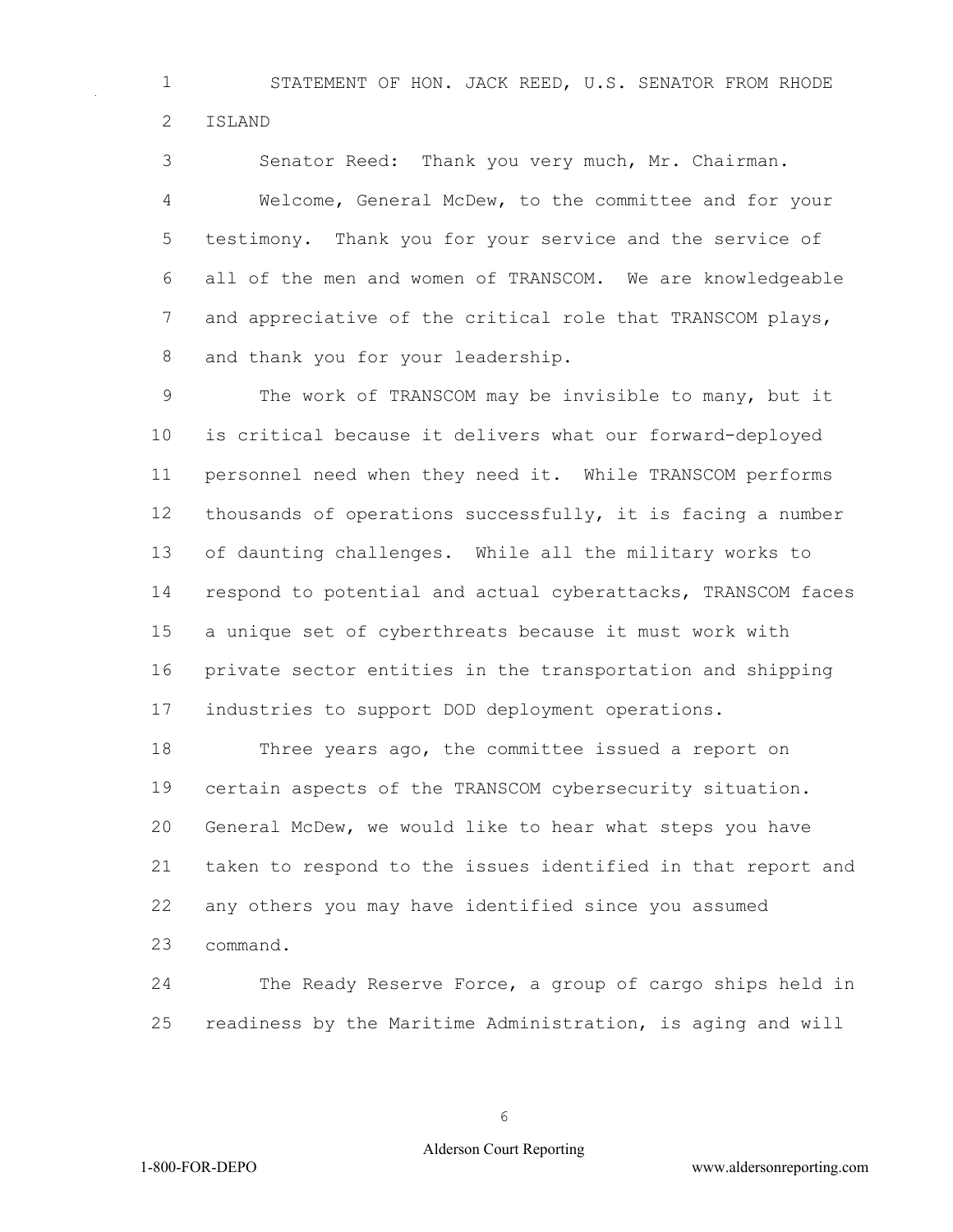need to be modernized over the next decade, as the chairman pointed out eloquently.

 DOD also needs to ensure that the Civil Reserve Air Fleet, or CRAF, program, which provides as much as 40 percent of wartime airlift needs, remains viable after operations in Iraq and Afghanistan, and will be able to provide needed surge capacity in the future. I would appreciate an update on how TRANSCOM intends to ensure these fleets are ready to meet the command's requirements.

 Our global transportation capability, owned and managed by TRANSCOM, has been one of our asymmetric advantages for many years now. However, we cannot assume that potential adversaries will allow us free rein in this area in the future.

 General McDew, as you said in your prepared statement about future conflicts, we expect contested global sea lanes and air routes to a degree we have not faced since World War II. We are interested in hearing how you are addressing the growing reality that the access you enjoy now may be increasingly challenged.

 General McDew, thank you again for your service, and I look forward to your testimony.

Chairman McCain: Welcome, General.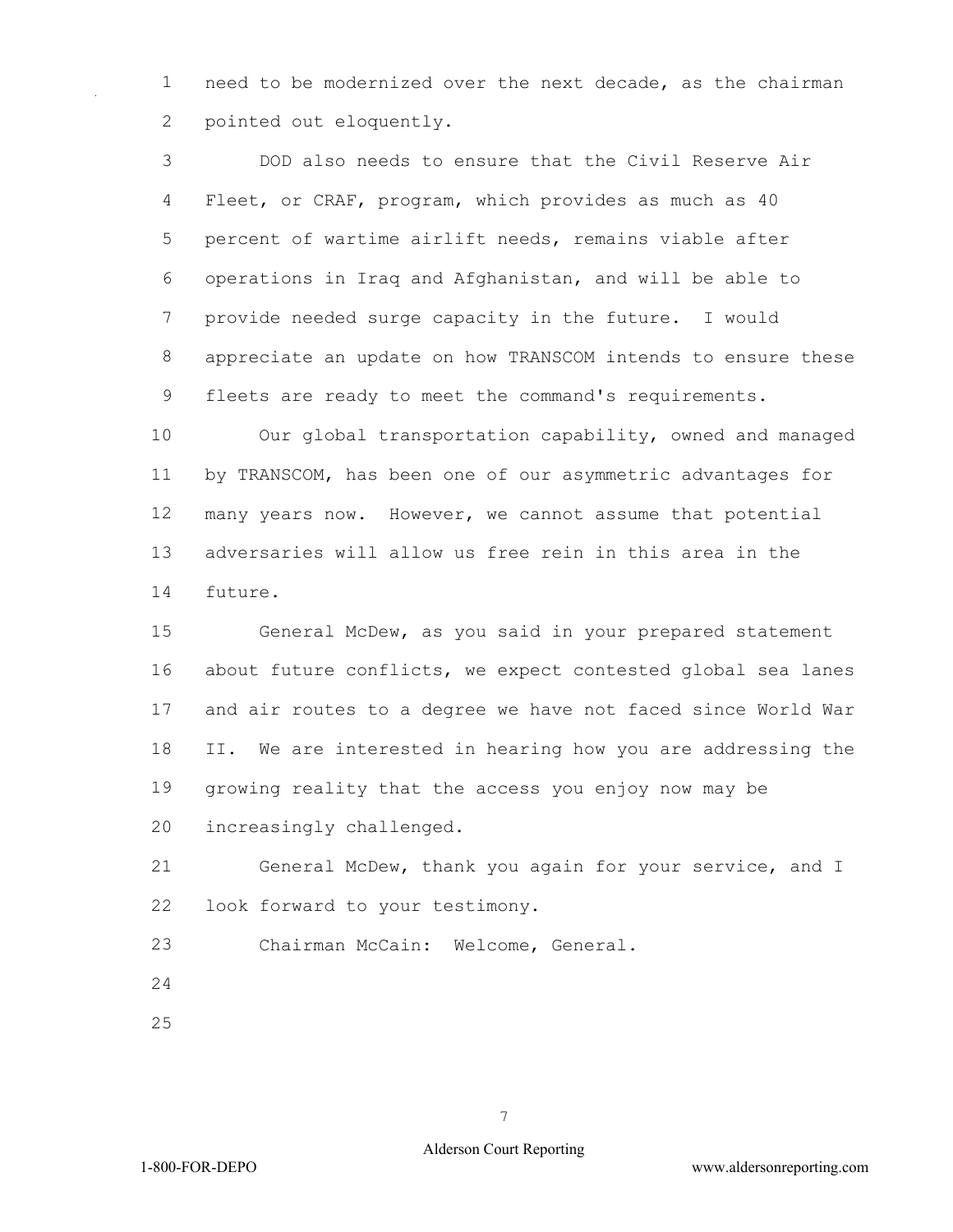STATEMENT OF GENERAL DARREN W. McDEW, USAF, COMMANDER, UNITED STATES TRANSPORTATION COMMAND

 General McDew: Thank you very much, Chairman. I am glad that you pointed out that it has been 2 years since I have been here. I have a quick opening statement, but I would like to say that my daughter-in-law has forgiven you. If you remember, 2 years ago, I sat here and I had a chance to introduce my family. And over my left shoulder was my brand-new grandson, Henry. Henry was a bit of a rotund child at about 6 months old, and you pointed out that he had not missed many meals. 12 [Laughter.] General McDew: Most of us got a chuckle. My daughter- in-law did not get a chuckle from that. Chairman McCain: Please ask her to accept my apologies. It is a beautiful grandchild. 17 [Laughter.] Chairman McCain: Oops. General McDew: But it is now part of the Congressional Record. 21 [Laughter.] General McDew: Chairman McCain, Ranking Member Reed, and distinguished members of the committee, it is an honor and a privilege to be with you here today representing the men and women of our United States Transportation Command.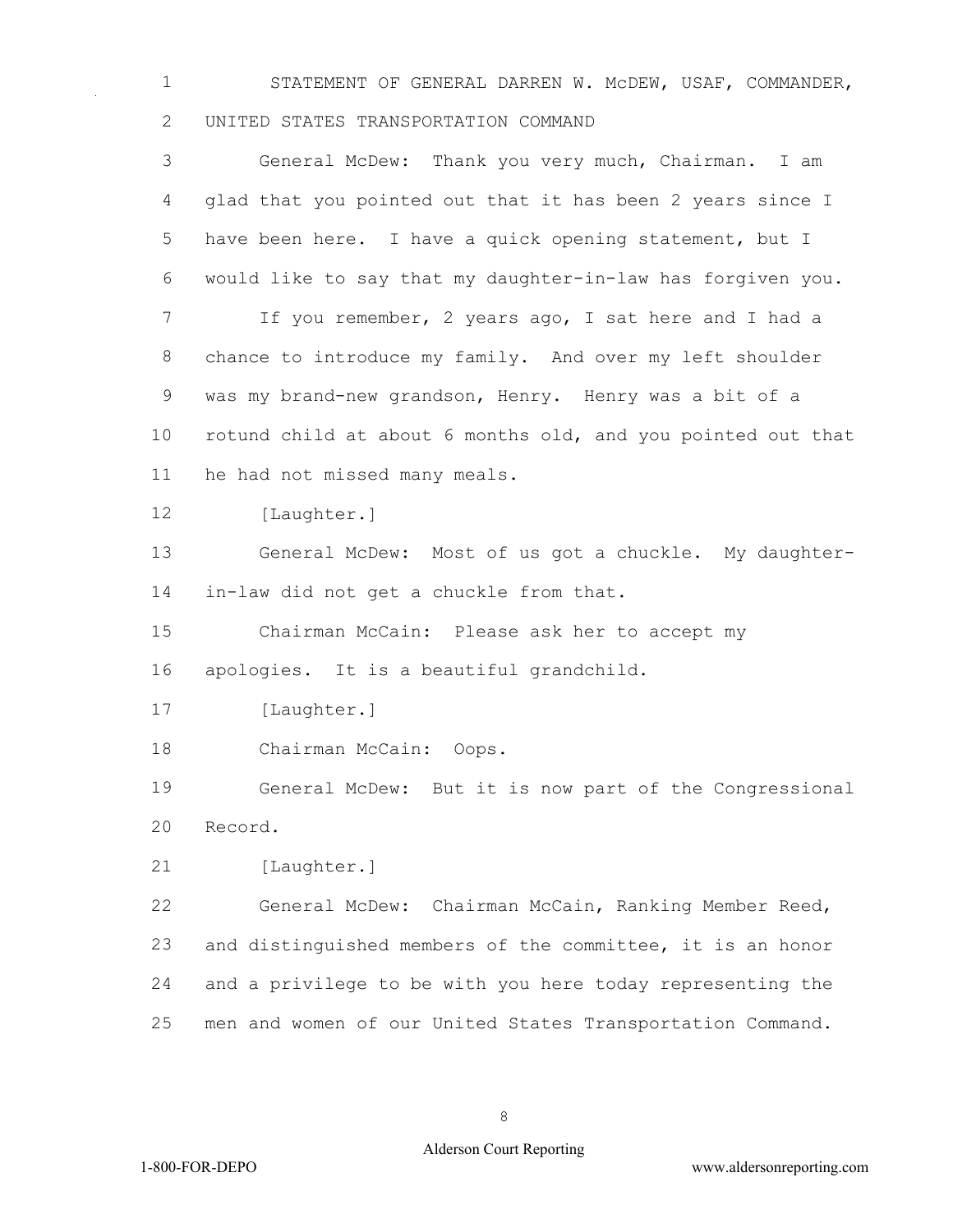I thank you for your continued support of our dedicated professionals, all working together to provide our Nation with a broad range of strategic capabilities and options. I also want to emphasize the vital role our commercial industry plays, what I call our fourth component in our success.

 It is worth noting yesterday was the 30th anniversary of USTRANSCOM's core staff standing up at Scott Air Force Base, and we have been going strong ever since, 30 years of history.

11 I can say confidently that your United States Transportation Command stands ready to deliver our Nation's objectives anywhere at any time. We do this in two ways. We can provide an immediate force tonight through the use of airlift and air refueling fleets. And we can provide a decisive force, a decisive force when needed through the use of strategic sealift and surface assets. You see it every time you read or hear the news.

 When North Korea increased its provocation of our Pacific allies, America responded with assistance.

 USTRANSCOM delivered that assistance in the form of missile defense systems, personnel, and support equipment, moving by sea and air 3,000 miles across the Pacific Ocean.

 When you read about America's brigade combat teams rolling through Europe, it was USTRANSCOM's ability to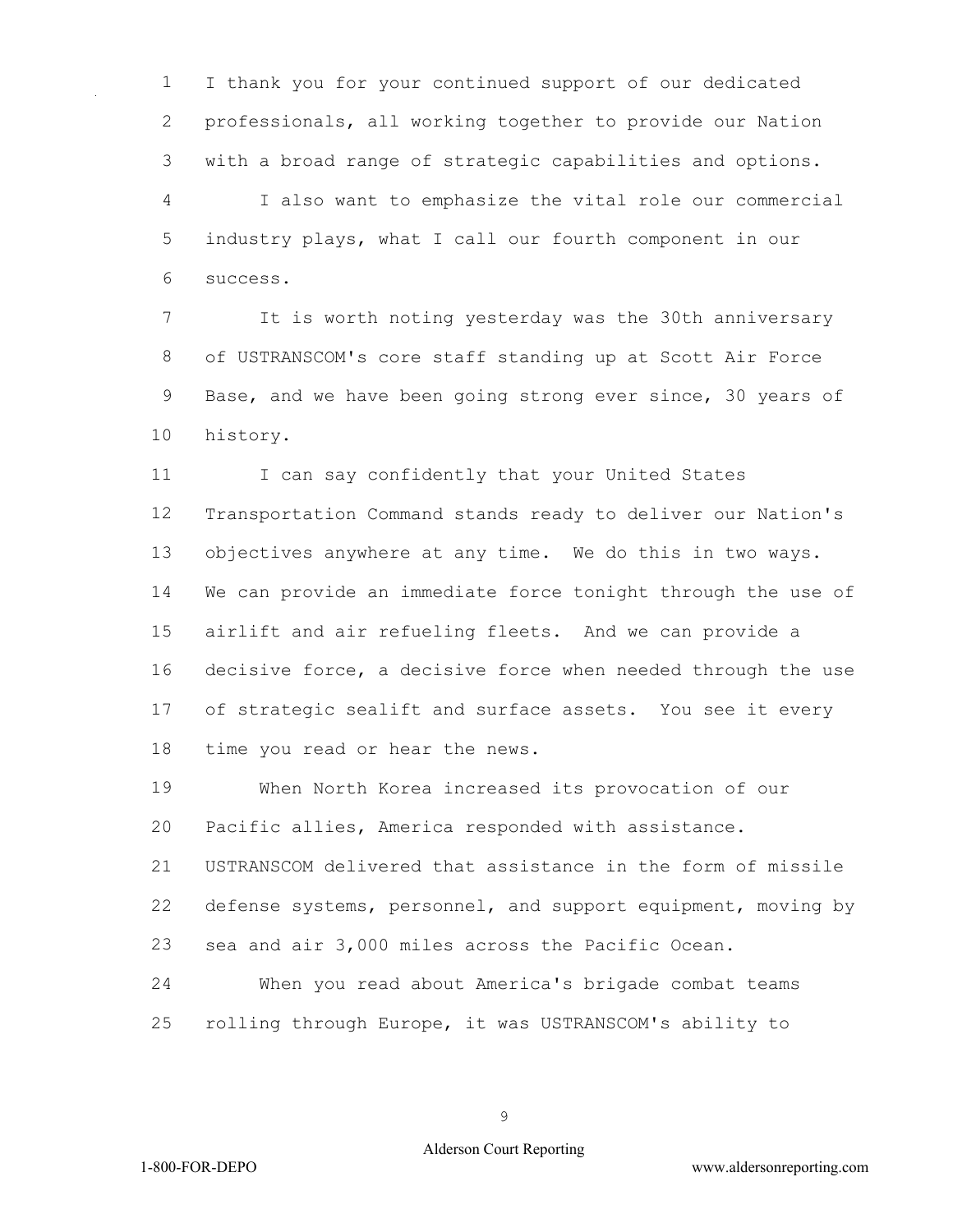provide a decisive force to reassure European allies.

 When America needed B-2 stealth bombers to fly 11,000 miles from Missouri to Libya and back, it was our air refuelers that got them there.

 From national disasters to epidemics to acts of war, the men and women of USTRANSCOM are ready to deliver this Nation's aid, assistance, and, indeed, hope to the world. 8 These missions must execute without fail.

 All the while, these great professionals quietly manage a myriad of daily tasks around the globe, most of which Americans will never read about. It takes diligence, skill, and innovation to provide that kind of readiness for America, and the men and women of USTRANSCOM have never let us down. I am proud to serve next to them, and I say with confidence that our organization is ready to respond when our Nation calls.

 That confidence, however, is not without concern. The environment we operate in today is increasingly complex, and we expect future adversaries will be all the more versatile and dynamic, forcing us to adapt, change, and evolve. Furthermore, we are viewing potential adversaries through a transregional, multidomain, and multifunctional

 lens. Properly understanding the potential threats posed by China, Russia, Iran, and North Korea, as well as violent

extremists, in a global context is of utmost concern for our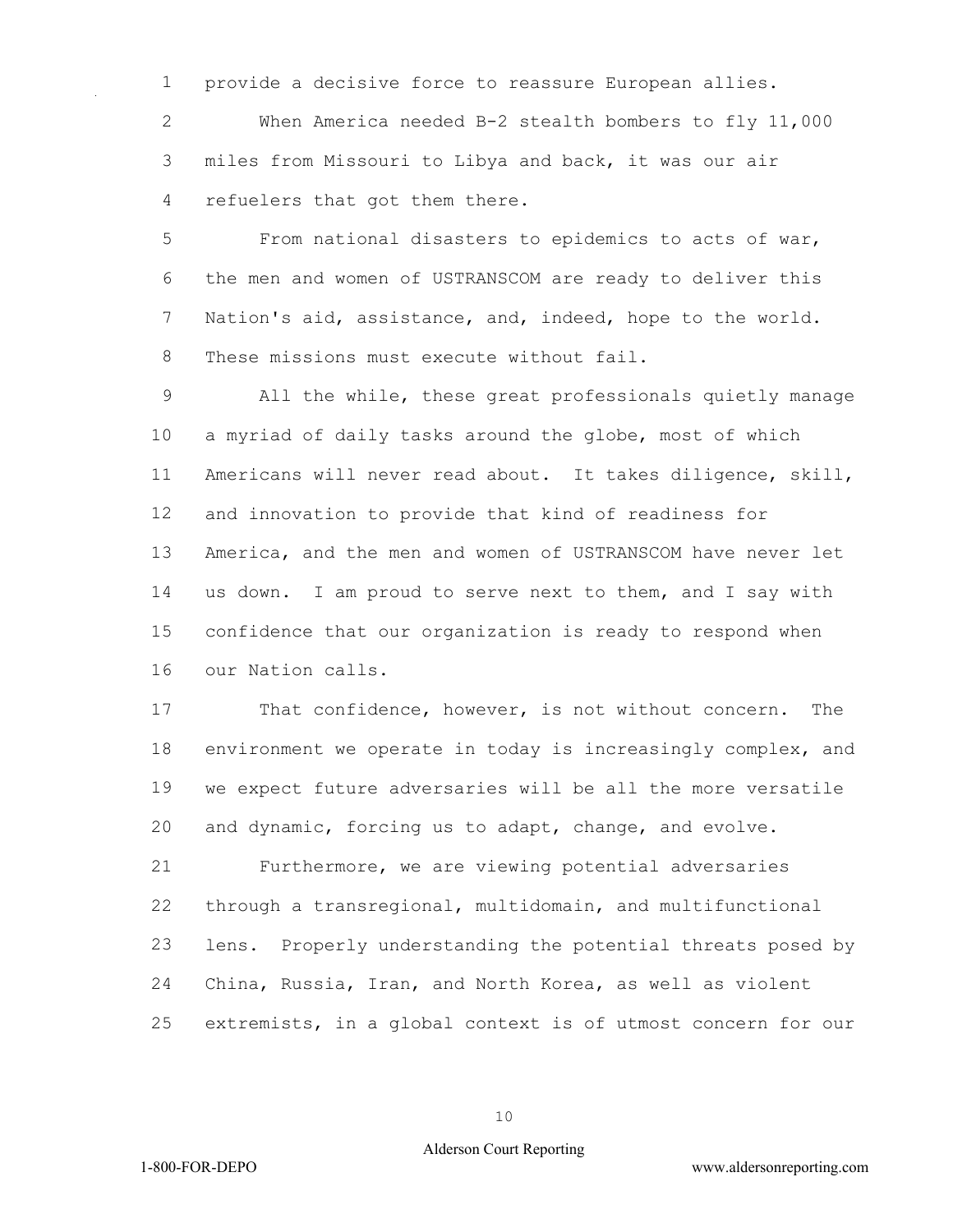future national security. In each of these scenarios, logistics plays a critical but often overlooked role.

 Today, USTRANSCOM is critically examining how we execute our logistics mission in the contested environments of the future, a space we have not had to operate in logistically speaking for a very, very long time. We are exercising and wargaming these logistic scenario, forcing planners of every ilk to account for transportation's vital role and for, for the first time, potential loss.

 Earlier this year, USTRANSCOM held its first-ever contested environment wargame, imagining a scenario where we did not dominate the skies or own the seas. This wargame uncovered a surprising amount of lessons learned, which we have already started to absorb. We have adapted our tactics, techniques, and procedures accordingly, but we still have work to do.

 I am also concerned about our national strategic sealift capability. Any further delay to the recapitalization of our military sealift fleet creates risk in our future ability to deploy forces across the globe. These concerns are compounded further by Merchant Marine shortages and the reduction of U.S.-flagged vessels. With today's resources, we are capable of meeting today's logistics needs. However, if we, together, do not take action soon, many of our Military Sealift Command

#### Alderson Court Reporting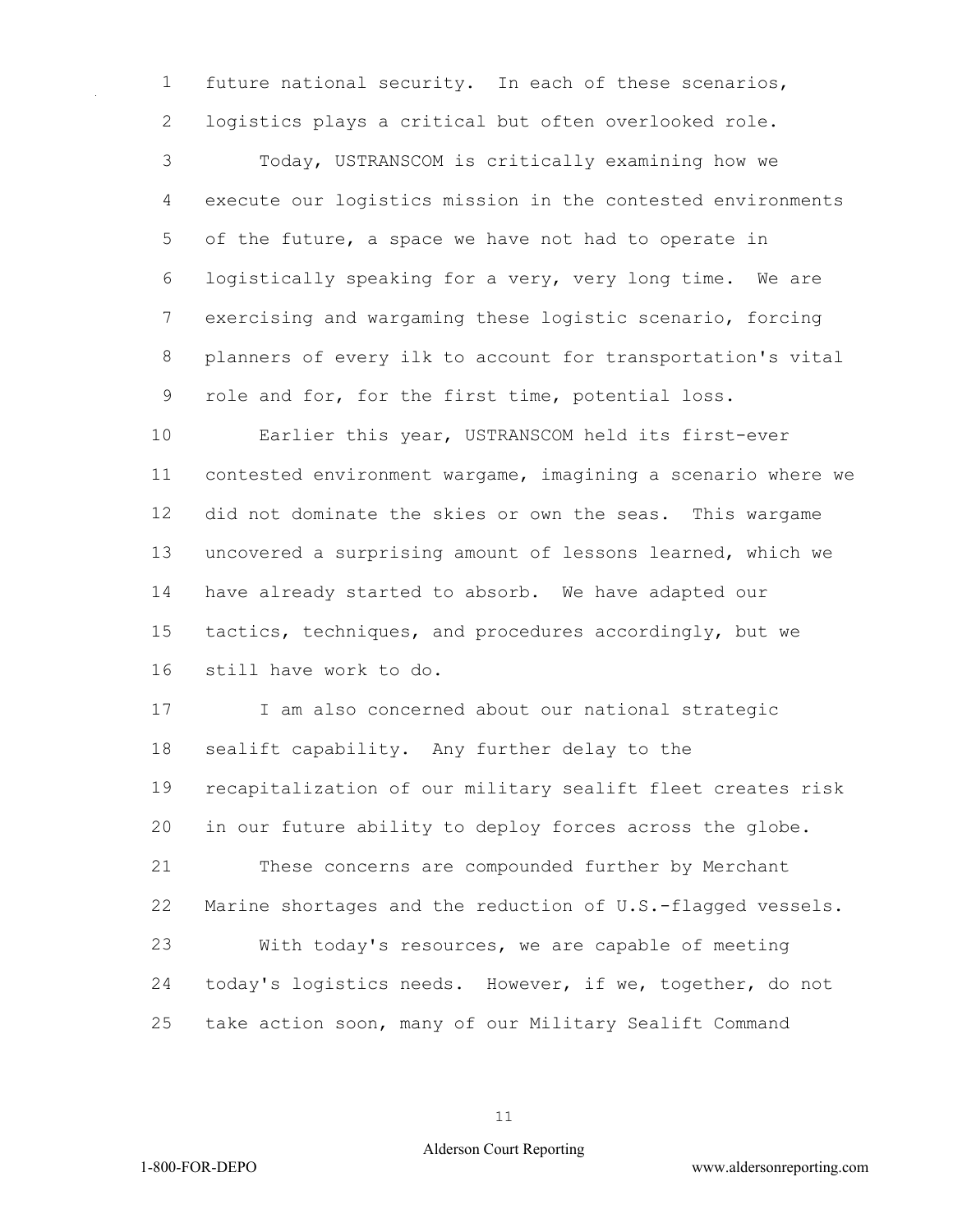vessels will begin to age out by 2026. A significant portion of the DOD's wartime cargo capability moves on these ships.

 As a bridging solution, and with your approval, we can purchase used ships until we can build new ones ourselves. This will not solve the problem forever, and we will need your help for all of it.

 My final concern is the threat of attack from the cyber domain. Although cybersecurity is a DOD-wide focus area, USTRANSCOM is distinctly vulnerable because the majority of the command's transportation data resides within and travels through the unsecure commercial Internet. Furthermore, unsecure networks and systems of our commercial transportation service providers coupled with critical infrastructure requirements almost wholly reside outside of our control.

 In light of these challenges, USTRANSCOM is focusing our cyber efforts on discipline, design, and defense, in order to ensure we continue to accomplish our mission. The command is collaborating with U.S. Cyber Command, DOD agencies, Federal cyber organizations, industry, and academia to identify and mitigate gaps and shortfalls, as well as to seize opportunities to advance our cyber resilience and improve mission assurance.

I thank you again, Chairman McCain and Ranking Member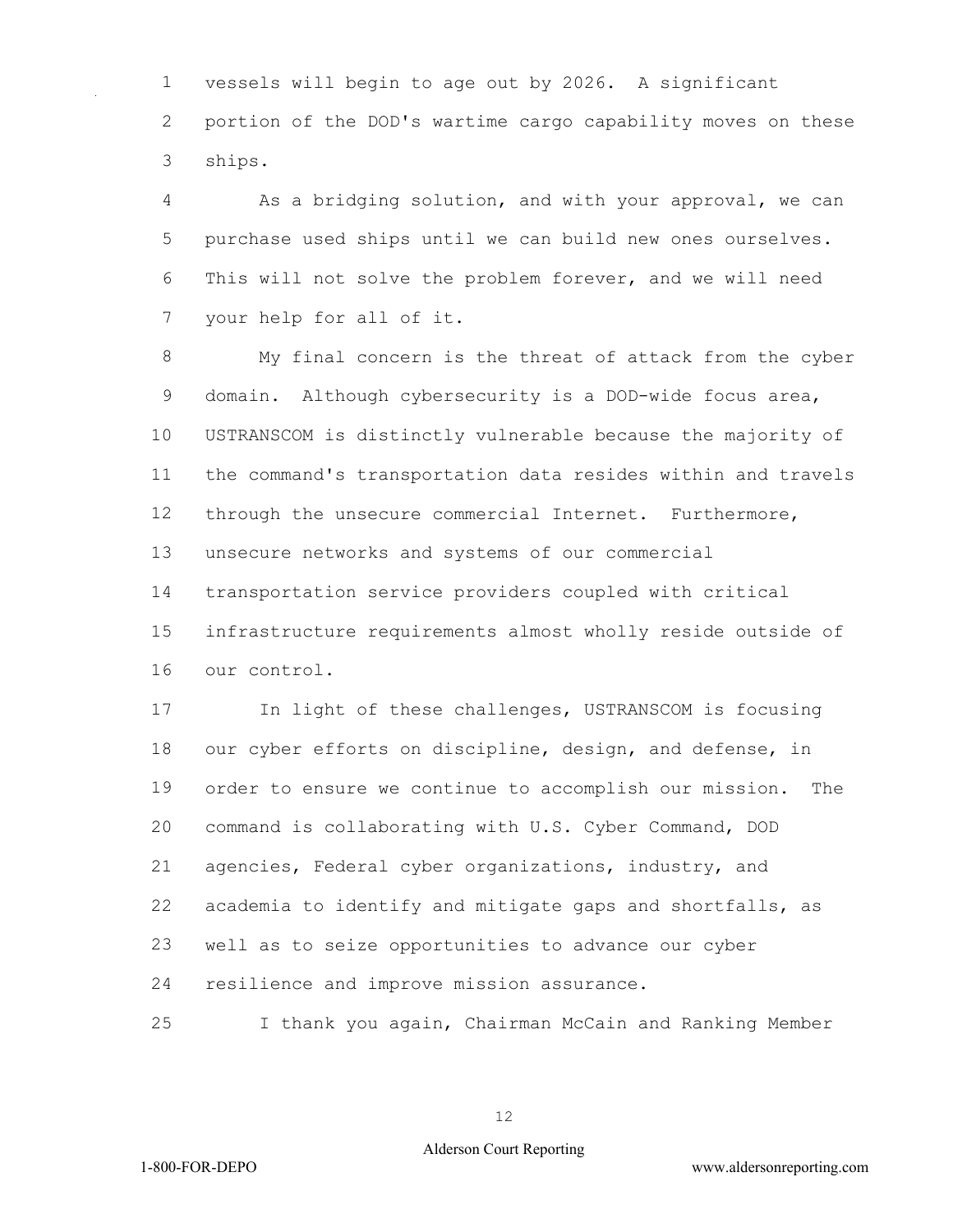Reed and the members of the committee, for inviting me to speak to you today to represent this 30-year-old command, USTRANSCOM. Our TRANSCOM team will continue to provide joint solutions to ensure our Nation is able to deliver an immediate force tonight and a decisive force when needed anywhere in the world. I respectfully request my written testimony be submitted for the record, and I look forward to your questions. 10 [The prepared statement of General McDew follows:]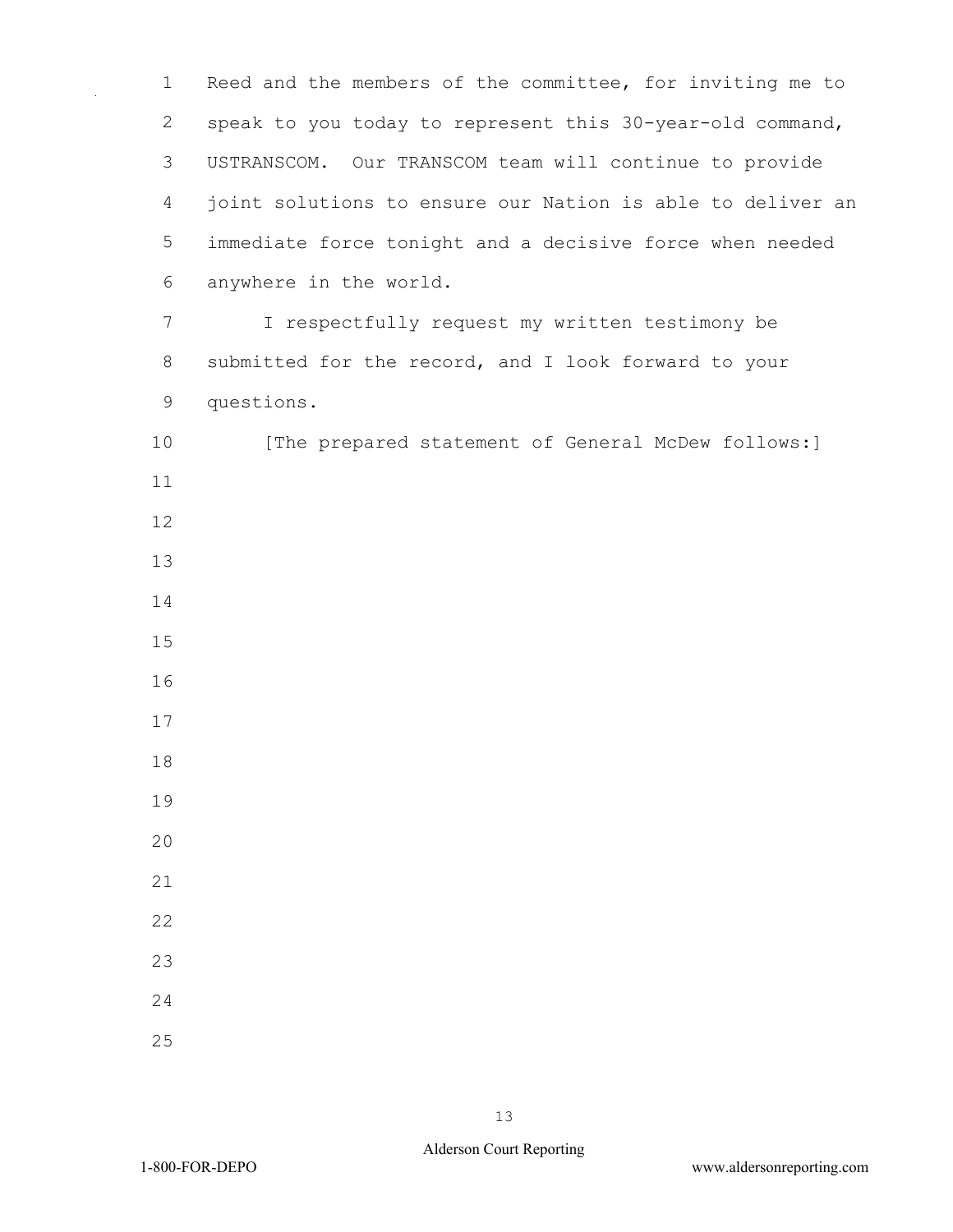Chairman McCain: Thank you. Without objection. 2 Thank you very much, sir. A major concern for the Navy is a lack of sufficient U.S.-flagged ships and robust Merchant Marine to meet future demand. Is that a major concern of yours? General McDew: Yes, it is, Senator. Chairman McCain: Do we have any plans, that you know of, to rectify that? General McDew: Chairman, I believe that we are working very closely with the United States Navy. The Navy understands the depth of the problem. Chairman McCain: Do we have any plans to rectify that shortfall? General McDew: There is a Navy recapitalization plan that is being built right now. It should be unveiled in the next few weeks. I do not want to get ahead of the Navy, but we worked very closely with them on that. Chairman McCain: The real secret is that our ability to move supply and support modern military forces, to a large degree, rests on the support it receives from private sector companies, right? General McDew: It does. Chairman McCain: And so suppose we are in a combat scenario. Can we continue to rely on those private companies or corporations to supply us with what we need?

#### Alderson Court Reporting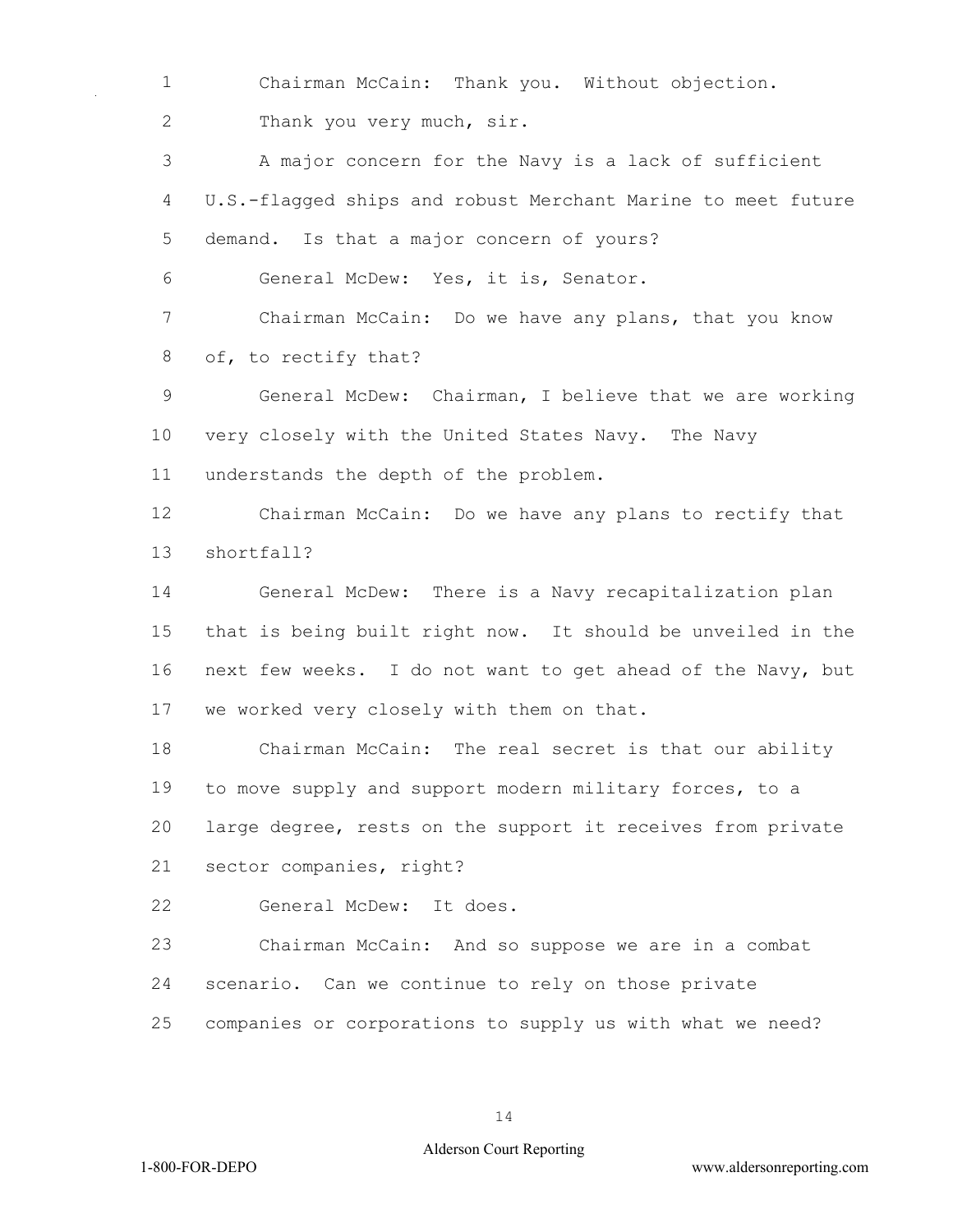General McDew: Our U.S.-flagged fleet of ships has been a reliable partner for decades. The Merchant Marine force that does this work is a viable and proud patriotic unit.

 Chairman McCain: I guess I am talking about having to transport troops and materiel into a contested region. Can we rely on these nonmilitary companies, such as UPS and DHL and Maersk and others to go into combat areas?

 General McDew: Chairman, our first force to go into these contested environments is our organic aircraft and organic sealift ships.

 Chairman McCain: Yes, and that is some 600 refueling tankers to transport one combat team, according to the information I have. Do we have the capability to move a sufficient number of individuals and materiel into a combat zone without relying on civilian sources of transportation? General McDew: Chairman, it depends on what sufficient means. If we are going to --

 Chairman McCain: Let's take Korea. Suppose that a conflict broke out in Korea, and the North Koreans have some limited antiship capability. Can we rely on those nonmilitary corporations to go into -- maritime capabilities to go into contested areas, into combat zones? General McDew: Today, Chairman, I would not call upon

the commercial industry to go into a contested environment.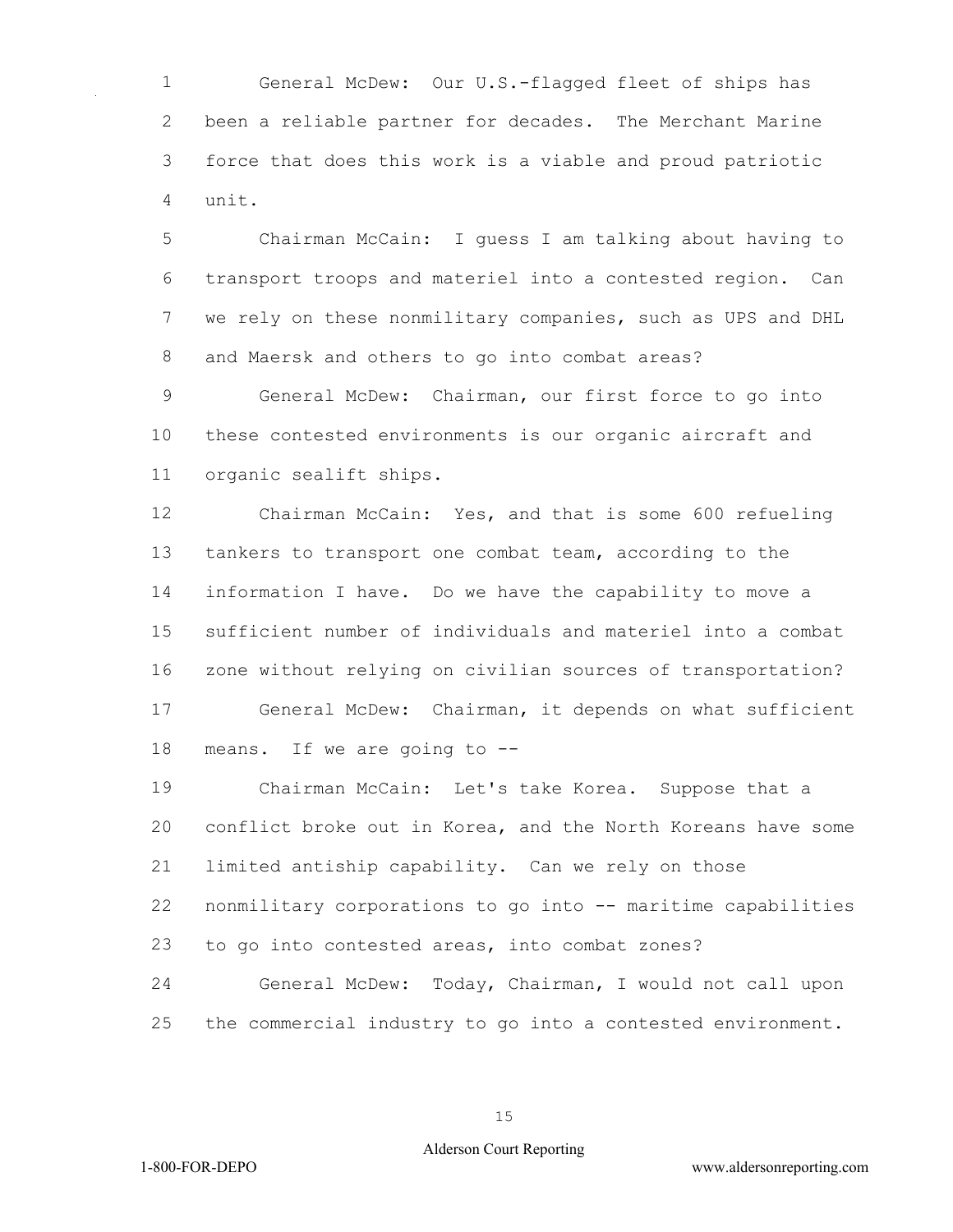We have organic --

 Chairman McCain: So you have sufficient capability to move what we need without relying on them? Is that correct? General McDew: We have a sufficient force today, and I have talked to General Vince Brooks and his staff, to provide him what he needs in the first 30 days organically. Beyond that, we will have to continue to assess how much continues to flow and how much of that we can mitigate the threat by the time we have to get to the use of commercial vessels. Chairman McCain: According to what I am told, it can take 200 C-17 sorties to deploy a single brigade combat team. Is that your correct assessment? General McDew: I would not like to argue numbers with you at all, but I do know that -- Chairman McCain: I am not getting into an argument. I am saying that this is the information that is provided to us by the Department of Defense. It is not my opinion. That is the information that we have from the Department of Defense. Are you able to ensure that global force projection is a primary capability given the assets that we have and not having to rely on non-DOD capabilities for, say, a conflict in Korea? General McDew: It is not easy. However, with a global

#### Alderson Court Reporting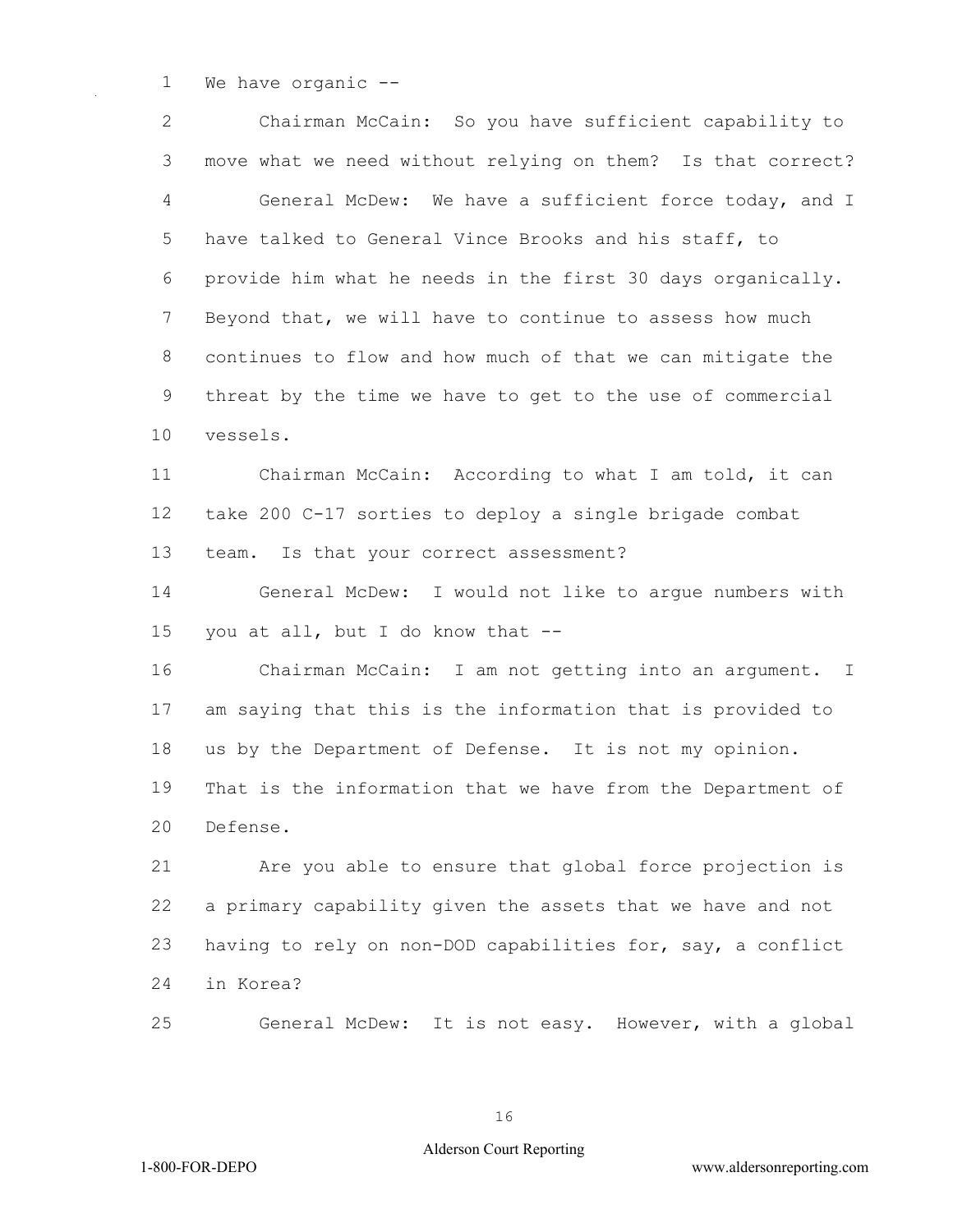1 force, and that is what U.S. Transportation Command is, and 2 we use the forces that are available, we can do 200 C-17 3 sorties.

4 Chairman McCain: You can do 200 C-17s, and that gives 5 you one brigade combat team. I doubt, if there is a 6 conflict in Korea, that one brigade combat team would be 7 sufficient for us to reinforce our forces on the ground in 8 Korea.

9 What I am saying, General, is that we are reliant to a 10 larger and larger degree on the private sector companies, 11 and there is great question amongst many experts that we do 12 not have the capability, say in Korea, say in Eastern 13 Europe, to resupply and maintain our ability to carry out 14 success in combat.

15 Now are you telling me that we can and are and have 16 that?

17 General McDew: We do not have the capability that I 18 wish we had, but we have a capability that can provide a 19 force when needed. And the force that General Brooks is 20 asking me to deliver can be delivered initially by our 21 organic fleet. We have put a lot of capability into -- 22 Chairman McCain: In contested areas?

23 General McDew: We have put a lot in the commercial 24 sector that we cannot rely on in contested areas. But the 25 initial force can be brought by organic fleets, and then we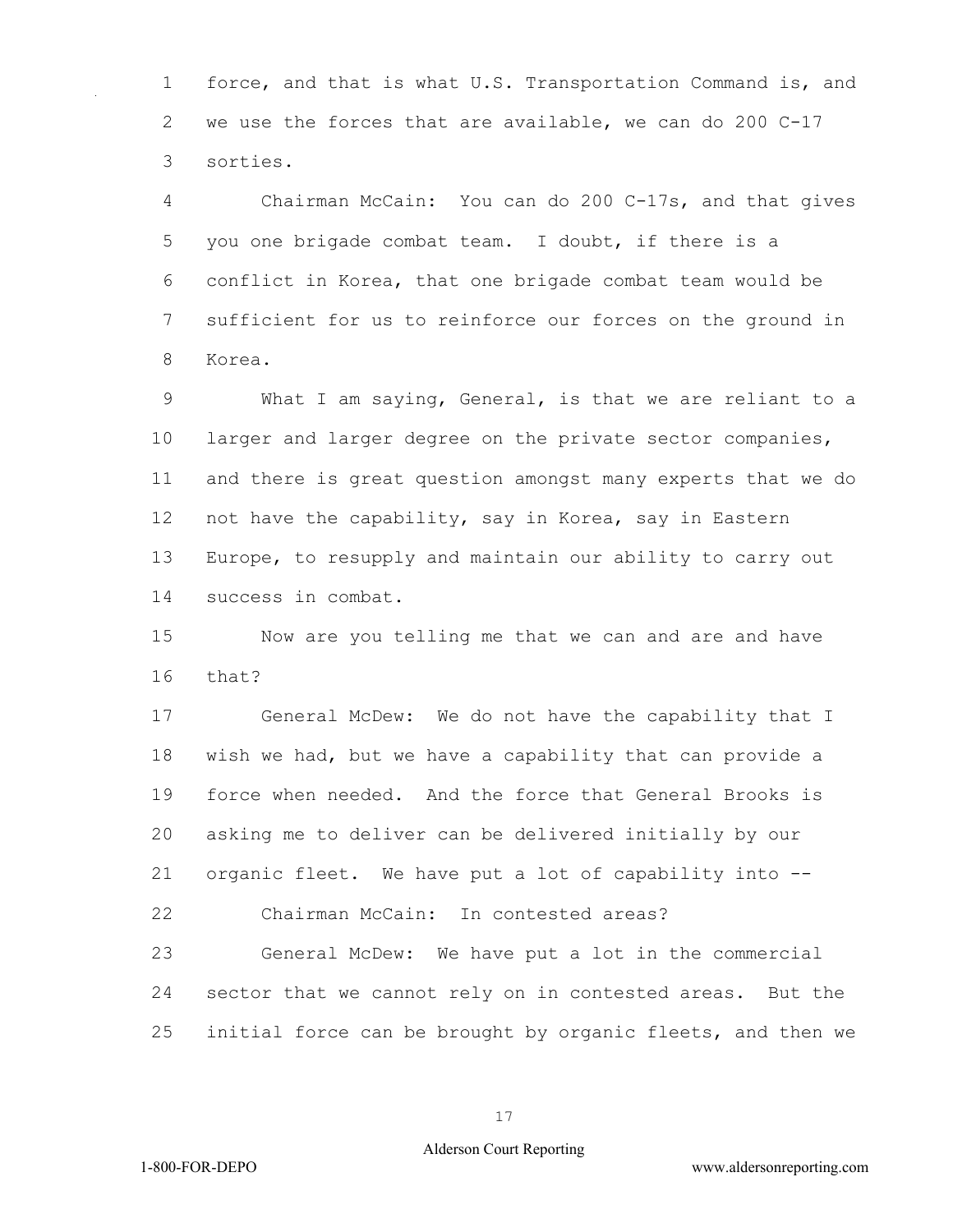will have to see what we can do after that.

 It is a challenge because of how we have gotten to where we have gotten to.

 Chairman McCain: Well, General, to "see what we can do after that" is not comforting to this committee.

Senator Reed?

Senator Reed: Thank you, Mr. Chairman.

 Let me focus on the issue of cyber, which you brought up, and I brought up in my comments.

 As you know, the committee did a report based upon incidents of your contractors, private contractors, in June 2012 through June 2013, where there were cyber breaches. I thank TRANSCOM, because they cooperated in the report. Just a few points emerged that were very critical, and I wanted to get your sense of how much progress you have made.

 First, there appeared to be confusion within DOD about what information relating to cyber compromise of private sector contractors may be lawfully shared. That is one issue.

 Second, TRANSCOM had not provided other DOD components or the FBI a list of operationally critical contracts about whom the command would like to be alerted when a compromise occurs. And then there were gaps in cyber reporting requirements contained in TRANSCOM's contracts.

Although I must give you credit, sir, because TRANSCOM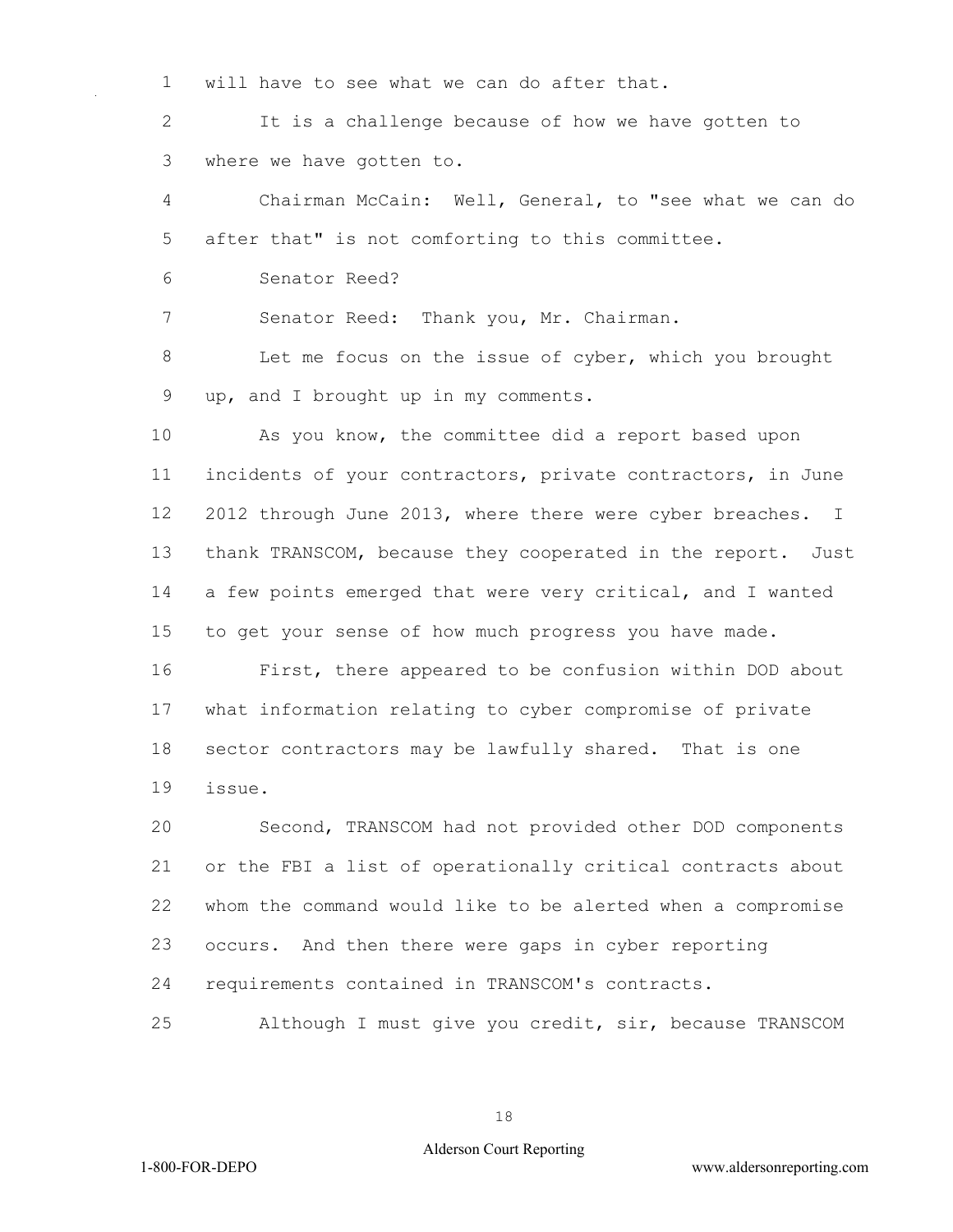was the first DOD component to require contractors to report cyber intrusions.

 Can you comment on these issues and, in general, where we are?

 General McDew: Senator, we have transformed our view of cyber. Last year, cyber roundtables that we did, we did three separate sets of cyber roundtables to get us to a different level of awareness and knowledge. What that has driven us to do is that our contracts are now more cyber- aware. The way we deal with contractors is more cyber- aware. And we are asking industry to partner with us to set a higher cyber standard.

 The problem we have is, sitting in the seam between DOD and commercial industry, is that the rule sets are different. We can defend the Department of Defense networks, but we do not have any control over what happens in the civil networks. Sometimes, a commercial company is disincentivized to report an intrusion. And sometimes, they do not have the wherewithal to know that they have had an intrusion.

 Those things need to be squared away. So we are partnering with CYBERCOM and also the interagency to see where the FBI and DHS can maybe look at those intrusions differently. I am having a meeting with them later this week because I believe the commercial viability of the

#### Alderson Court Reporting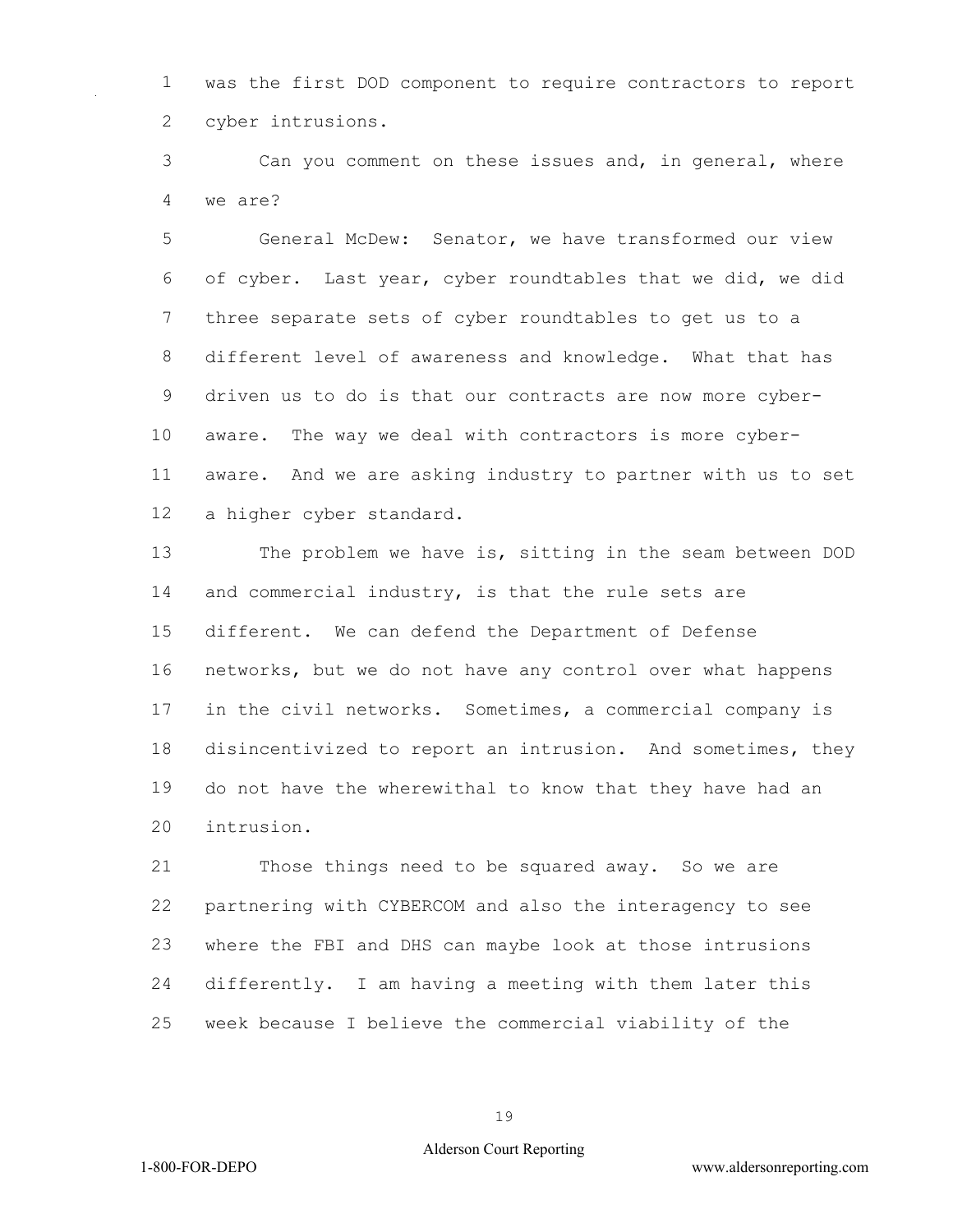company is one thing. National security is another. And because a company is intruded upon, it is not always just a commercial problem.

 Senator Reed: Are you planning to suggest legislative proposals that would give the Department of Defense more authority in this regard, or clarify its authority? Maybe clarification is a better word.

 General McDew: I am not sure that DOD needs more authority, but I believe a bridging of the gap between DOD and the rest of the Federal Government is needed to happen, and to see where we can square that.

 Senator Reed: Let me follow up on two of the questions 13 that Senator McCain asked.

 First, as we move to more emphasis on the Pacific, particularly North Korea, there is the issue of platforms, both air and sea. But there is also the issue of facilities. Do you have an assessment of the needs for docks or airfields that have to be repaired or remediated so that you can continue to operate?

 General McDew: We do a regular annual assessment, a rotating assessment through every year. We publish an en route master plan of ports and rail all around the world.

 We believe we have sufficient facilities globally to handle most contingencies. Unfortunately, until you get into the fight, you do not know specifics about which exact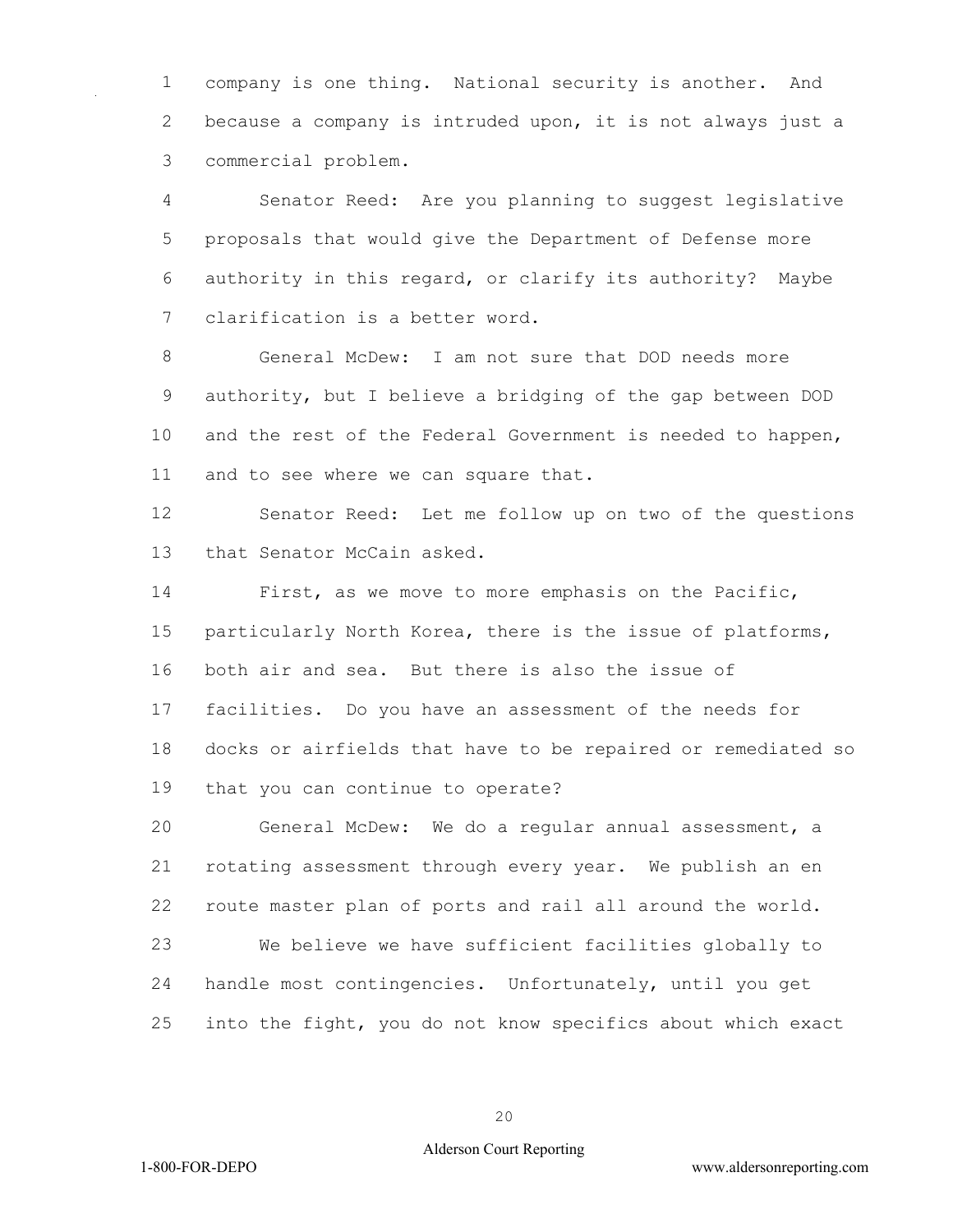ones you are going to need when, because you do not know what the enemy is going to take away from you.

 So based on initial assessments, we do it, and then we continue to assess as the enemy moves and we countermove.

 We believe that, in the early days, as we provide ways to mitigate the threat, maybe we have greater access in some places that we do not think of using now, and we have to be resilient enough to go to those places.

 Senator Reed: And with regard to the issue of ships particularly, or aircraft going into contested areas, do you have any contractual authority to compel them to do that? Or do they have an opportunity in the contract to just simply decline?

 General McDew: So it is twofold. We also have a responsibility to them to not send them into harm's way if they are not prepared to go, in particular with the Civil Reserve Air Fleet.

18 Right now, with the FAA, the FAA trusts us to make the determination of when a place is sufficient to send in a commercial aircraft. We owe that to them. We also owe them a little bit better training on tactics and procedures, and maybe some way of how to operate in a convoy environment.

 My Military Sealift Command commander right now is trying to work with commercial industry to see where we can strengthen their ability to operate at least on the edges of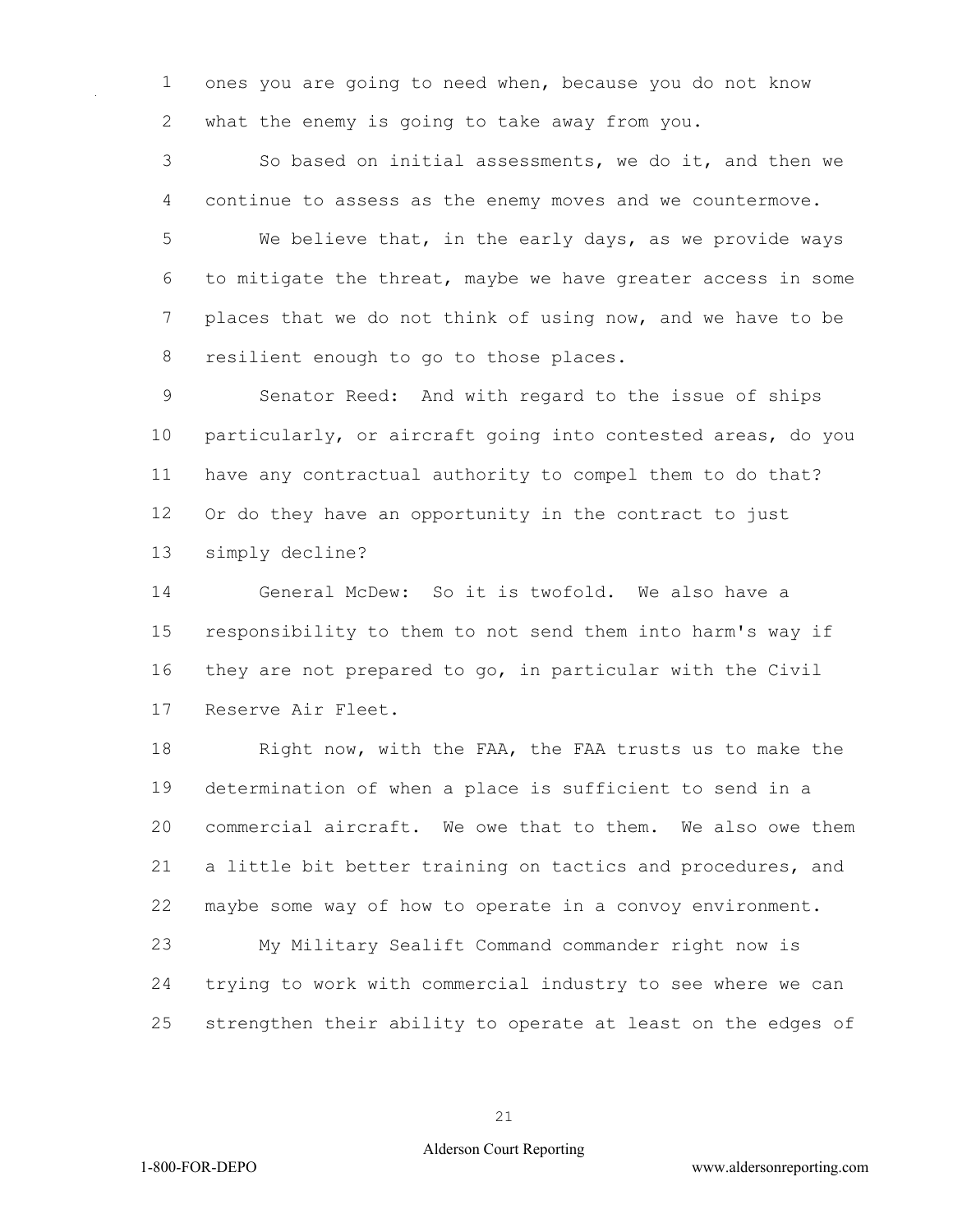the contested environment.

 Senator Reed: And again, is there any consideration to legislation that might give you more appropriate authorities in this regard? Because the problem the chairman has pointed out is a real problem.

 General McDew: The problem is, indeed, real. We have gone down the path of trying to work with industry because they have been beside us a long time. We believe they will want to. But we do not want to put a ship in harm's way, because losing the ship is worse than not sailing the ship. Senator Reed: Thank you.

Thank you, Mr. Chairman.

Chairman McCain: Senator Inhofe?

 Senator Inhofe: General McDew, one of the problems that we have when you are trying to move this equipment, the function that you perform, it is either by sea or by air. Air, obviously, is the one that meets the needs because you do not have a lot of the time that you normally would have to be dealing with.

 But we also know the risks that are out there. We know the surface-to-air capability of the enemy. We know the air-to-air capability. We know those problems that exist. And as was pointed out by the chairman in his opening statement, we are not able to handle the capacity by air, so it ends up being by ship. Then you have problems there too.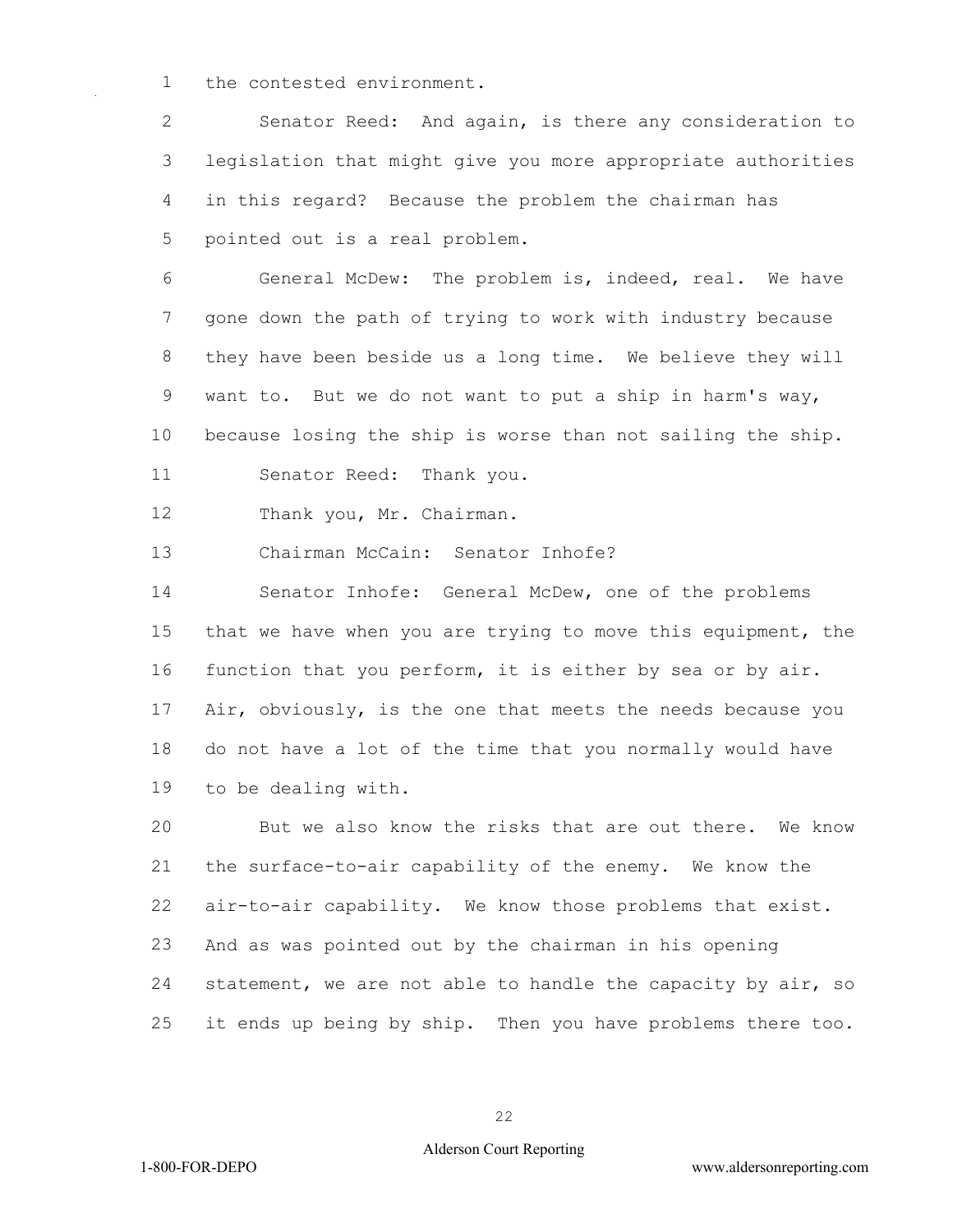So with the age of our fleets right now, 39 years for the ships, and then when you look at the C-5s, C-17s, you look at what we are doing right now at Tinker Air Force Base, trying to take the KC-135s down to the skeleton and then just rebuilding them, how big of a problem do you see this today and as you look into the future, to perform the functions that you are supposed to be performing with just the sheer age of this stuff? The KC-46 will not be around for some time to relieve this. So what kind of a problem is this?

 General McDew: Senator, recapitalizing all of those fleets is a problem. Doing it underneath the budget constraints we have had will be nearly impossible.

14 And also, we owe the Congress possibly better numbers. I have been part of propelling some numbers of tankers that are needed to provide help around the globe, the number of ships. Our contested environment wargames tell us that those numbers may not be sufficient, because we have never, in the history that I can remember, planned for attrition of our logistics. And we have not fought for 70-plus years an adversary that can do that to us.

 So age is one level of attrition. Enemy action is another level of attrition. Lack of sufficient maintenance so that it is reliable is another.

The tanker problem, if we are going to go after 12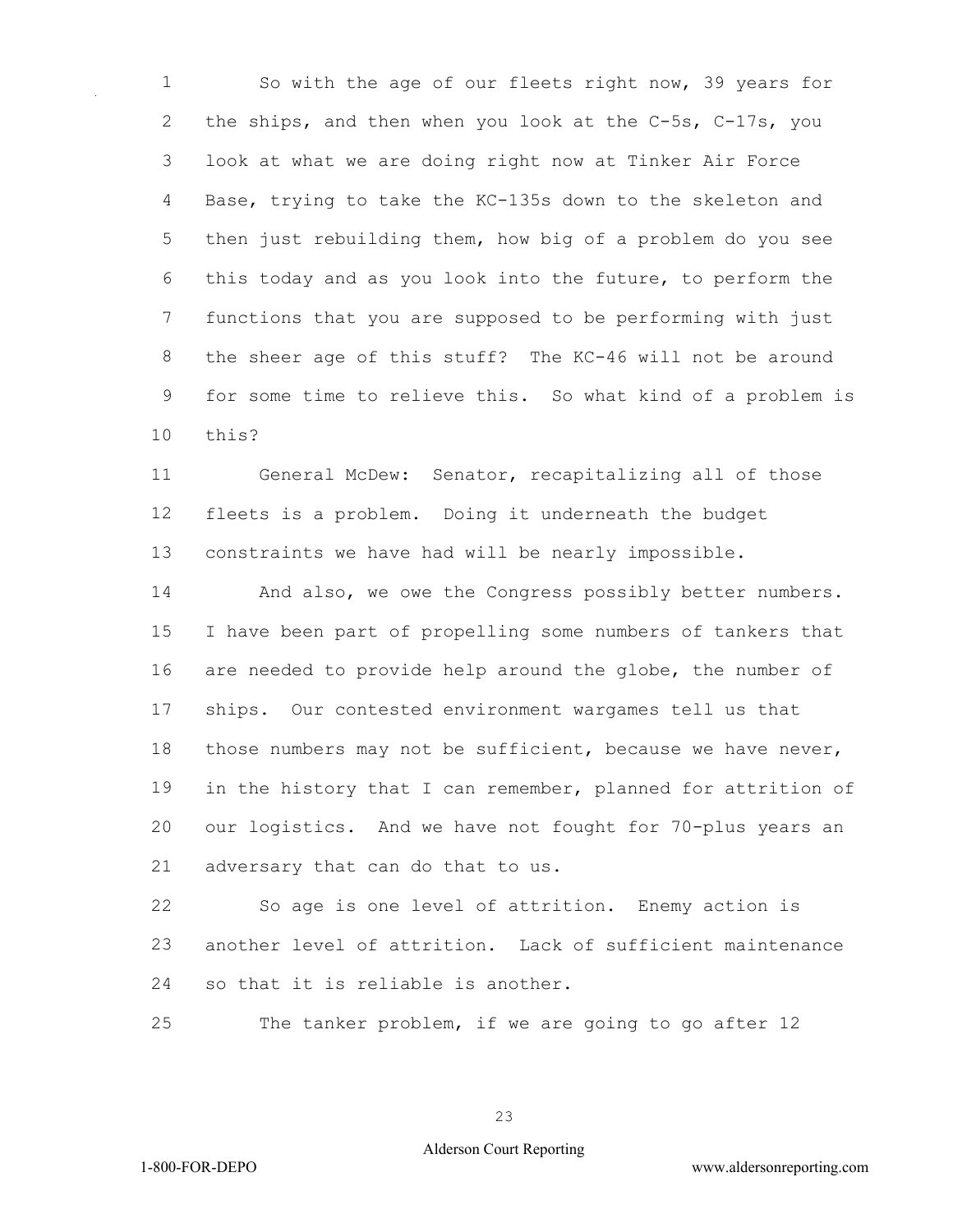airplanes a year, of the KC-46, of recapping, that is going to produce risk long-term as these airplanes continue to age as we recap.

 Senator Inhofe: That is true. It is also, as you are making the decisions now, I can remember when we were making decisions on the C-17. I remember we talked about at one time that it was going to be 210. Then it was going to be -- anyway, when Cheney came along and actually increased that.

10 But every time you make those changes, you are affecting risk. That is the thing that concerns me.

 Now the chairman brought out our reliance upon the private sector in some of these areas. I was reading in your prepared statement, and I will just repeat it here: "Unfortunately, the U.S.-flagged international commercial fleet and Mariner pool has shrunk over time. While we have contingency plans, further reductions may cause us to investigate other options, such as using more foreign- flagged international commercial vessels manned by foreign crews during crisis or war. American shipping companies continue to re-flag vessels to foreign nations, diminishing the size of our commercial fleet."

 Now, we had said that our commercial fleet should be able to take care of some 90 percent of the need. My concern is every bit as much the reliance upon the other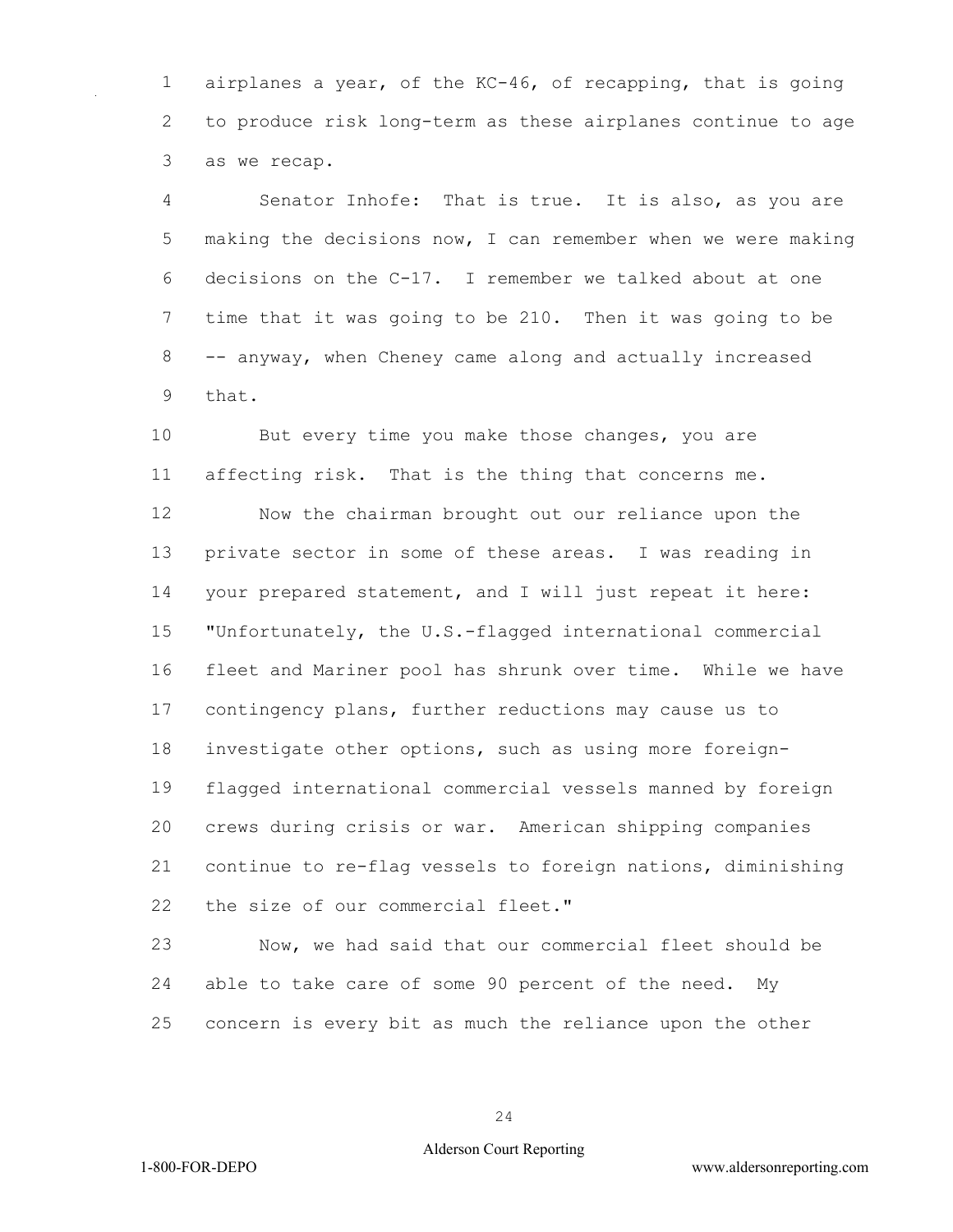countries as it is being reliant upon the private sector.

Do you agree with that?

 General McDew: Senator, we have always been a Nation that has had a large enough maritime fleet, and we have been a maritime country, and we have always had the ability to do that indigenous to U.S.-flagged vessels. Senator Inhofe: Yes, that is what we have always been able to do. That is not the case now. General McDew: We are in jeopardy now. Now we are at about 80 ships. Senator Inhofe: This is a new threat that was not there before, and I agree with that, and I am concerned about that. 14 Thank you, Mr. Chairman. Chairman McCain: Senator Shaheen? Senator Shaheen: Thank you, Mr. Chairman. General McDew, thank you for being here. I certainly appreciate what you said in your statement about the importance of TRANSCOM to any action we take anywhere in the world, so thank you, and everyone who serves in TRANSCOM. As I know you are aware, the 157th Air Refueling Guard Wing is at Pease in New Hampshire. We are one of those places that is going to first get the KC-46A tankers. I have had a chance to go up with the 157th and watch them refuel and am amazed at the skill and precision that all of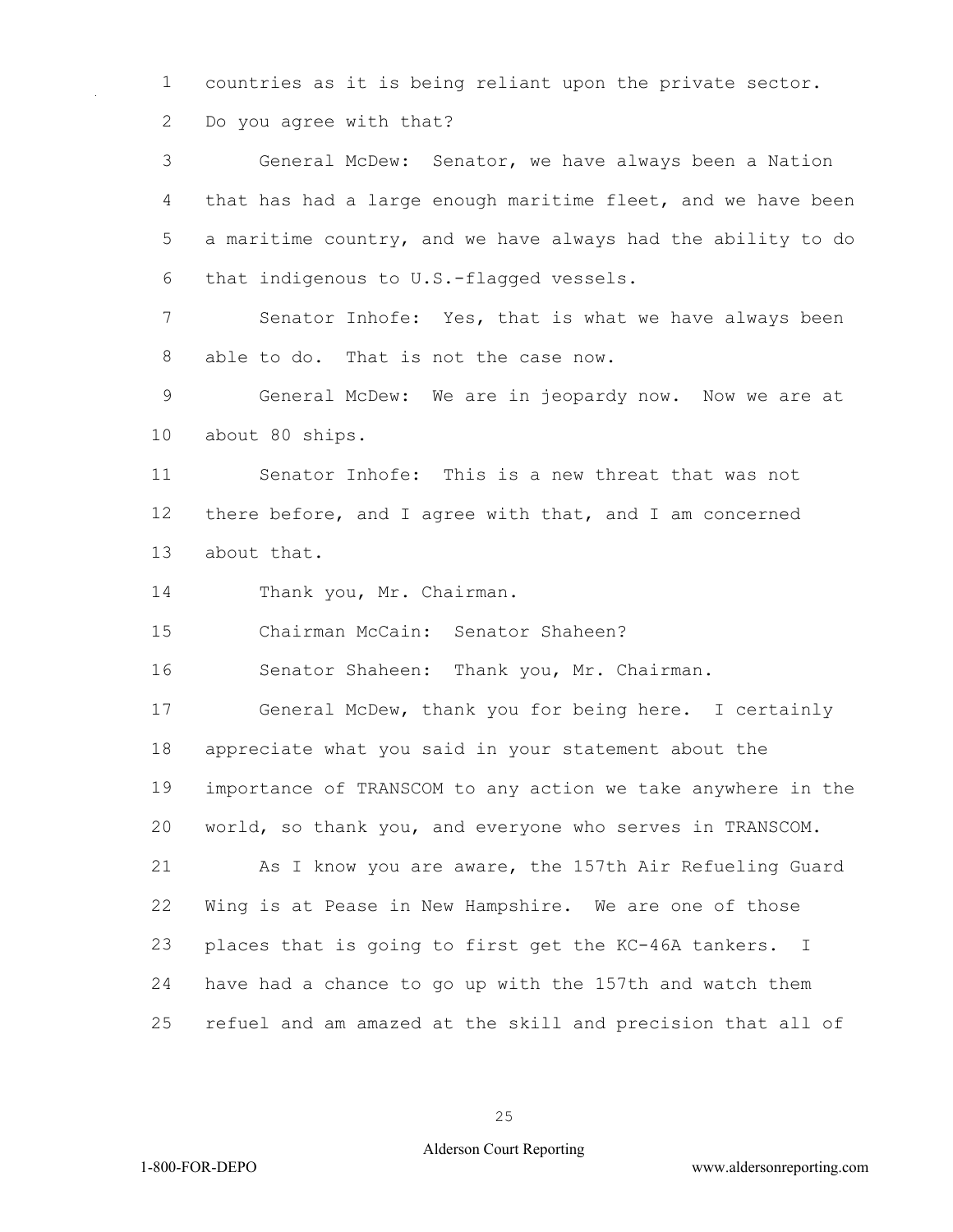those fliers have and how important it is to have that refueling capability as we are looking at what we need to do around the world.

 While I appreciate what you said about our problems are not going to be solved by the KC-46, can you talk about how important it is to have those planes delivered? I know the delivery date has slipped a little bit, so what are we doing to make sure that they are coming in on time where we need them to go?

 General McDew: Senator, behind the cyberthreat, tanker recap is probably my number one priority. If there was one thing that keeps me awake at night, that is the ability to provide the air refueling support that we need globally to respond anywhere around the world at the time of our choosing. The 157th is one of those units that we count on to do that.

 The KC-46 recap, or recapping takers writ large, is a very, very important program that cannot be allowed to slip much more. We are already assuming some level of risk, and that is before we learned about the things that we have going on in contested environments. We do not plan for losing tankers. And if we do not recap them, any loss is more catastrophic.

 Senator Shaheen: Thank you. I certainly agree with that.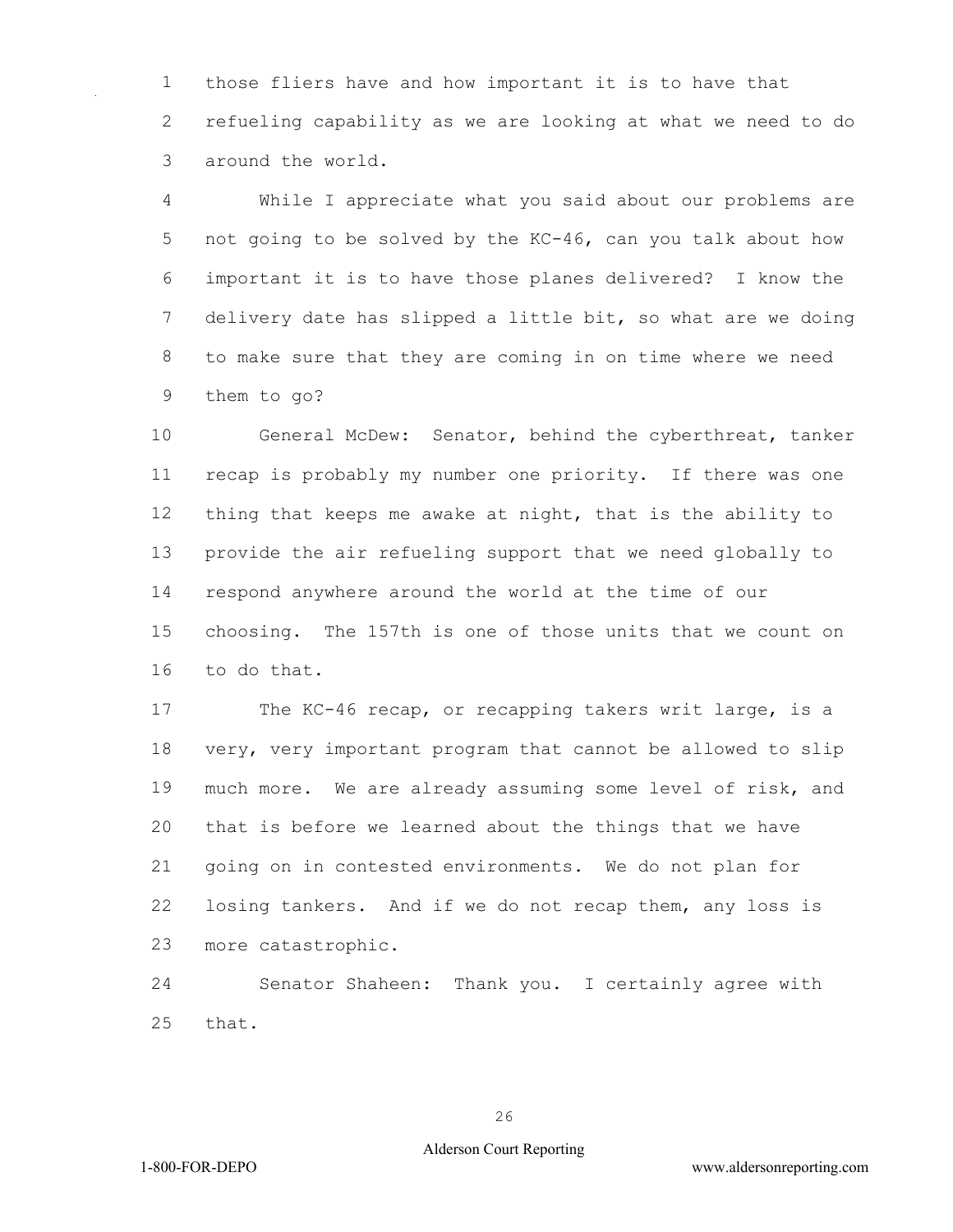I know that when we were in Afghanistan and Iraq, one of the challenges that we had at the height of those conflicts has been the ability to have our fuel keep up with the actions that were going on in the field. One of the things that I think the military has done an excellent job of is research into alternative ways to make us less dependent on those fuel lines and particularly foreign sources of oil.

 Can you talk a little bit about how you see the importance of those alternative fuels as you are looking at TRANSCOM's future?

 General McDew: Senator, I believe that a level of resilience across the entire portfolio is needed. The ability to have different sources of fuel, the ability to have different methods of delivering that fuel, DLA and all of our partners really work hard at that. I think it is important that we cannot just be relying on one source for anything.

 Senator Shaheen: And are you concerned about the progress that they are making? How are we doing? Is there any branch that is falling behind that we need to be worried about?

 General McDew: You know, with technology, always faster is better. But sometimes, the journey is important as you are going down new innovative paths.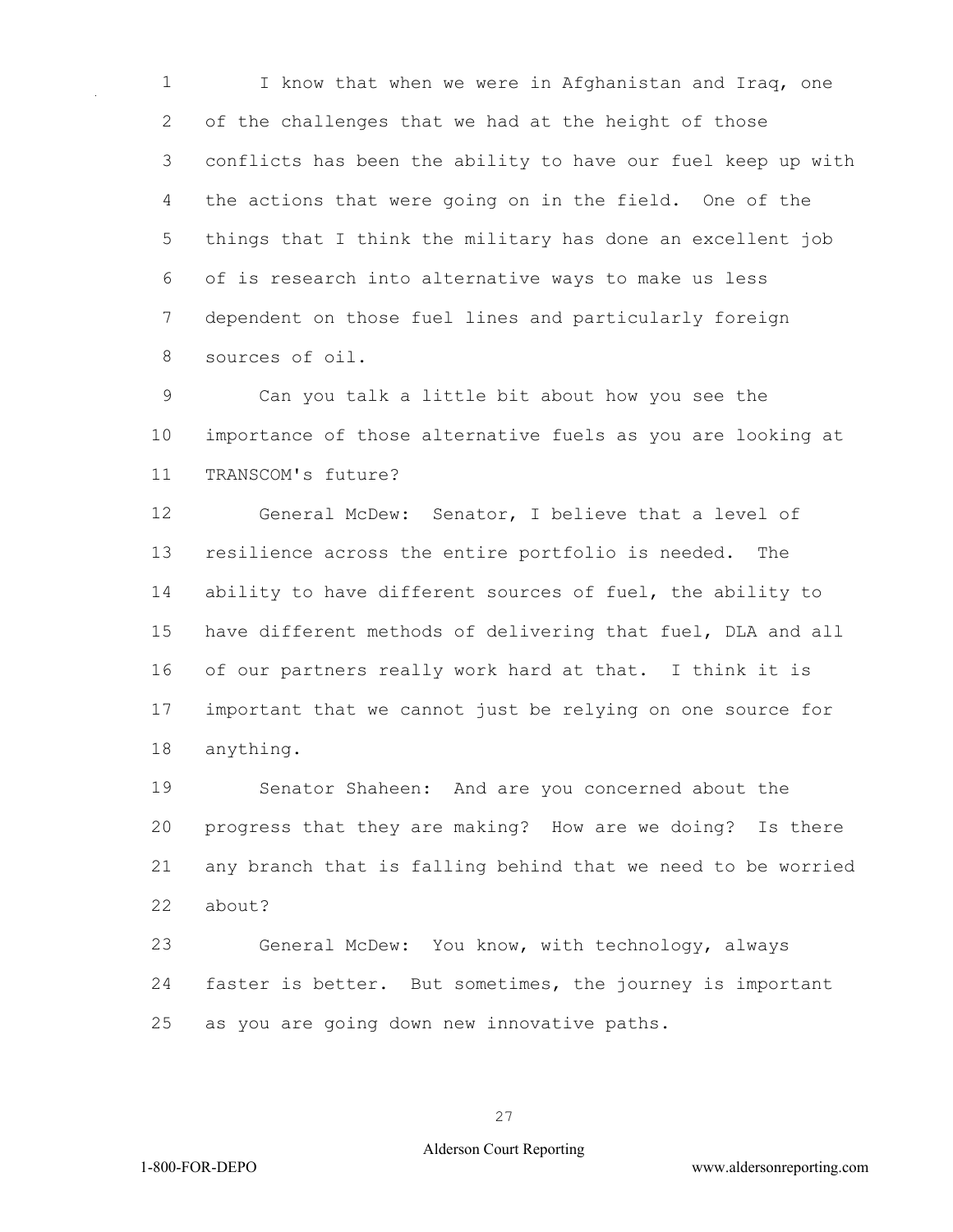So I cannot tell anybody that is falling behind. But I think research and development on different ways of doing fuel is going to be important.

 Senator Shaheen: And just following up a little bit on 5 the cyber concern, what more can we do on this committee to support the efforts to address both the intrusions and the cyberattacks that we are seeing? And how can we help encourage the private sector that we are relying on to come to the table? Do we need to give you more authority? Do we need to take action that is going to address the private sector? What should this committee be looking at to support your efforts?

 General McDew: I would ask, Senator, that this committee and all the committees in the Congress, as well as the American public, become as paranoid about the cyberthreat as I have become.

 Senator Shaheen: Oh, I think we are pretty paranoid, actually.

 General McDew: I am not sure in the commercial industry that every CEO sees the cyberthreat as something beyond their commercial viability, and I am not sure every CEO understands that it is CEO business and not the IT department's business.

 Senator Shaheen: Thank you, a very important observation.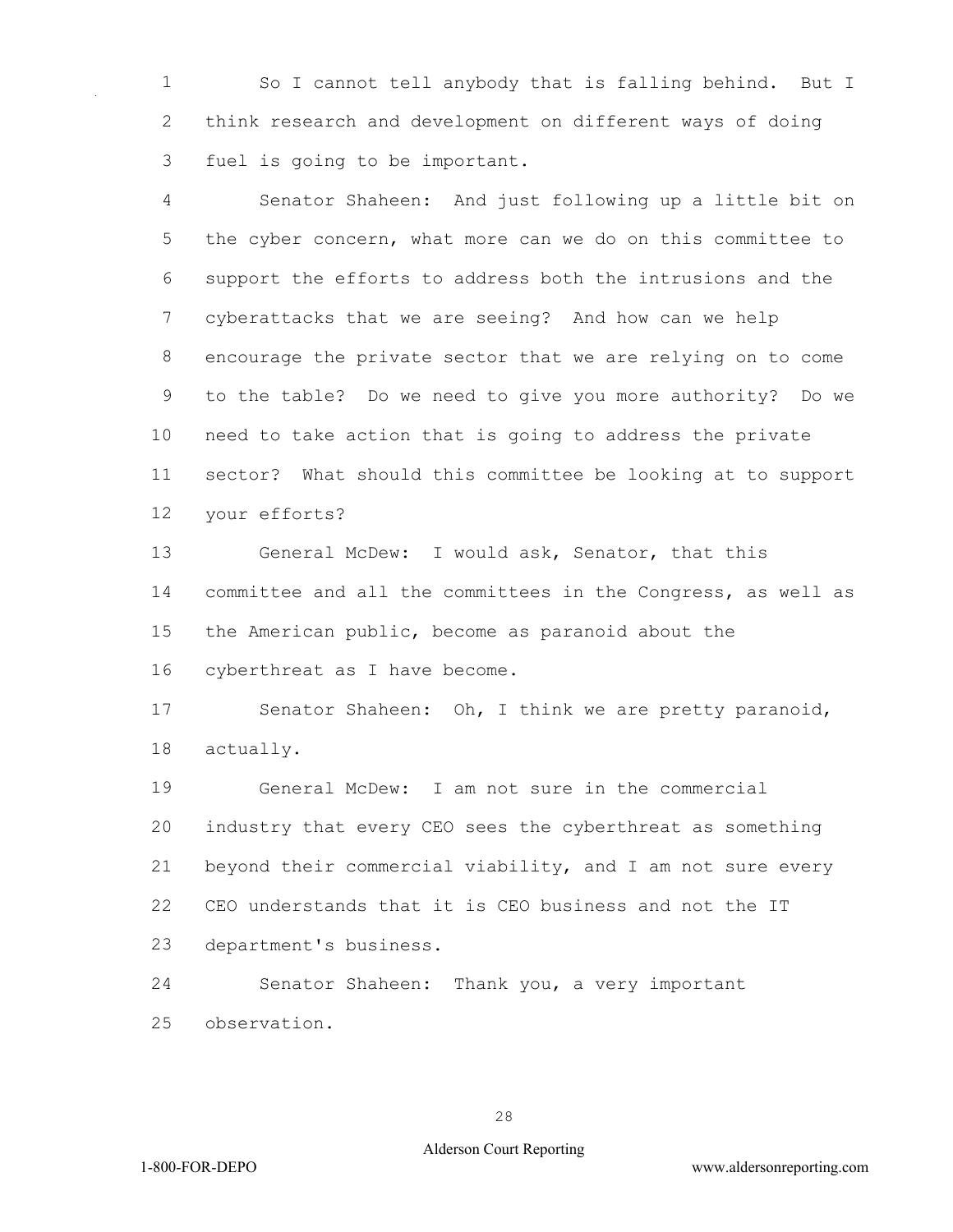1 Thank you, Mr. Chairman.

2 Chairman McCain: Senator Rounds?

3 Senator Rounds: Thank you, Mr. Chairman.

4 General McDew, thank you for your service to our 5 country.

6 A unique and significant part of the Nation's air 7 mobility resource is the Civil Reserve Air Fleet, as the 8 chairman has indicated, commonly referred to as CRAF. The 9 average American may be surprised to know that, in 1991's 10 Operation Desert Storm, 60 percent of all deployed troops 11 and 25 percent of all cargo airlift went by commercial 12 carriers, not military airlift.

13 At the time, the Air Force had about 330 C-5s and C-14 141s for strategic airlift. Today, your posture statement 15 says the CRAF requirement has grown from 60 percent to 90 16 percent for all passengers, and from 25 percent to 40

17 percent of all cargo.

18 Meanwhile, the latest numbers that I have been shown, 19 there are roughly 280 C-5s and C-17s in the inventory for 20 this mission. This reduction of 50 aircraft since 1991, 21 combined with the erosion of sealift availability, tells me 22 that our ability to project military power is increasingly 23 tied to our commercial air segment, blurring the lines 24 between military and nonmilitary organizations required for 25 national defense.

29

#### Alderson Court Reporting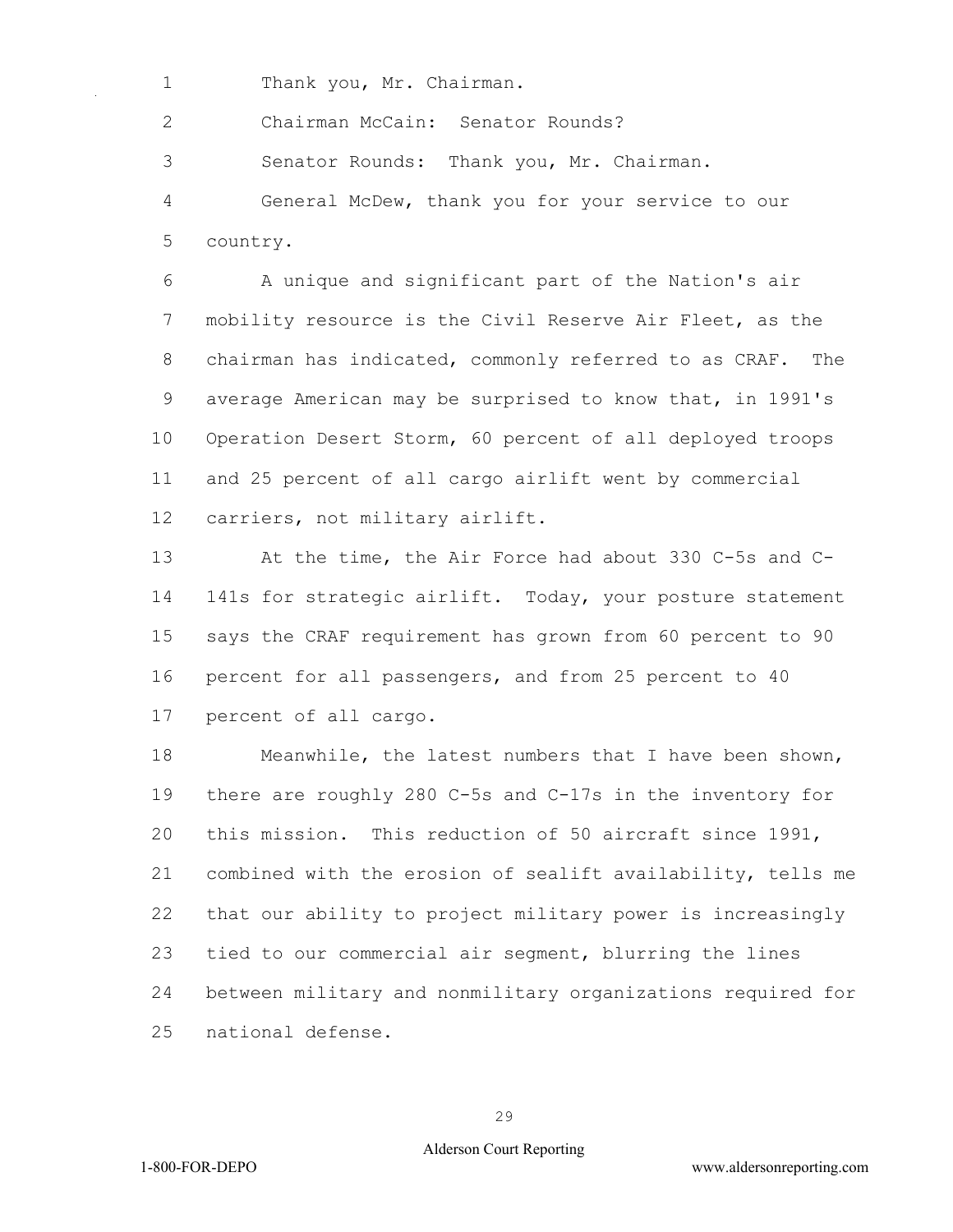Specifically, you have noted that one of the greatest 2 challenges that TRANSCOM faces is from cyberattacks. Because it is not a DOD entity, the Civil Reserve Air Fleet resides outside the direct reach of CYBERCOM. How can we make certain that this fleet receives the same level of cyber defense as our strategic air units?

 General McDew: Right now, I have no mechanism to ensure that that can happen. I do not have the authority to compel a commercial industry to bring their standards up to the level that we have inside, nor are we assured exactly what that standard is. We do know that inside the Department of Defense, USCYBERCOM and others have established a standard that we believe that our networks are protected. Outside, I guarantee you that every CEO thinks that they have the level that they think they need. Reconciling what they think and what the reality is is important.

 Sharing information across from DOD to commercial 19 industry, the Federal Government to commercial industry, is one. I can talk to CEOs, and I have talked to some that have no idea that they have been attacked. That is a problem.

 So before you can ensure that they are protected, they have to have the wherewithal to know that they have been attacked.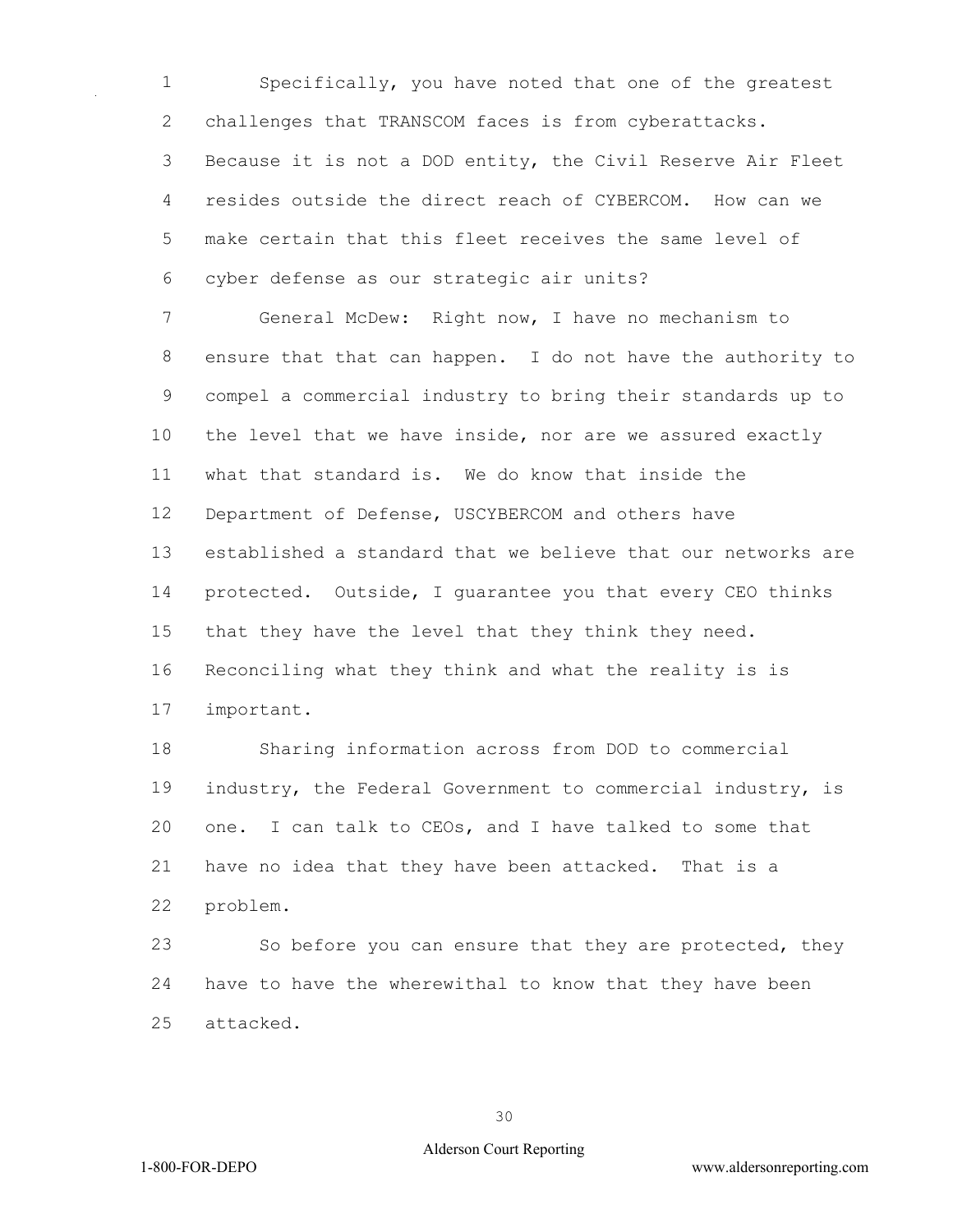Senator Rounds: The Department of Homeland Security, which is charged with protecting critical infrastructure, defines it as the assets, systems, and networks, whether physical or virtual, so vital to the United States that their incapacitation or destruction would have a debilitating effect on security, national economic security, national public health or safety, or any combination thereof.

 My question, I guess, would be, given our significant reliance on CRAF, would you consider it to be critical infrastructure?

 General McDew: I would, and I would also broaden the definition. There are many more things, because of the risk we have taken in the portfolio over the last couple decades, many more things are in the private sector. All of those things I rely upon for national security, and many of those things are not thought of that way on a regular basis.

 Senator Rounds: Are there any other nonmilitary elements critical to TRANSCOM's mission that you would consider critical infrastructure?

 General McDew: Critical, I do not want to get into the actual definition of critical, but there are elements of commercial, everyday use -- road, rail, seaports -- that are all critical. When we need to go to war as a Nation, they are all critical.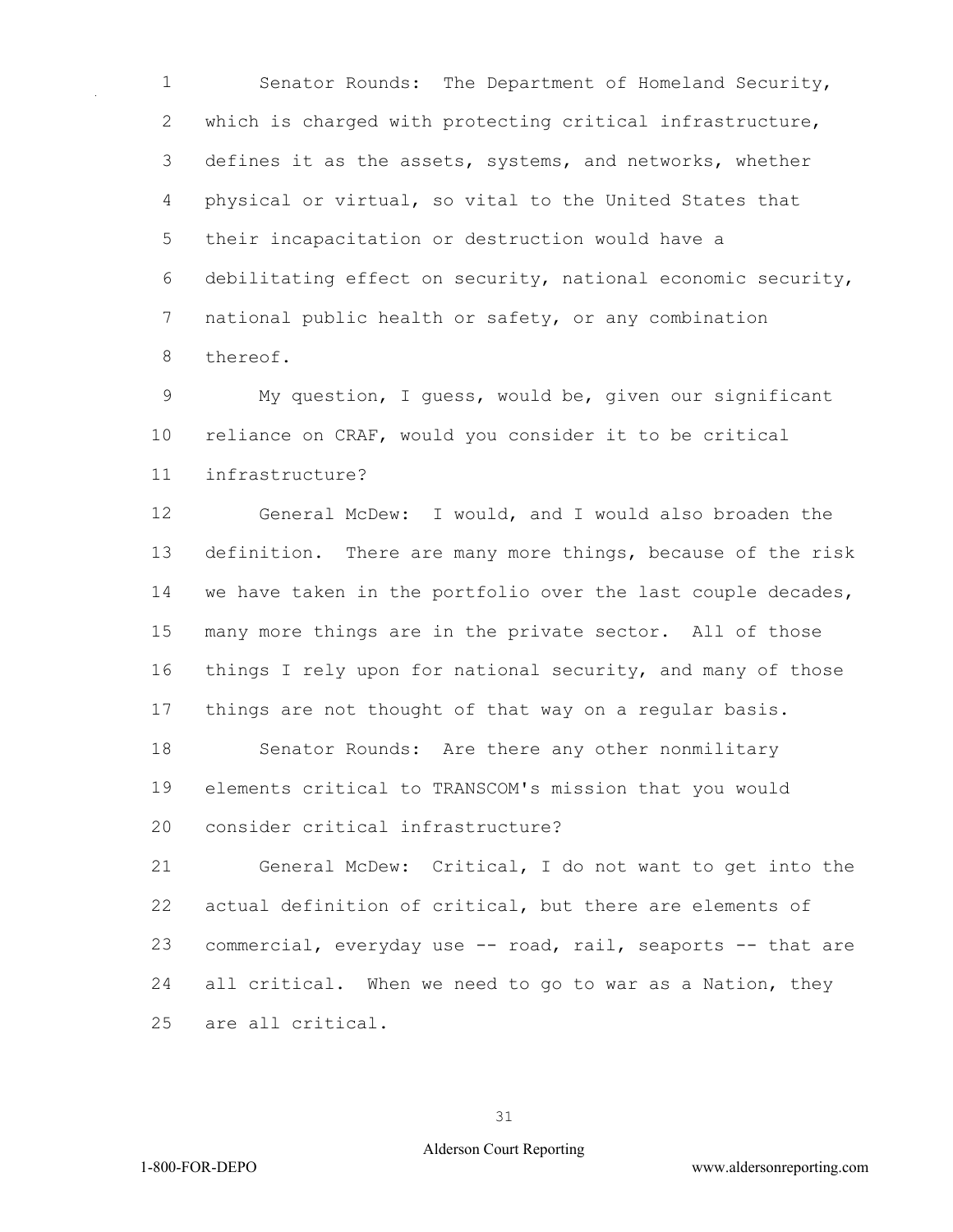Senator Rounds: What interaction does TRANSCOM have with the Department of Homeland Security regarding such infrastructure?

 General McDew: Most of our links are through the Department of Transportation. We do have links to the Department of Homeland Security. We meet regularly. I have a liaison officer from both the FBI, and we work extensively with the interagency.

 The problem is, I do not know if we have sung loud enough. We have just learned a number of things ourselves over the last year about how vulnerable we are. We have learned some things over the last year on how we can protect 13 ourselves better. Now we are able to be a better partner, I believe, in the interagency.

Senator Rounds: General, thank you.

Thank you, Mr. Chairman.

Chairman McCain: Senator Hirono?

18 Senator Hirono: Thank you, Mr. Chairman.

 General, it is good to see you. Thank you for your service.

 I want to talk about Red Hill. The Red Hill Bulk Fuel Storage Facility at Joint Base Pearl Harbor is a key component of the Navy's operations in the Pacific and Asia to provide secure underground fuel storage for ships and aircraft, and it is of vital strategic importance.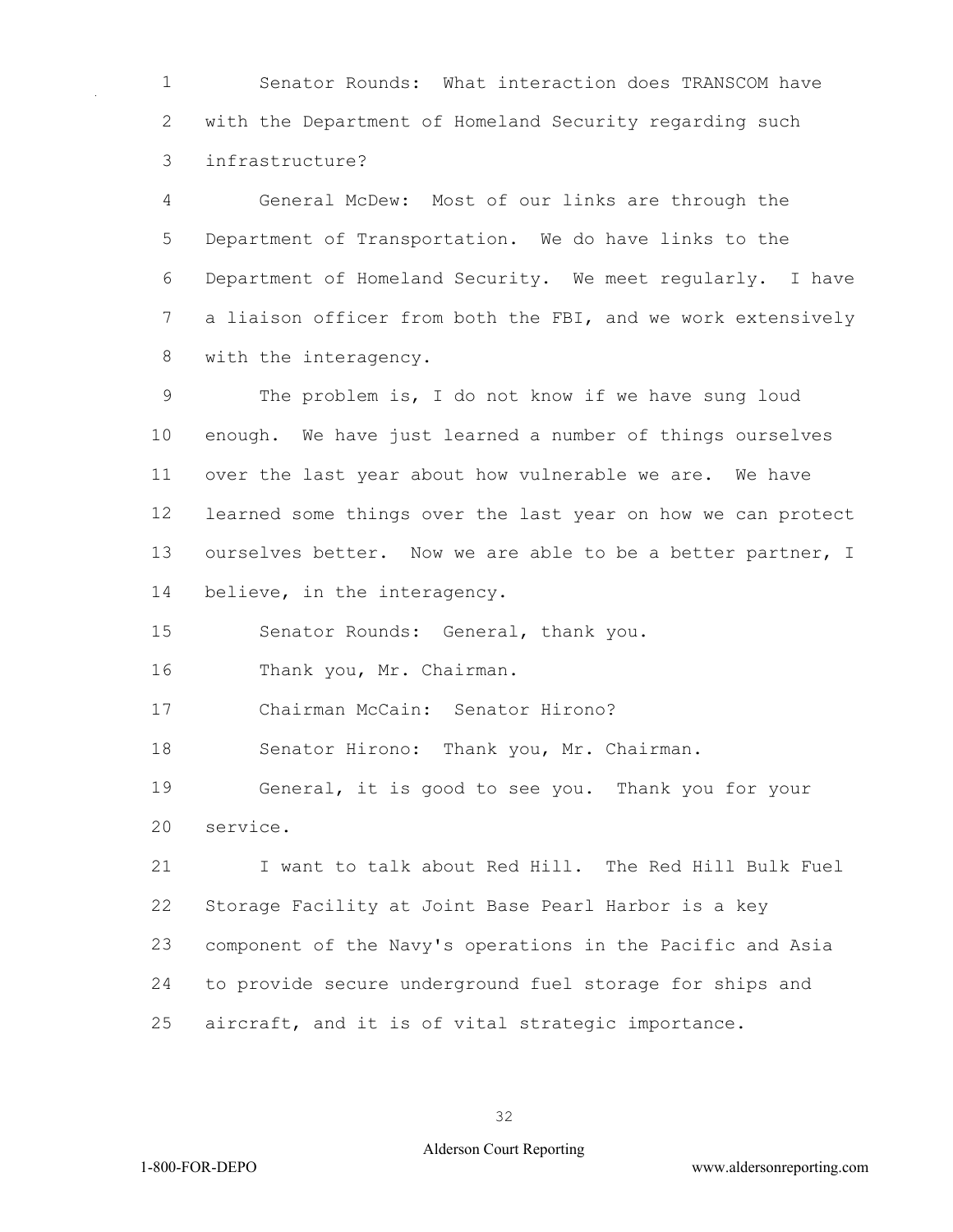For anyone who is not visited the Red Hill Bulk Fuel Storage Facility, it is massive. And the engineering feat to create that facility is on the order of Hoover Dam, so we are talking about a huge facility.

 Can you discuss the impact that this secure storage facility has on the reliability and resilience of refueling in the Pacific? And what would happen if this facility were closed?

 General McDew: I cannot speak directly to that one. That would be more in the purview of DLA and partners at the Defense Logistics Agency.

 However, anything that lessens our ability to have fuel available in the Pacific region is detrimental to our ability to go to war.

 Senator Hirono: Have you ever visited this facility? General McDew: Not directly, Senator.

 Senator Hirono: If you ever get to Hawaii, please do so. I am sure you do get to Hawaii. Please do so.

 The Air Force has been using Active Associate Units for many years. These can be very strong units showing the collaborative capabilities of joint Active Duty and Guard organizations.

 What are your thoughts on Active Associate Units? And could you use more in the tanker and airlift fleet? General McDew: Senator, Active Associate Units have

#### Alderson Court Reporting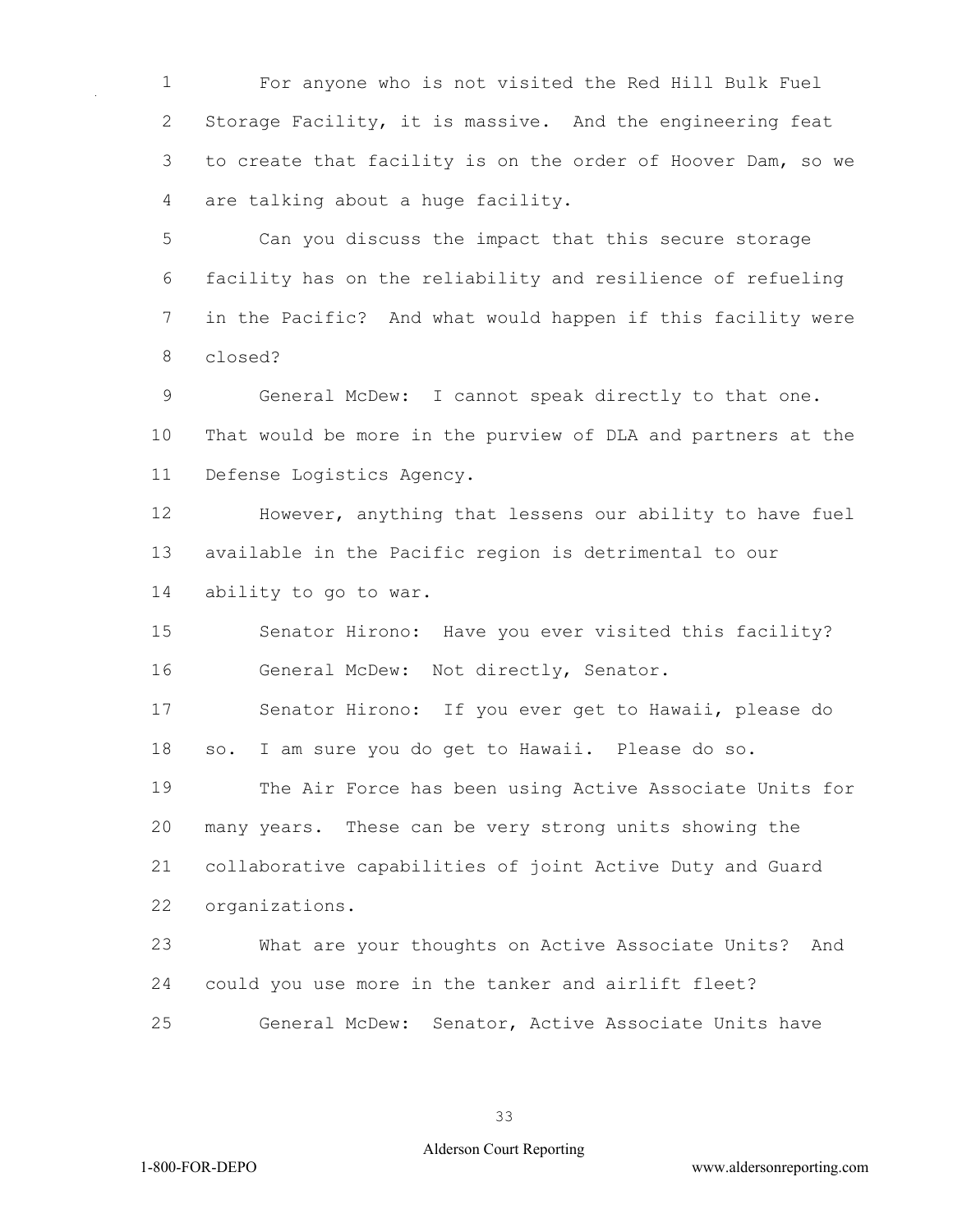been a part of our DNA in the transportation business since the 1960s. They have been a viable way of augmenting and strengthening our ability to provide air refueling, in particular in airlift. I think it is vital going forward that every unit -- and I believe the Air Force has this as part of their plan -- every unit in the KC-46 will be associated in some way. We can do more with many.

 Some units are better at this than others and have a proven track record. Some need some help. As we go forward, I believe that we will get better and better at doing this in the future.

 Senator Hirono: Admiral Harris testified before SASC last week that, of the five global challenges that currently drive U.S. defense planning and budgeting, four are in the Asia-Pacific region.

 How does tyranny of distance in the Asia-Pacific region impact your planning for the projection of forces and sustainment in the region? And how would those plans be modified if more than one global challenge needed to be immediately addressed in the region?

 General McDew: I do not like to disagree with my good friend Harry Harris, and I understand why he focuses on that particular region. I tend to focus on the globe, and there is not one of those problems that is not resident everywhere on the globe.

#### Alderson Court Reporting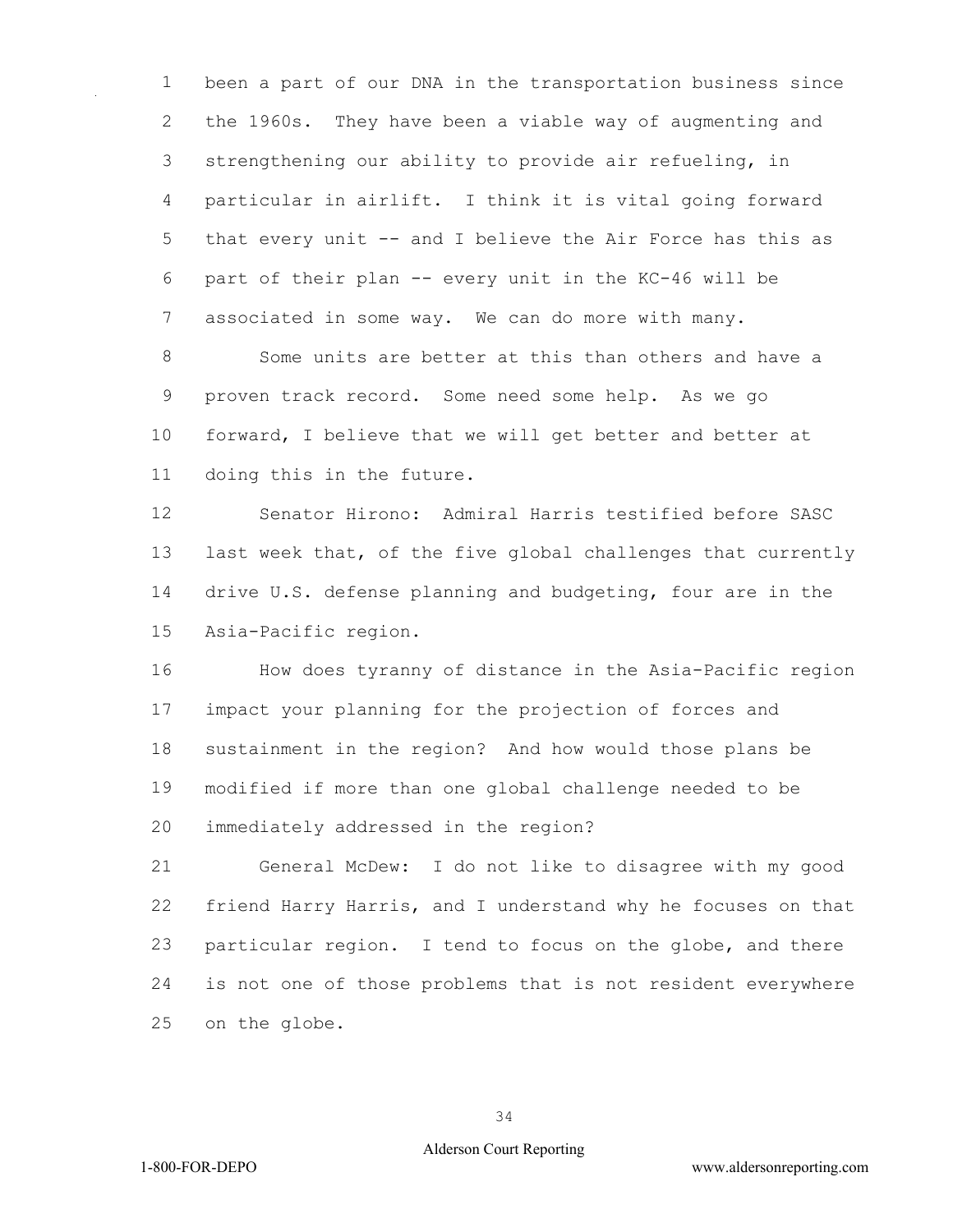And so for my portfolio, it is a global problem. It is a transregional problem. We need to be able to make sure that every combatant commander that has a region understands that they may not be the primary effort, depending on what is happening around the globe.

 Senator Hirono: So since you look at the threats globally -- and, of course, PACOM represents 51 percent of the world's area. So especially with the threat of North Korea, how do you go about determining what resources you would place with regard to the needs of our combatant commanders?

 General McDew: We respond to the priorities set by the Secretary of Defense and through the joint staff. So the priority of effort must be set. Right now, the priority of effort is providing General Vince Brooks and Harry Harris the resources they need to ensure that they can respond to whatever provocative actions are taken by North Korea. If they are no longer the priority of effort, we swing to some other part of the world. We do not have the resources to be everywhere for everybody.

 Senator Hirono: So you say right now the priority area is the DMZ and Pacific Command, Harry Harris?

 General McDew: I may have misspoken slightly. So I did say that. I am giving a lot of effort to Harry Harris and Vince Brooks because I know that they have a challenge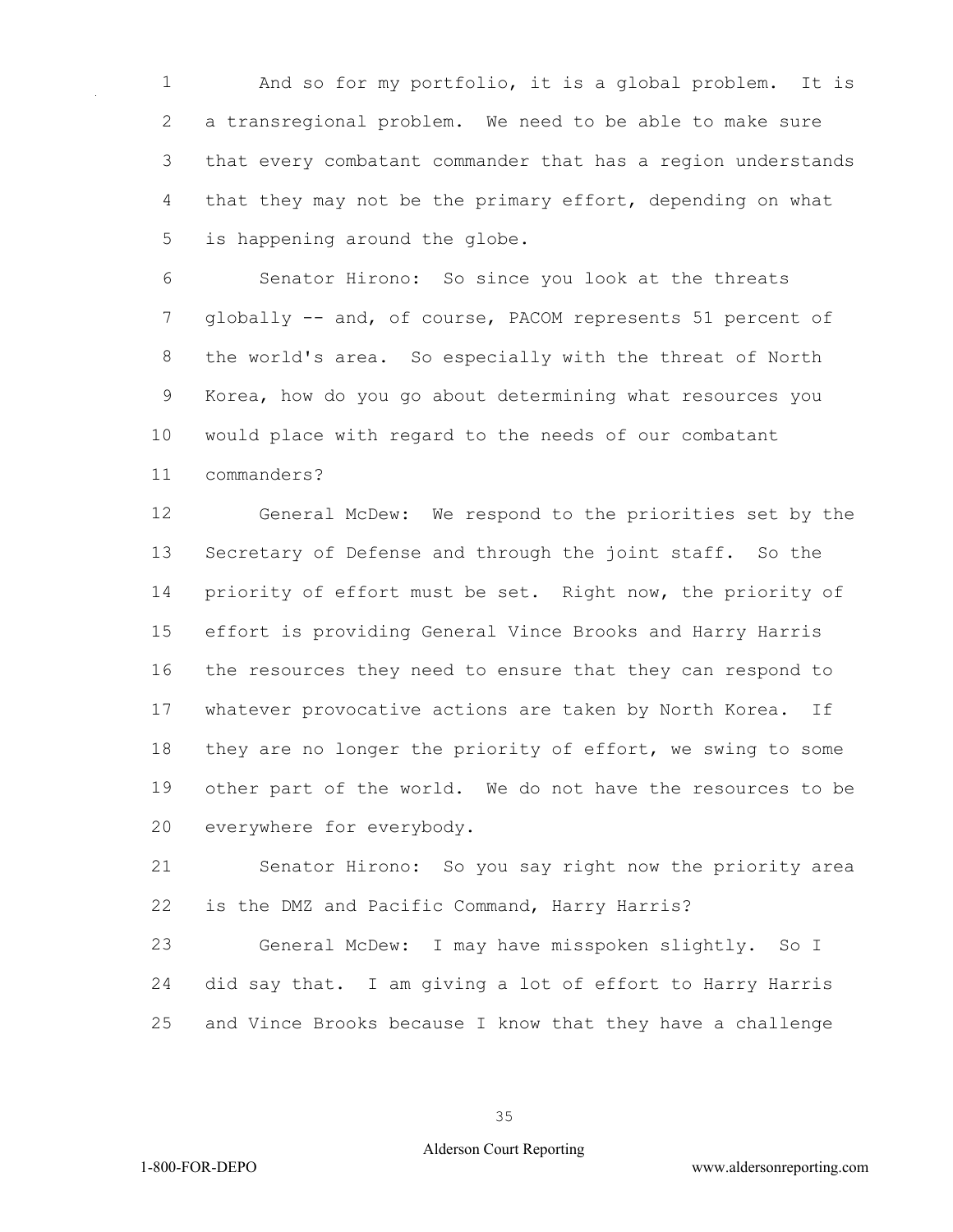that they are facing immediately. Scaparrotti, Votel, all 2 of them have issues that they are dealing with, and we try to work around the globe for all of them.

Senator Hirono: Thank you.

 This question has come up before, our reliance on commercial assets for power projection and sustainment. If sea lanes and air lanes are compromised, how will the U.S. either defend our commercial partners or assume a larger role in transportation?

 General McDew: Senator, one of the reasons that I started calling the commercial industry my fourth component, I have air component, I have an Army component, I have a Navy component, but a very important component that we have not looked at in that way is the commercial industry. Some of my predecessors actually would not even call them our partners, would not say the term out loud. I understand why they did it at the time.

18 But in today's environment, I have to and must rely on this commercial industry to get things done. So we owe them a better view of their resilience. We owe them a better view of how they are going to contend in contested environments. And we owe that to them in partnering with them.

 Senator Hirono: So you are taking specific steps to bring them more into an understanding of the challenges that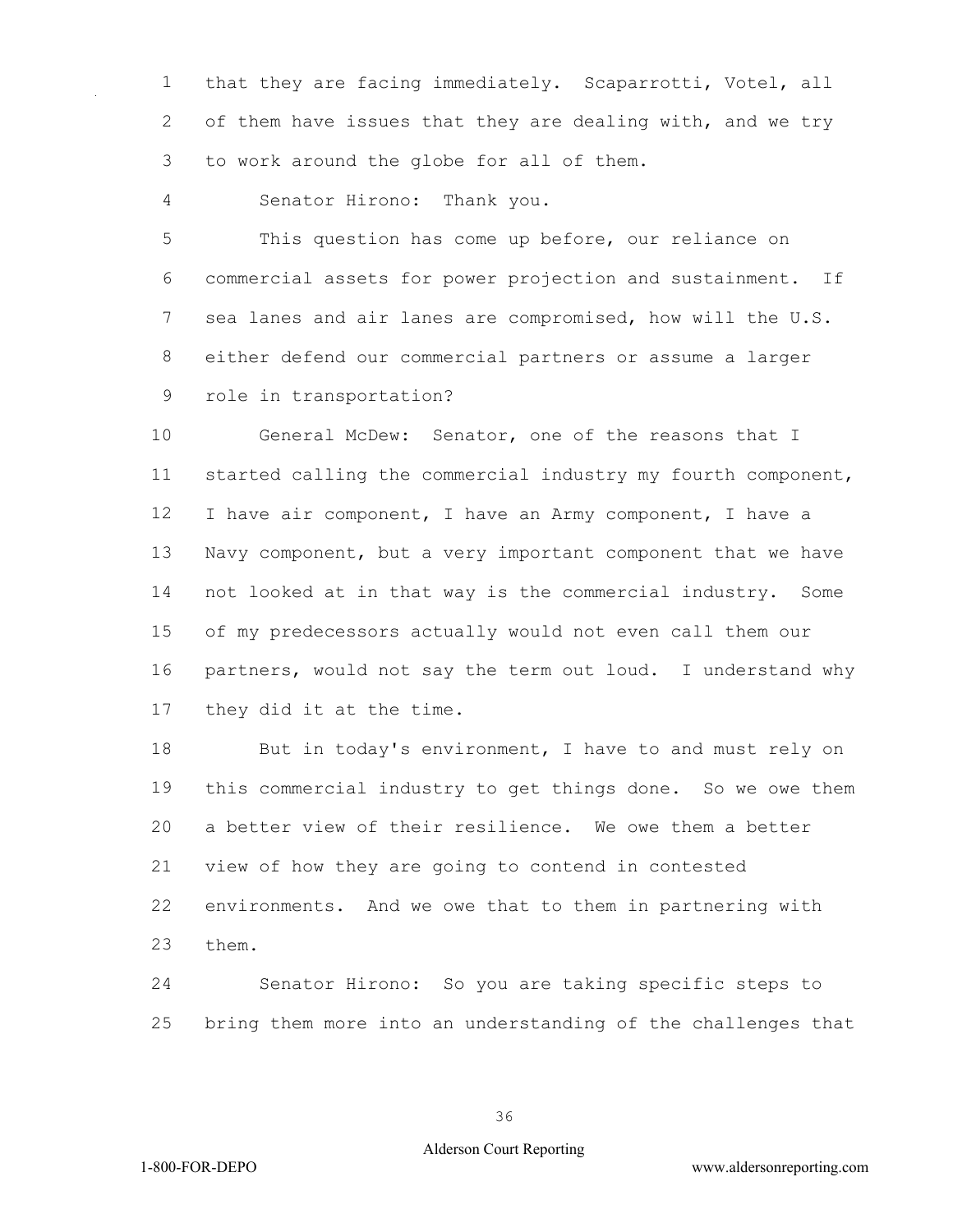we face?

 General McDew: Absolutely. And through organizations like the National Defense Transportation Association, which most of them are members of, we work on subcommittees to try to get after these problems.

Senator Hirono: Thank you.

7 Thank you, Mr. Chairman.

8 Chairman McCain: Senator Ernst?

9 Senator Ernst: Thank you, Mr. Chairman.

 General, it is good to see you. Thanks for being here. And your grandson I am sure quite lovely. My own daughter, we called her chubbo-bubbo when she was a baby as well.

 But thank you for your testimony this morning. I do appreciate you being here.

 As a transportation officer, I do have a lot of respect and understanding of the important role that TRANSCOM plays for all of us that have served in uniform, so thank you so much.

 The risk you describe from the cyberthreats to the refueling shortfalls could have incredible impacts on our national security. I am glad we are addressing those today. You mentioned in your testimony that your tankers are conducting aerial refueling operations every 5 minutes over the skies of Iraq and Afghanistan. When I hear about that, I think about how we are misallocating fourth generation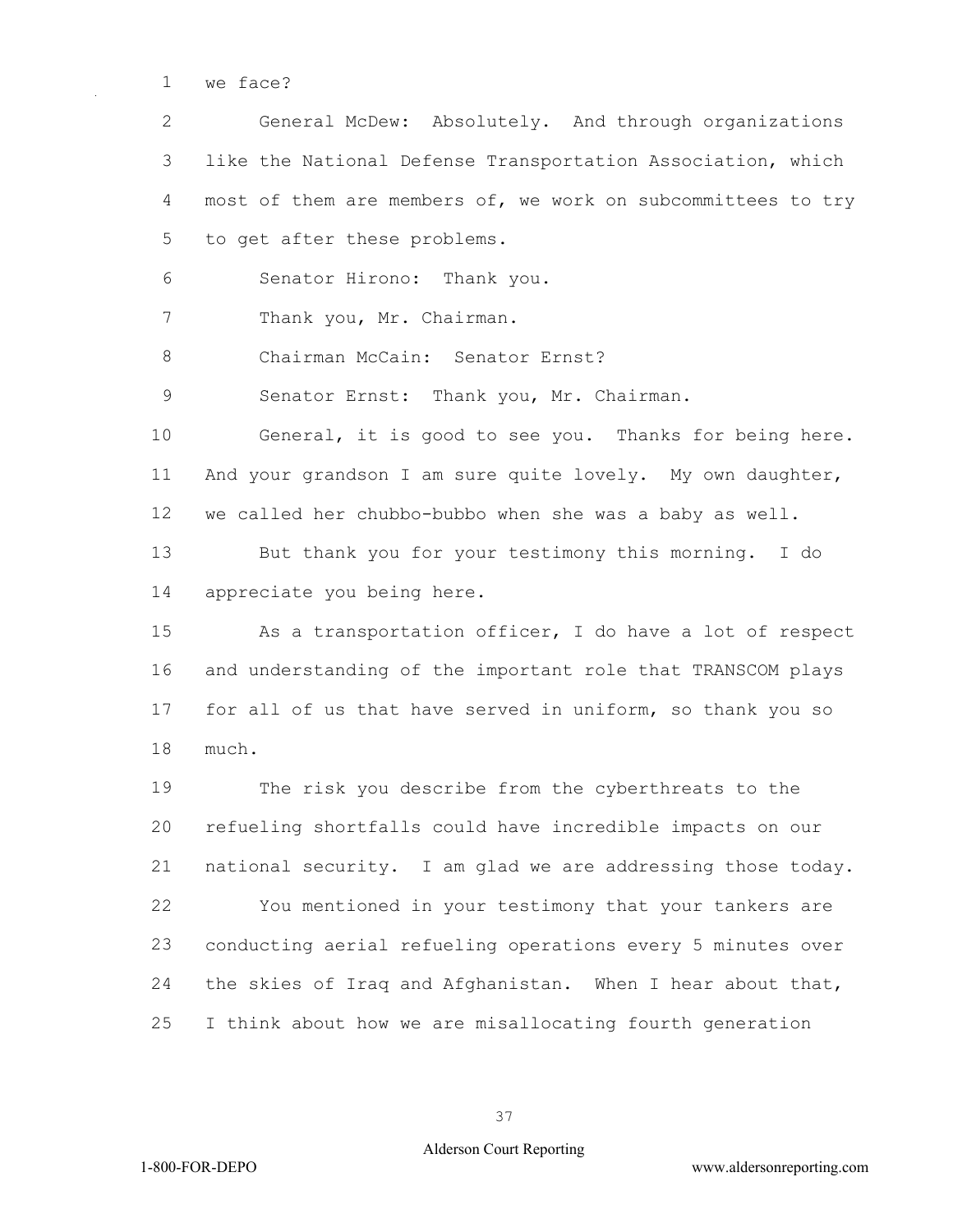fighter jets and tankers to bomb a pickup truck when they could be keeping Russia or China at bay.

 To me, it highlights why the services need to continue pursuing highly lethal and low-cost solutions in one theater to allow better use of high-cost technologies where they are needed most.

 Can you describe to me, General, how pursuing more cost-effective tactics on the battlefield can help alleviate some of the stress that we have put on TRANSCOM?

 General McDew: First of all, Senator, thanks very much. There are a bunch of folks in the cornfields of Illinois right now that loved every statement that you had to say about the wonders of the transporters.

 What we do, I believe, does keep the 4-plus-1 priorities and our enemies at bay. They understand that we still have the capacity to bring a decisive force or an immediate force when needed. I still believe that most adversaries get that. We are challenged in how well we can do it, how long we can do it. But I still believe it causes them pause.

 Going forward, how long will it stay that way? Innovation will help us. We have to get after autonomy. We have to get after a lot of different ways that we can use cheaper methods in some regions because we will never have enough resources to place them in every region around the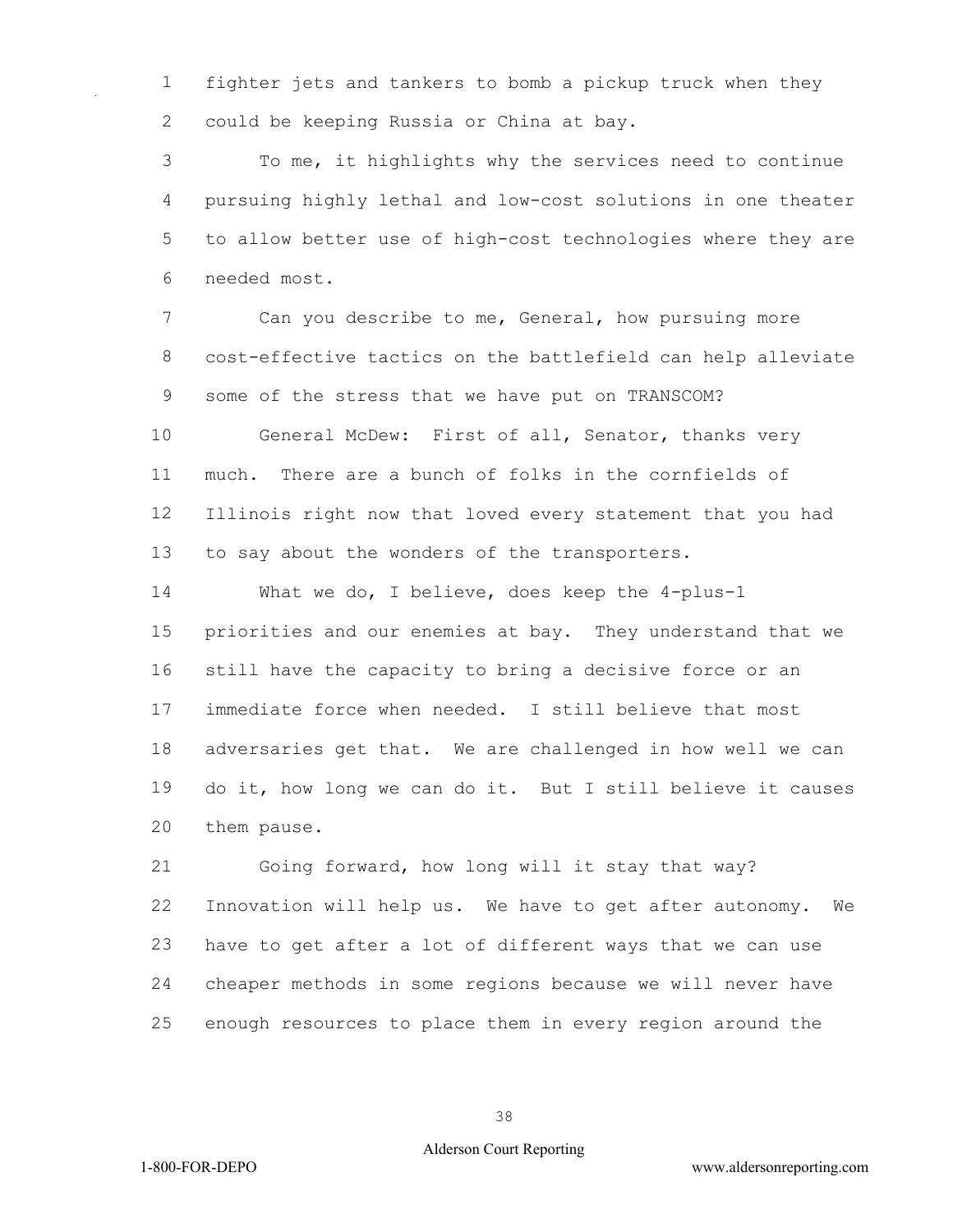world permanently.

 Senator Ernst: Truly. Thank you. I appreciate that. And, General, U.S. special operations teams are some of the most utilized forces against our current enemies. But unfortunately, their remote locations and need for secrecy create quite a unique transportation challenge. As you probably know, the special forces team that led the American invasion in Afghanistan rode in on horseback. Just tying in with that, what challenges do you face in TRANSCOM when you are seeking to support our special

operators?

 General McDew: One is to let General Thomas know that I do not have horses.

Senator Ernst: No stables, no horses.

 General McDew: General Thomas and his team and our team at TRANSCOM talk regularly. We understand that they are in small places with small teams doing big business. So we work very closely with them on both how they contract, how they supply themselves, and we try to make sure that we are giving them the value of our expertise. They do a lot of things well. We do this well.

Senator Ernst: Very good. I appreciate that.

 You had given some inspiring remarks on innovative thinking last month, telling your servicemembers that you needed true innovation and not just technology. And I do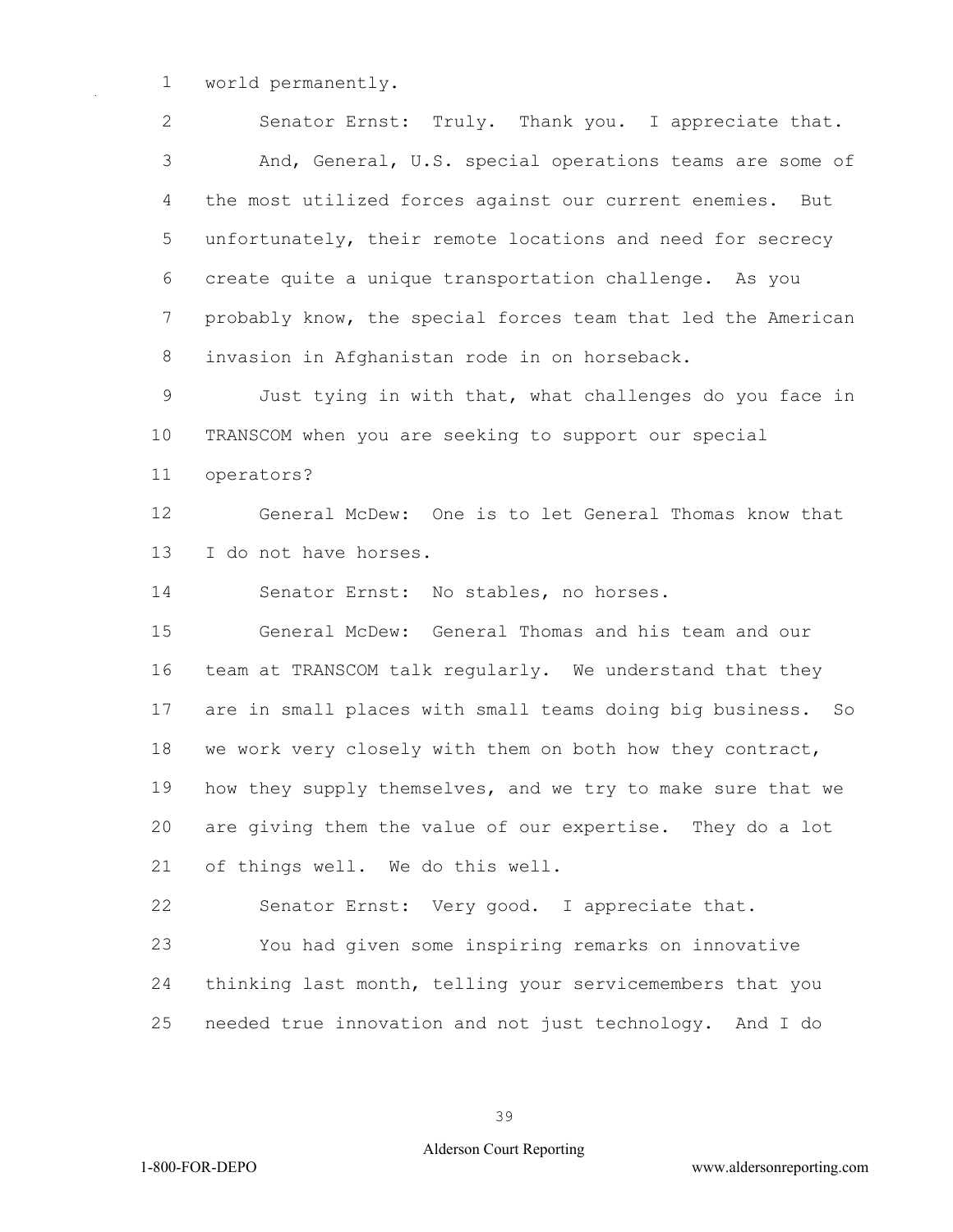agree with that.

 I also agree with your remarks about our failing acquisition system. As you say, taking 10 years to develop a weapons system will leave us behind our adversaries. How is that failing acquisition system impacting TRANSCOM? And what can we do a better? General McDew: It is a broad problem as you know, Senator. One of the things is it is everything from how we train our acquisition professionals who do the best they can with the tools they are given to giving them better tools and then giving them different expectations. Sometimes commanders need to be more involved with setting an expectation for what is going to come out of that acquisition process and how quickly, and then sometimes we have to press the system because on the edges of the regulations are opportunities. Maybe we have not explored all the edges, but we do need to get after better training and better tools. Senator Ernst: Fantastic. Thank you, General, for being here today. Thank you, Mr. Chairman. Chairman McCain: Senator King? Senator King: Thank you, Mr. Chairman. First, General, I did not know until today that you spent your first 5 years in the Air Force at Loring Air

#### Alderson Court Reporting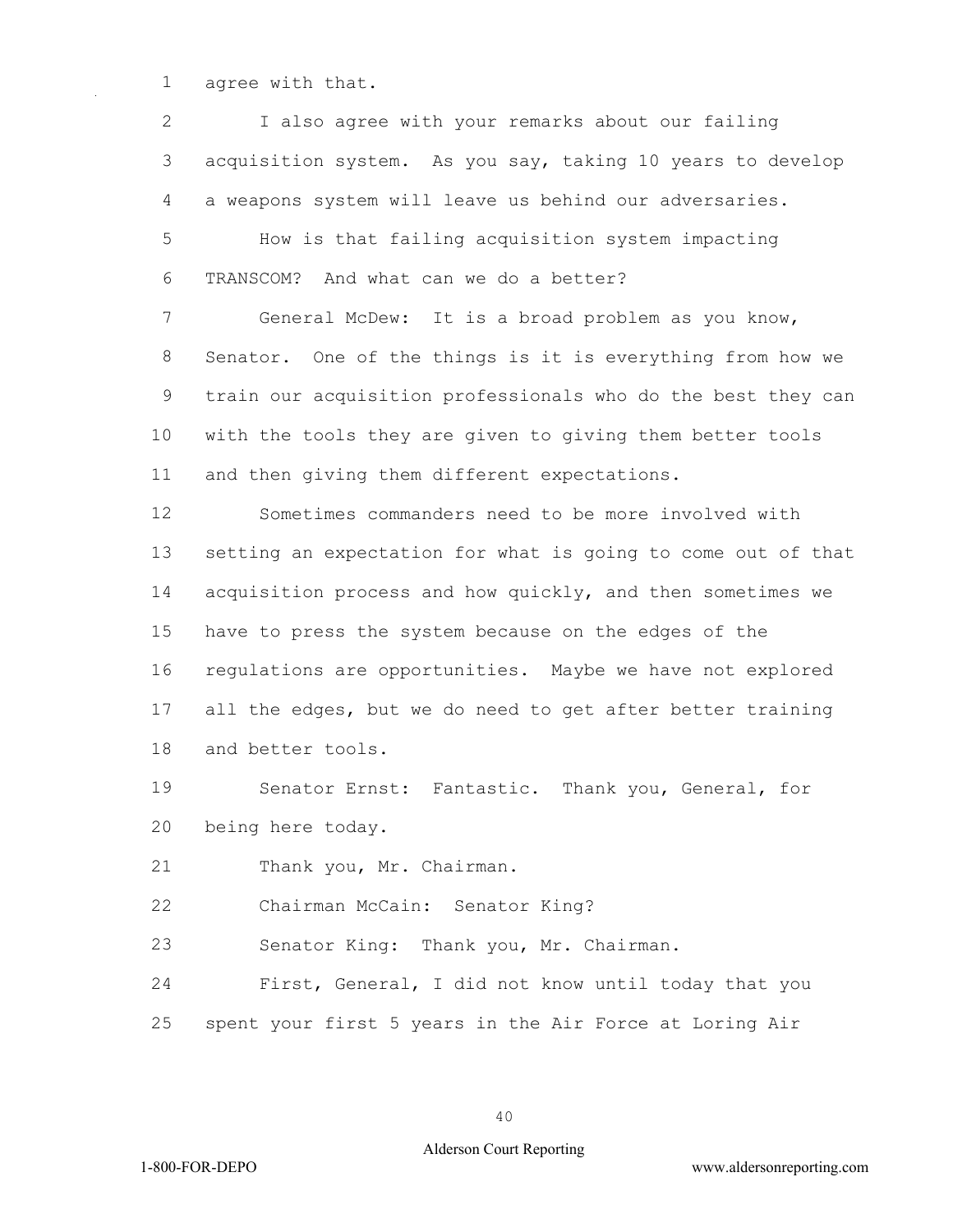Force Base.

 General McDew: Actually, 5.5 years, six winters. Senator King: Five and a half years, six winters. I always knew you were a man of insight, intellect, and 5 character, and now I understand where it came from. Aroostook County will do that for you. I also understand Senator Shaheen mentioned -- Chairman McCain: I think we need regular order here. 9 [Laughter.] Senator King: I will not violate Rule 19, Mr. Chairman. But I have to mention 101st Air Refueling Wing in Bangor. I was with the chairman in Qatar a couple years ago, and they were proudly serving there. We affectionately refer to them as the Maniacs, and they do a wonderful job. In fact, they allowed me to fly the boom in one of the planes. For some reason, they did not allow me to fly the boom when there was a jet aircraft attached to it. General McDew: I appreciate that. Senator King: Yes, I thought that you might want to know that. I know Senator Rounds talked a bit about the cyber issue. I am gravely concerned because, as you have testified, your capacity is very dependent upon commercial partners. You said that every CEO says they are safe, and I

#### Alderson Court Reporting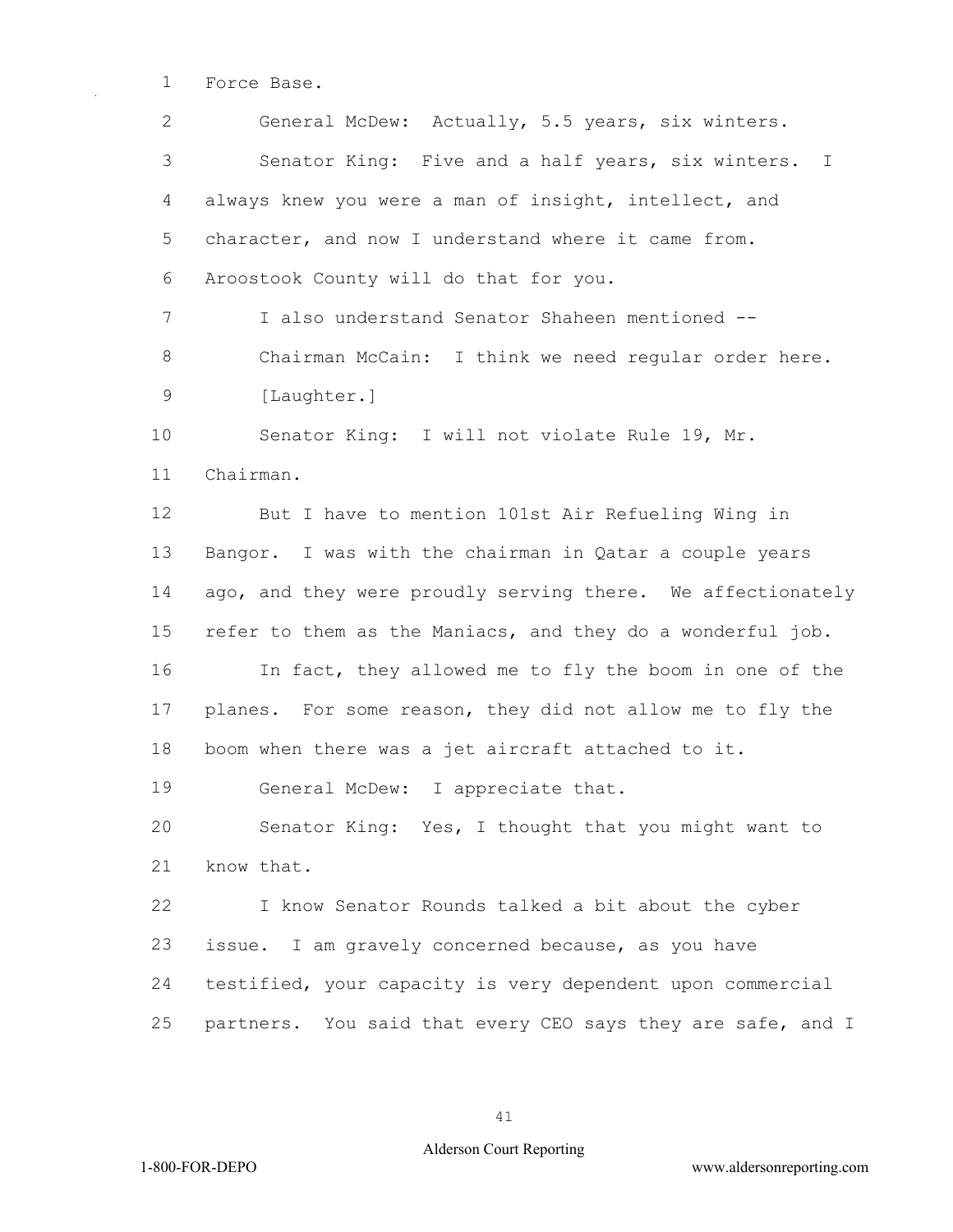do not believe it. I hope that you can do more than admonish them. I would hope that we have these contracts with them, which they believe they are profitable, that is why they enter into them, but the contracts, in my view, should have conditions that take seriously this threat, because this could be a critical disruption that would absolutely devastate our ability to respond to a crisis. General McDew: Senator, one of the first steps we believe is setting a clear cybersecurity standard. That standard has to continue to evolve as we learn more and the tools get better in how we defend networks, so it cannot be

a static requirement.

 The next thing we probably need to get to is some level of third-party verification that companies are complying with said standard, and we are not there yet, but we are working with industry right now to try to get after both of those.

 Senator King: And testing the system, wargaming or testing the system to be sure that it actually will work under a stressful condition, a red team kind of approach, which I know that other areas of the government do, and I think it has been very effective. So that is an area of vulnerability I hope that you will really focus upon, because when we need it, we have to have that commercial capacity there.

#### Alderson Court Reporting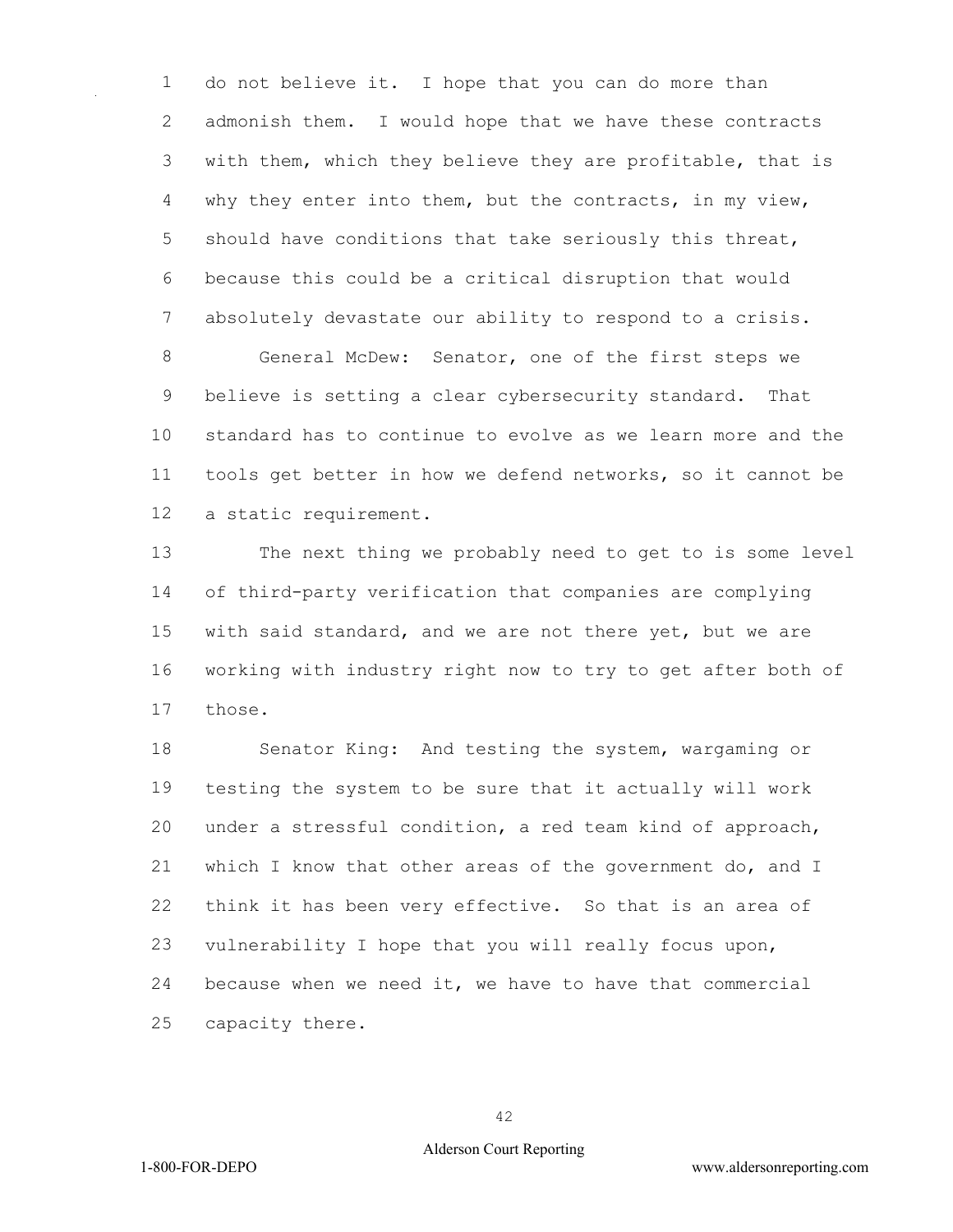General McDew: Right. Senator, as you know, right now, we have no authority to compel commercial industry to do that, nor am I seeking it. Right now, we are working with them to collaboratively get to a place, and also working with DHS and FBI to try to help them --

 Senator King: Well, but I would suggest you do have contracts with these folks, and they are getting paid high- test U.S. dollars, and that gives you some power to make some pretty serious requirements. I urge you to set your general counsel loose on that issue.

 Let me go back to the wargame, which I understand you participated in. Was it successful? Well, I will leave the question at that, and then we will explore the answer.

 General McDew: When I first started doing wargames and exercises as a young officer, success was defined differently. As I am a little bit more senior now and have become a senior citizen in the United States military, success is a level of knowledge attained at the end of it that you can do something with.

 Senator King: Exactly. That was going to be my question. Success is not winning. Success is learning. General McDew: So that journey was so profitable for us as a command that I cannot even put a dollar figure on it. It is now driving everything we think about mission assurance in our portfolio -- everything.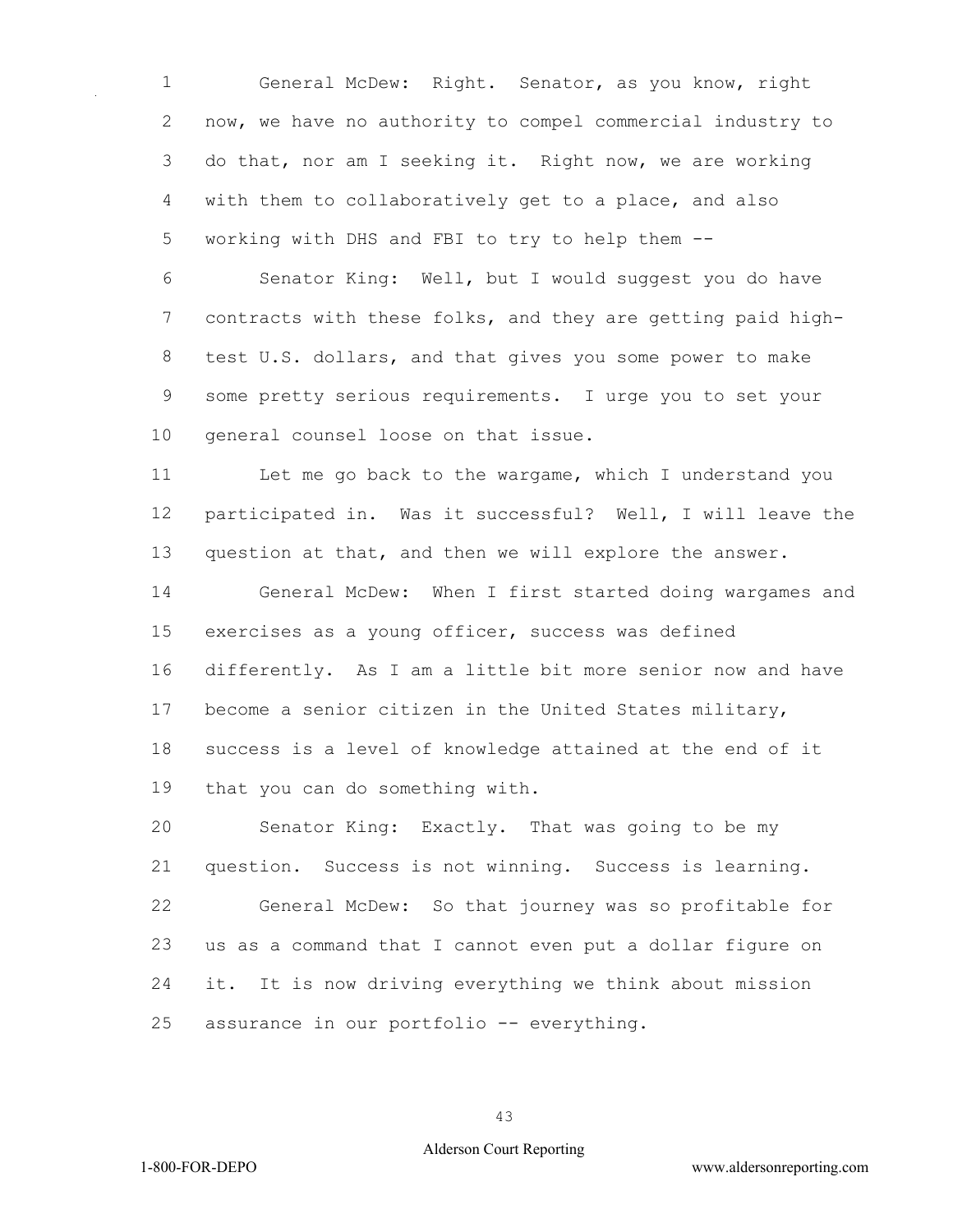Senator King: Let me ask about a specific problem that I think we are all facing, we are certainly facing in the Air Force generally, and it faces you both in commercial and Air Force -- the pilot shortage, the looming pilot shortage.

 Isn't that an essentially a kind of logistical challenge? We cannot get troops places if we do not have 7 pilots. And there is a shortage -- Senator Cotton and I are having a meeting on this in the next several weeks -- in the Air Force, but it is happening on the commercial side as

well. Is this a concern?

 General McDew: It is a concern. We are actually showing shortages across several places in our portfolio, from mariners to pilots to truck drivers. Each of those has its own problems in the manpower solution area. Right now, the Air Force Chief of Staff and the commander of Air Mobility Command are trying to meet with the CEOs of the major airlines to get after how they may partner differently to improve that problem.

 Senator King: A final question. Are you comfortable with the relationship with the commercial industry on the sealift side, on the air side, that they will be there when we need them, I guess is the question?

 General McDew: I am. I am confident, Senator. But I am also confident that they do not know where "there" is. I am confident that we have not fully defined the "there" for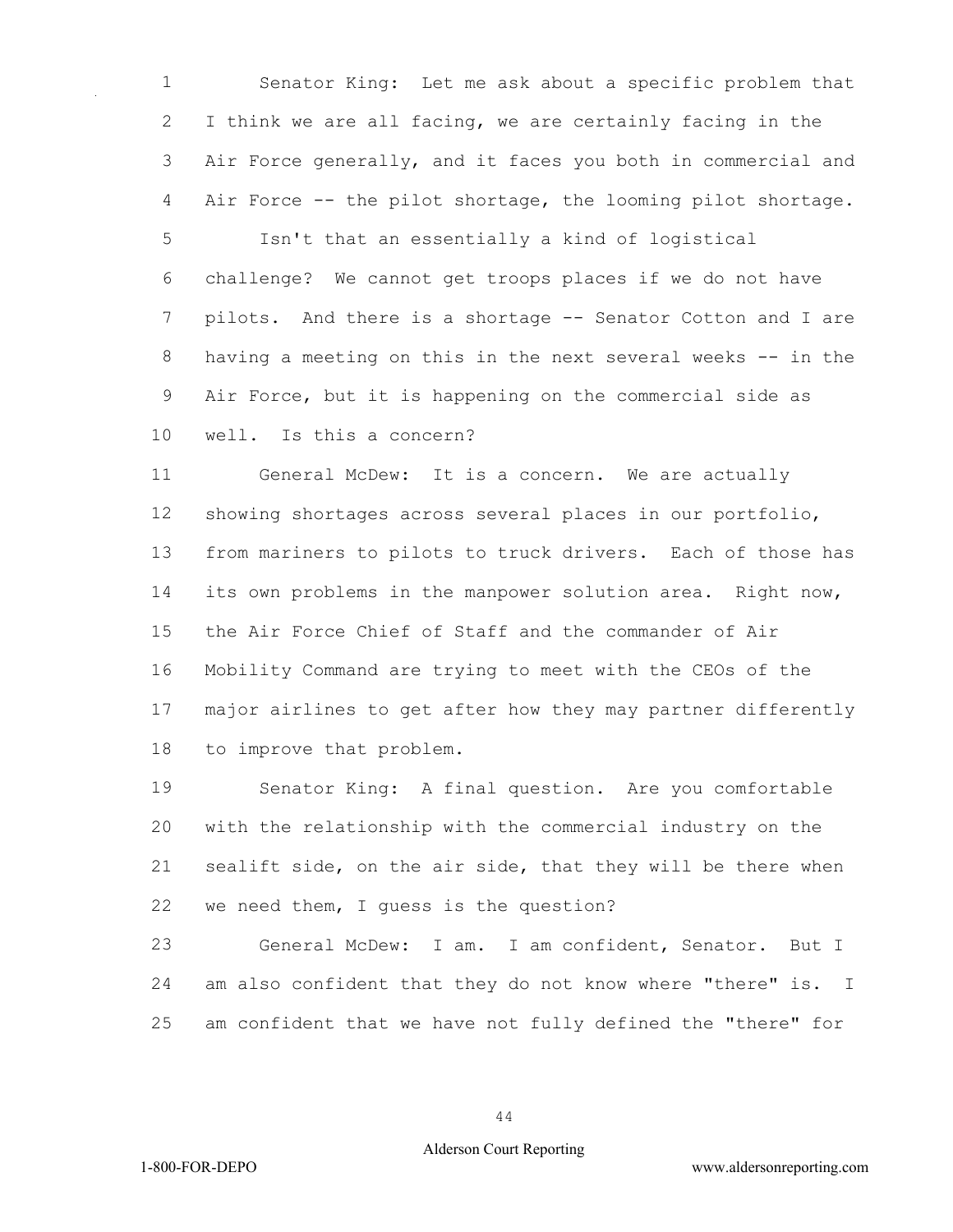them yet enough, and we have not thought our way through, what does it mean to go to war reliant upon this much commercial activity in a contested environment? Senator King: I would suggest that wargaming and stress-testing would be very important, particularly where you do not have direct control over these assets. General McDew: We are with you, and we are working on it right now. Senator King: Thank you very much, General. Chairman McCain: Senator Tillis? Senator Tillis: Thank you, Mr. Chair. 12 General McDew, thank you for being here. 13 Just to briefly touch on the cyber discussion, if I were planning a way to disrupt your ability to play your role in the logistics chain, it would be one of the first places. I would go find a supplier network. If you go back and take a look at the exercise, the 580 Stryker tires, I do not know how much you have in inventory, but at that scale, to a large engagement or a large deployment, I would go after whatever that supply chain looks like and try to disrupt their ability to communicate with your organization. The one question I would like to get an answer to, though, is that I think if you are going to try to get -- you know, it is the weakest link. If the DOD feels

### Alderson Court Reporting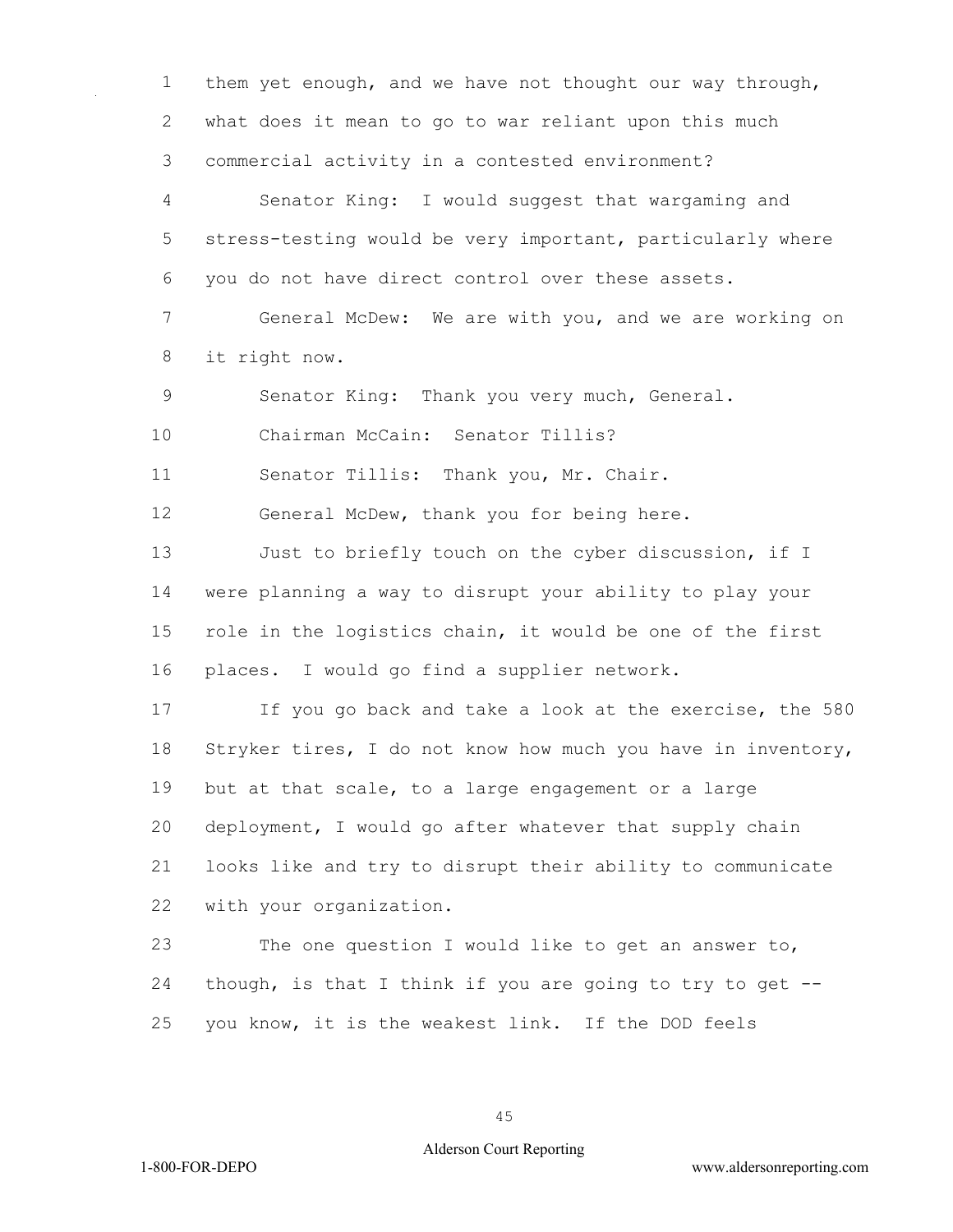relatively comfortable that they are protecting their systems, that is great. But if major suppliers in the 3 supply chain are vulnerable, then it does not really matter. It just means that you are not going to be able to execute. So why wouldn't we start creating, in your acquisitions hat, or with your expertise in acquisitions, a tiebreaker? We have to come up with standards, and I get the third party. I used to be in a firm that did ethical hack testing.

 So you need third party verification, but why not a tiebreaker between potential contractors that depends upon their level of sophistication and impenetrability? And why wouldn't you be seeking the authorities, if it is necessary, for you to have that baked into any kind of acquisition contracts or RFPs or selections going forward?

 General McDew: I believe we have the authority right now to bake it in. We may not have the full knowledge on how to bake it in. So we are working on those very things. I have challenged my acquisitions team to some of those very things.

 What we have found over time, if the commercial industry is my fourth component, it is better to work with them than against them, so we believe that we are working together, maybe not as quickly as we want, so I may have to turn the heat up a little bit.

#### Alderson Court Reporting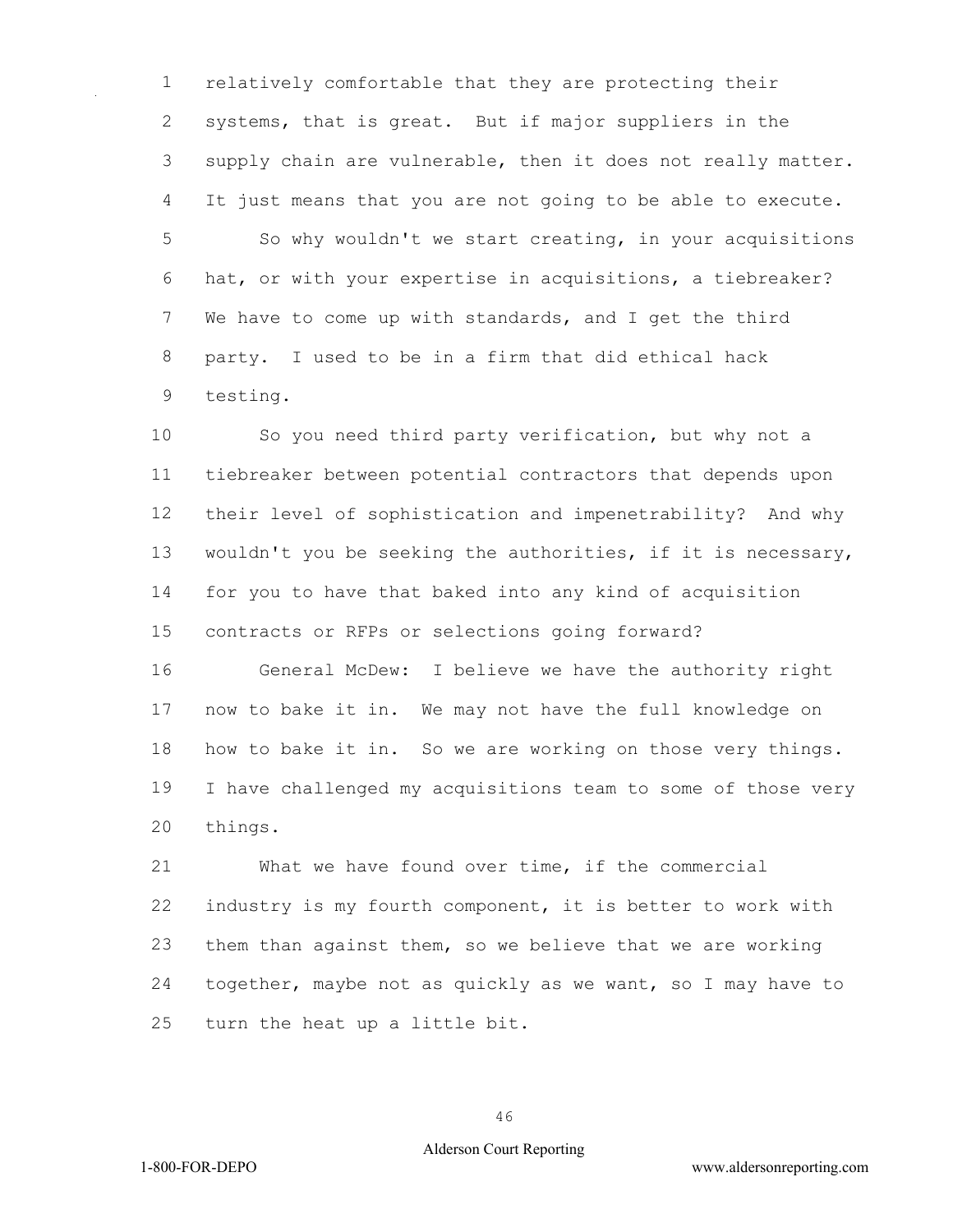The first heat is to set a clear, definable cyber standard that evolves over time, and then go after third-party verification to ensure they are in compliance.

 Senator Tillis: Senator King brought up the recent exercise with the 12 ships, five failures, and I already mentioned the Stryker tires. I am not sure if just learning is winning.

 If you were to scale that, I mean, this is obviously a wargame. This is not the added level of complexity of actually going into a contested area, and that by itself can create distractions and probably cause a higher failure rate just because things are moving quickly. And it looks like, based on what I have read, that it did look like it was a lack of training on the part of contractors, at least for the Stryker. I am not sure about the ships.

 Where are you getting the resources to do that? How do you actually get them trained up to a level to where you can rely on this pretty significant component on contractors? General McDew: Anyplace that we look inside of our portfolio, we are struggling on a regular basis with how you get beyond what you can do on a daily basis. I have sufficient manpower and expertise to do our job every single day. Under sequestration, we lost some manpower, but we are

still sufficient to do that work every day.

What we are struggling with right now is our ability to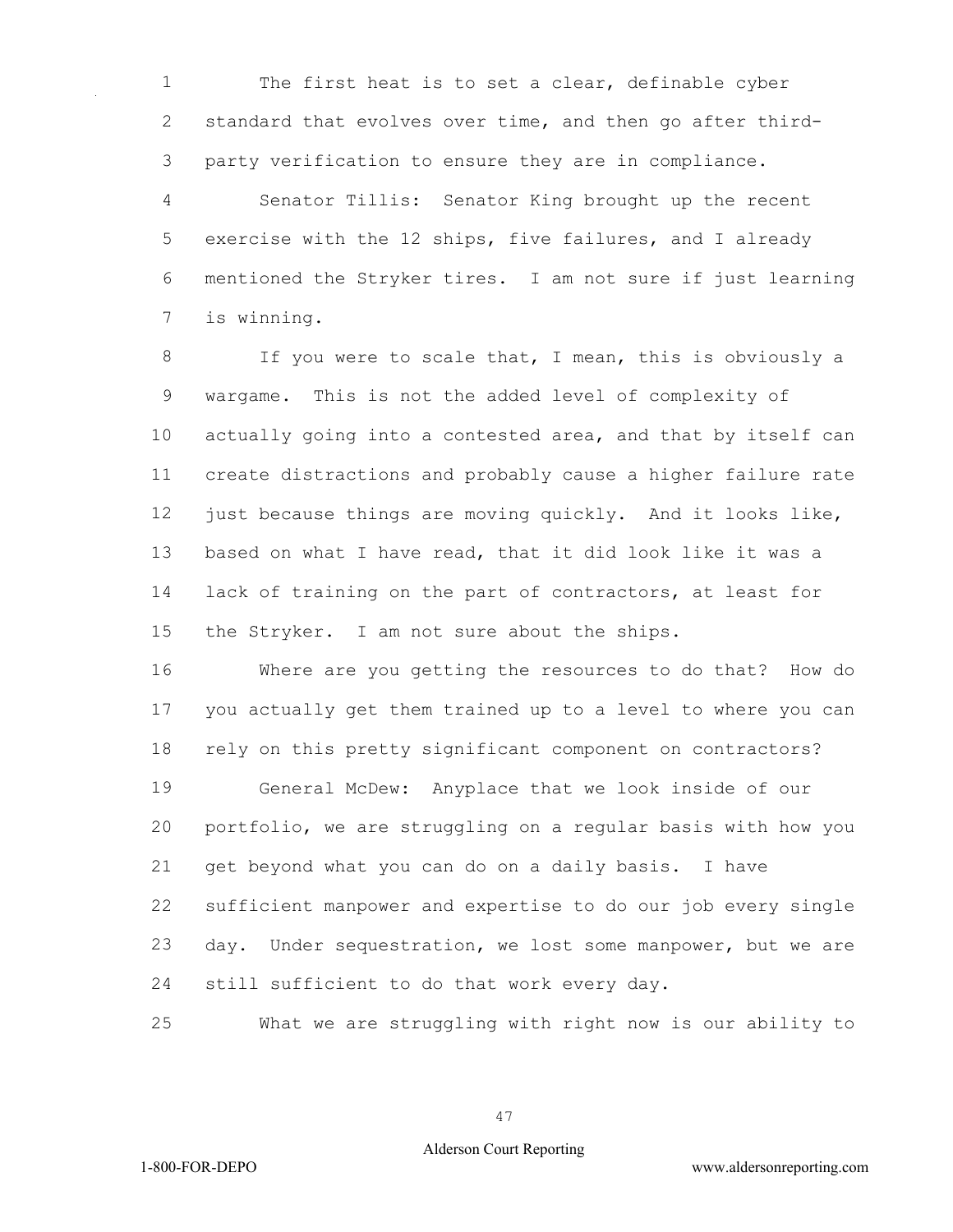think forward, our ability to innovate, our ability to come after resiliency standards, and to be resilient ourselves.

 We have gotten so efficient and lean that some of this stuff just takes more time because you do not have the people there to do it.

 Senator Tillis: It seems to me, based on some responses to some of the other members, that we have the ability for a short-term -- to basically be able to support in a short-term environment. But if we got into a protracted environment, it does not sound like you have a high level of confidence that whatever we may be able to perform over some period of time, that we could do it on a sustained basis. Is that fair to characterize your comments that way?

 General McDew: I think some of it is I am a bit inarticulate. I am trying not to pin myself down by specifying a period of time. "Protracted" is a word that can mean anything to anybody. Is it 1 month, 2 months, 6 months?

 In some of the conflicts, depending on the level of classification we can talk, we can go up to 6 months fairly easily. Beyond 6 months, there is a challenge. So it depends on what conflict and what the level of contested environment there is as to how far that protraction can be. Senator Tillis: Thank you, Mr. Chairman.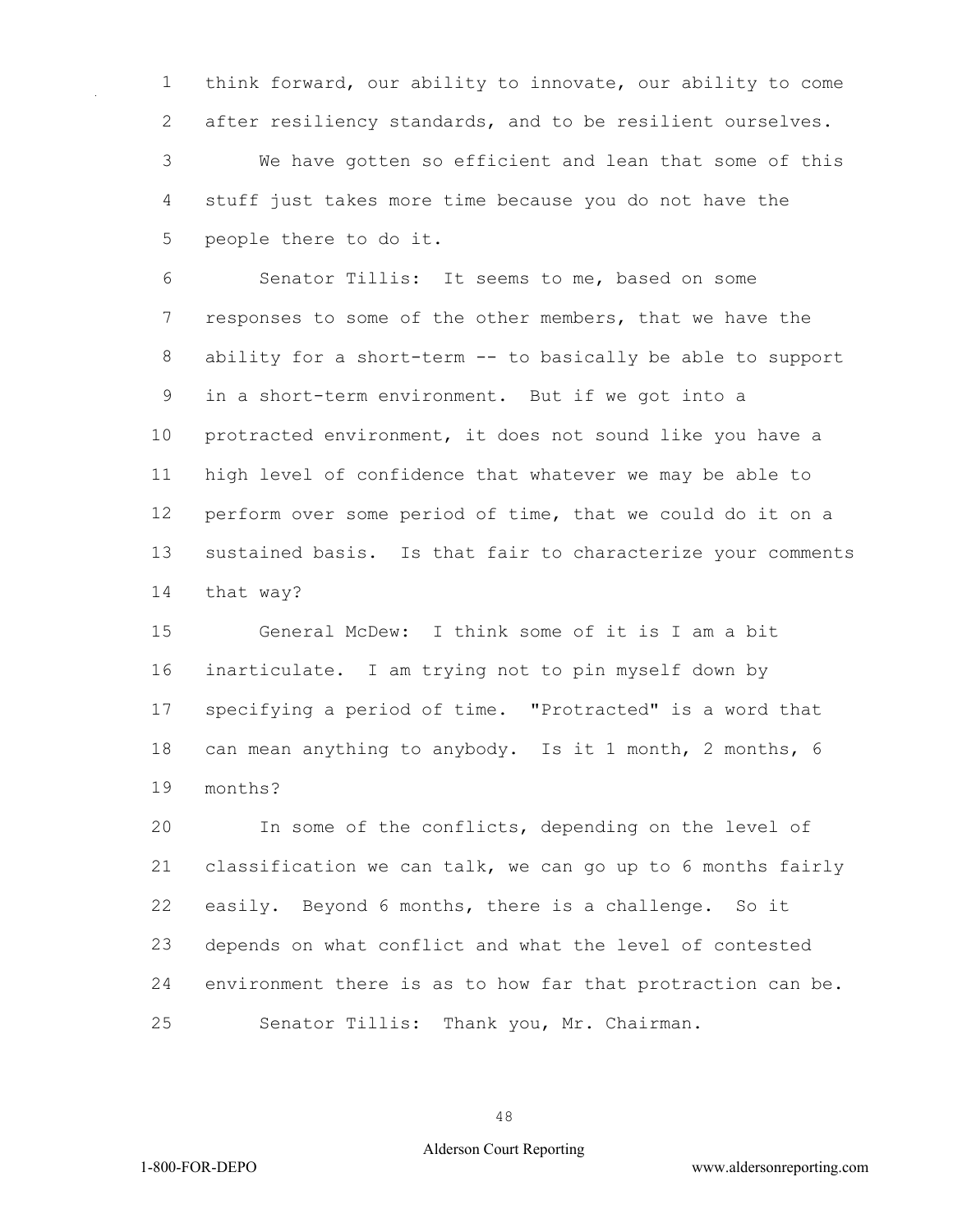Chairman McCain: Senator Peters?

Senator Peters: Thank you, Mr. Chairman.

 General McDew, it is great to have you here. Before I ask you a few questions, I have to join some of my colleagues in giving accolades to Michigan Air National Guard and to our 127th Air Refueling Group out of Selfridge. General McDew: Can I get the chairman to acknowledge one thing? During my confirmation hearing, he chastised me because I actually said nice things about all the units as every Senator brought up their units. I have refrained from doing that this time.

12 [Laughter.]

Chairman McCain: An impressive improvement.

[Laughter.]

 Senator Peters: Well, I will give those accolades, and 16 I appreciate your nod. They are doing a great job, General. My question is, China has made significant investments globally in ports and railways. By some estimates, China has some degree of investment in nearly two-thirds of the world's top 50 ports, which handle 67 percent of the global container volume.

 The Committee on Foreign Investment in the United States, or CFIUS, reviews transactions that result in control of U.S. businesses by foreign entities to determine if there could be an impact on national security. But CFIUS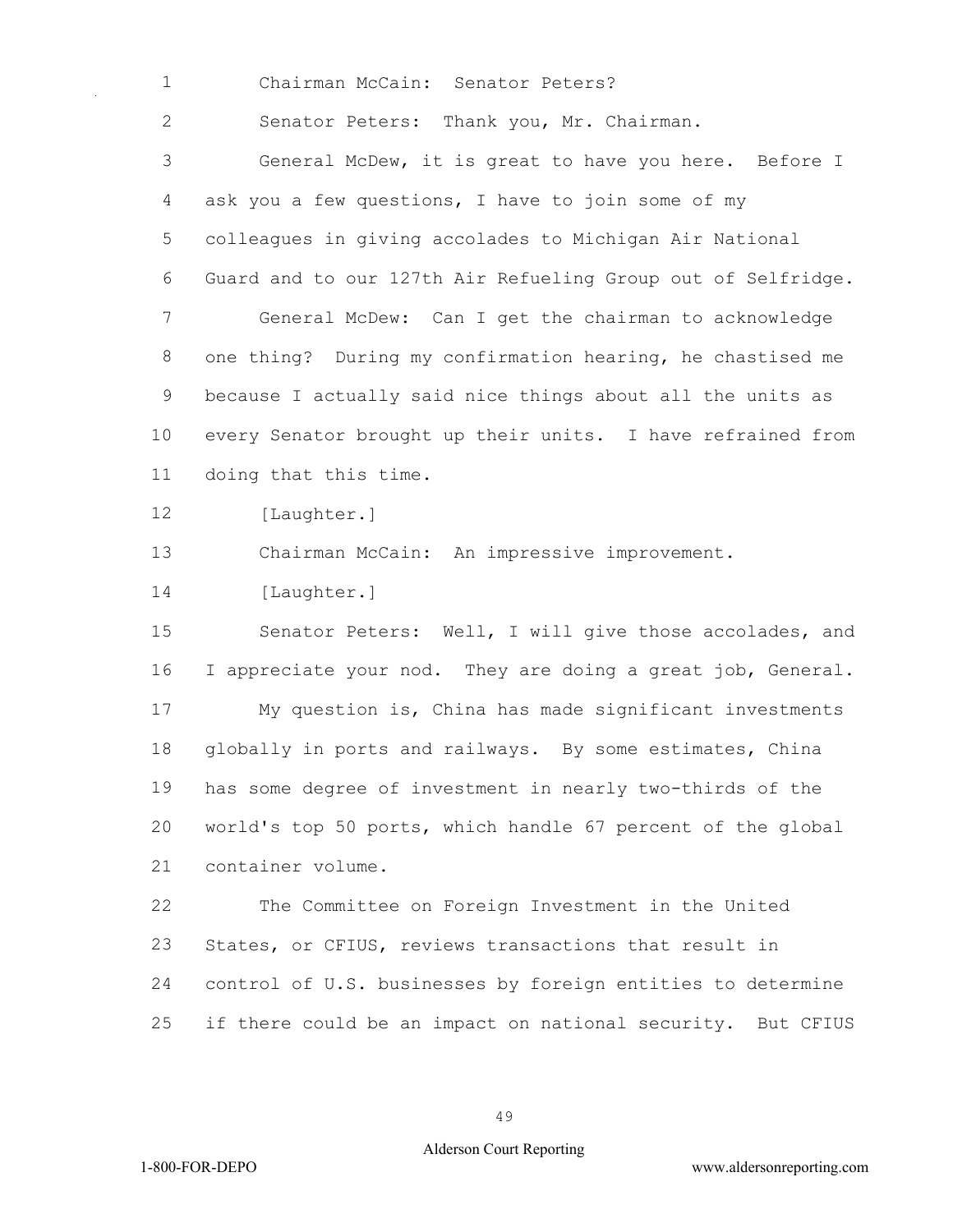does not have a role if there is not a U.S. nexus for an 2 investment, merger, or takeover.

 I know you have a very deep understanding of the link between investments in strategic assets and U.S. national security. But my question is, should analysts in the U.S. Government and military pay more attention to foreign investment in strategic assets like ports around the world? 8 General McDew: Yes, Senator.

Senator Peters: Could you elaborate, please?

 General McDew: In my business, I did not know the two- thirds number, but I do not see many ports around the world where the Chinese are not investing. I know that on one level in this country, we are linked economically, and they 14 are not an adversary today, but they have the potential to be one in the future.

 Anybody that is investing globally in ports, and if we are a maritime Nation, we ought to be concerned about their feelings about freedom of access and how we operate around the globe, and they have not shown that freedom of access means the same to them as it does to us.

 Senator Peters: So are you concerned then about the potential for strategic investments by other nations could have on your ability to operate? Is that what I am hearing from your answer?

General McDew: I am and that is one of the reasons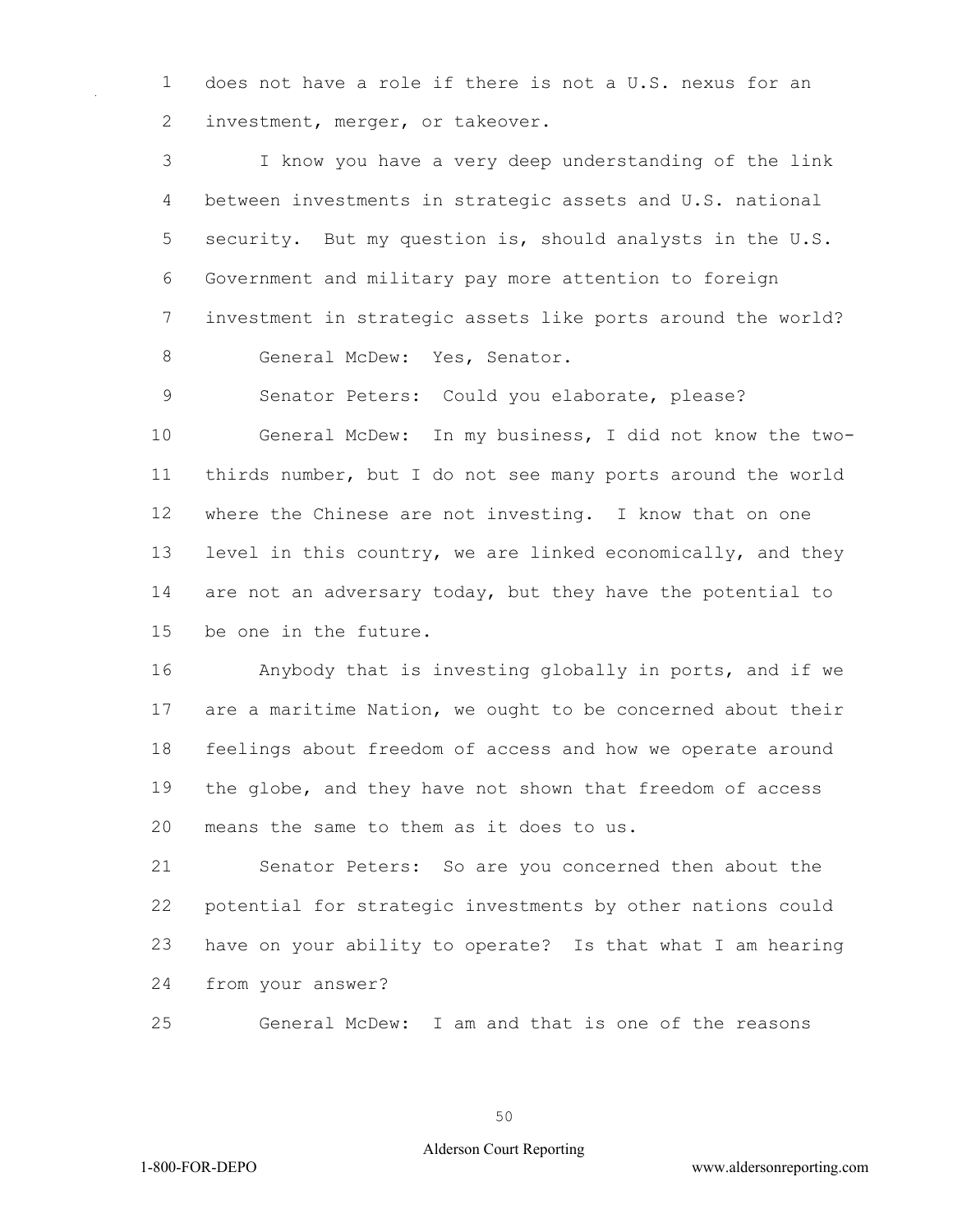that I spend a great amount of my time traveling around the world, in particular working with the State Department, strengthening relationships that we have in countries, and having them fully understand why those relationships are important, and their ports and their rail infrastructure are important to us.

 Senator Peters: We have talked a great deal about some of your challenges in terms of capacity to move both fuel and heavy material with sealift operations. If you could talk a little bit about pre-positioned forces and the importance of that? Certainly, that is one way to deal with the challenges of moving something from A to B, is to already have moved it to B prior to a conflict. We have challenges in Europe to move heavy material, should we see increased aggressive behavior there, certainly with what is happening in Korea as well.

 Please discuss the importance of pre-positioned forces. And do you believe that perhaps we should consider increasing the amount of pre-positioned equipment in various strategic locations?

 General McDew: I believe, first, Senator, we need a clear strategy of what we want to achieve in a particular region. That strategy then needs to be informed by the resourcing to do whatever that strategy would call us to do. Pre-positioning forces have always been important

#### Alderson Court Reporting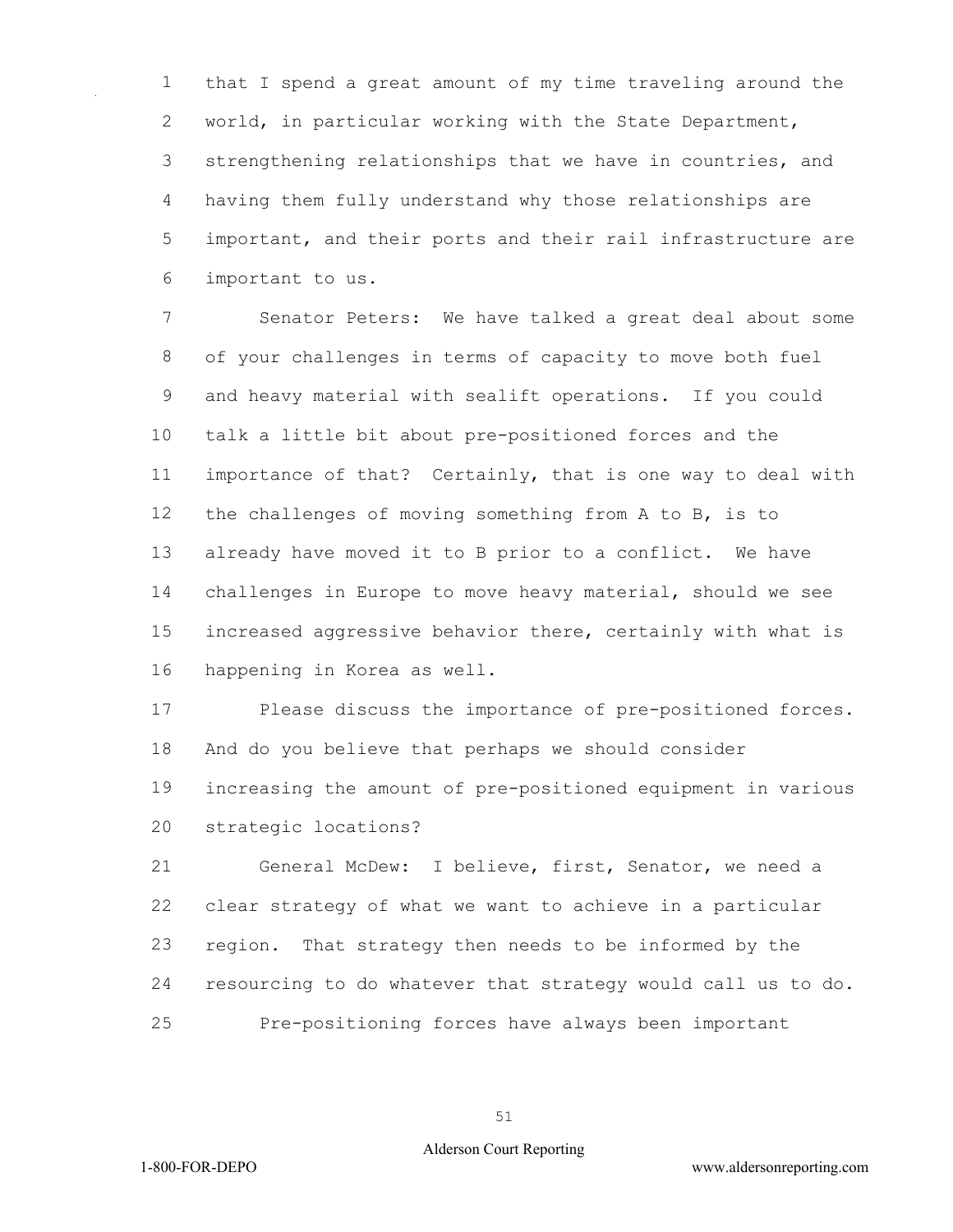resources for us. They have become more important as we have withdrawn forces from places around the world and brought them back into the CONUS, because now we are a projecting force. With that, as you said, having stuff already at B is very, very helpful.

 To ensure that each one of those stocks is fully upgraded -- i.e., is it new equipment? Is it equipment that has at least been tested? Is all of the equipment set there? All of that is important, and it all plays together. Senator Peters: Thank you, General. I appreciate it.

Chairman McCain: Senator Cruz?

Senator Cruz: Thank you, Mr. Chairman.

 General, thank you for your service and dedication to the country.

 Last week, Admiral Harry Harris addressed the resources requirements to conduct military operations in the Asian- Pacific in the event of hostilities. He told this committee that he had the forces in place to "fight tonight, if necessary," but that what concerned him was the "follow-on resources" and how those follow-on resources would get to the region in terms of airlift and sealift.

 General, do you share Admiral Harris' concerns? General McDew: I believe that Admiral Harris has a right to be concerned because it is his AOR. And I believe that he has a point to be made in that any time we have to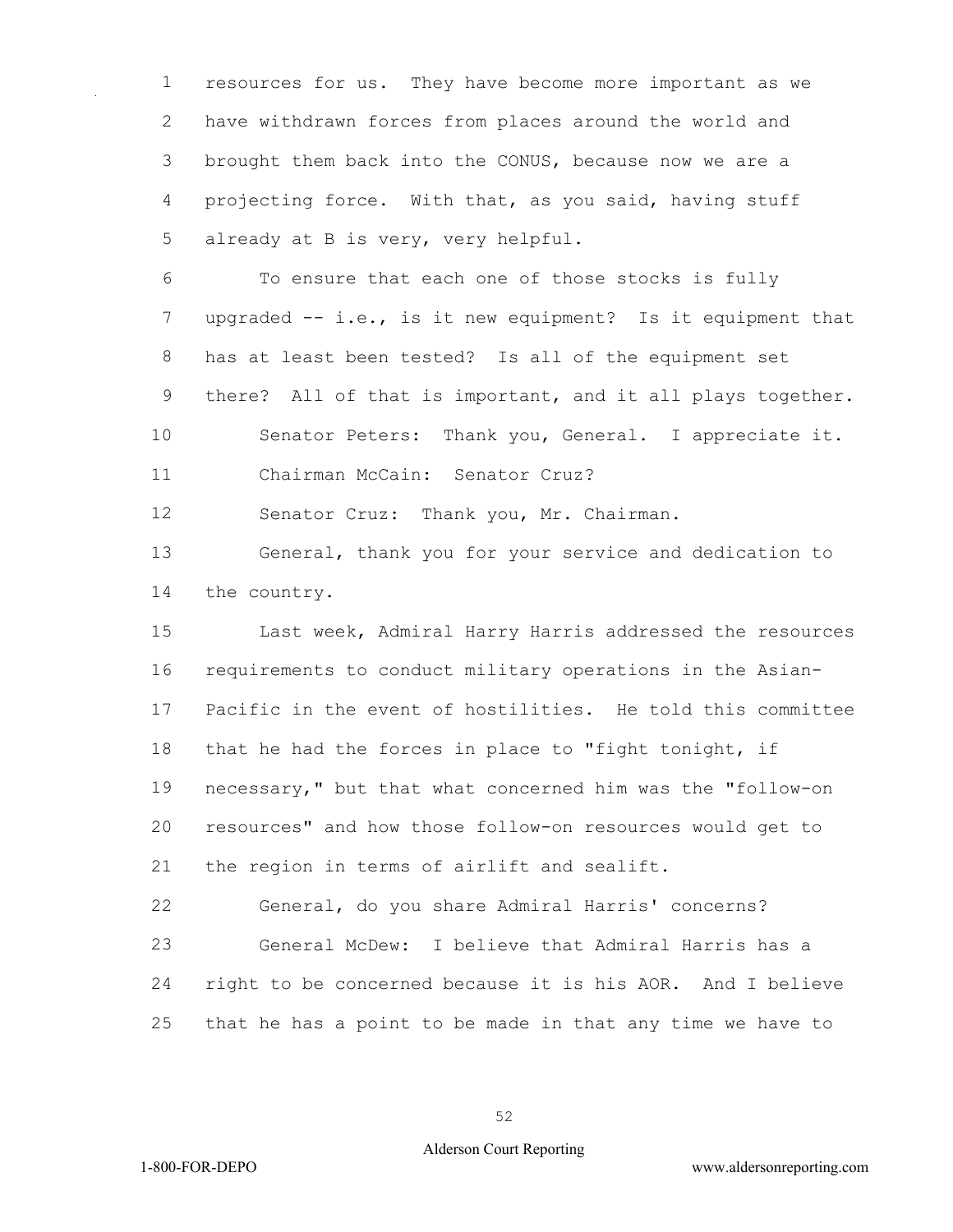project a force, we ought to be concerned about how it is going to get there.

 We are no longer assured that everything that we send from the CONUS will arrive at its point of destination. It could be because it is old. It could be because of weather. It could be because the enemy had a vote. So I am concerned.

 Now, from my discussions with him and with General Vince Brooks, the immediate follow-on forces that he needs, we are ready to send.

 Senator Cruz: So what most worries you with respect to our ability to flow resources into the Asia-Pacific theater? General McDew: Our ability to rely upon the commercial industry, which we will have to rely on over time, and how long the environment remains contested and to what level. Each of those are a bit of unknowns, and how we will maneuver through that space is going to be vitally important for how long protraction is and what protraction will mean. Senator Cruz: So let's shift to a different topic. In the past decades, the United States has had the luxury of having secure air and sea lines of communication. Given the increasing anti-access/area denial efforts of China, there is a chance we could be denied that luxury in a future conflict.

A recent article by Dean Cheng, a senior fellow at the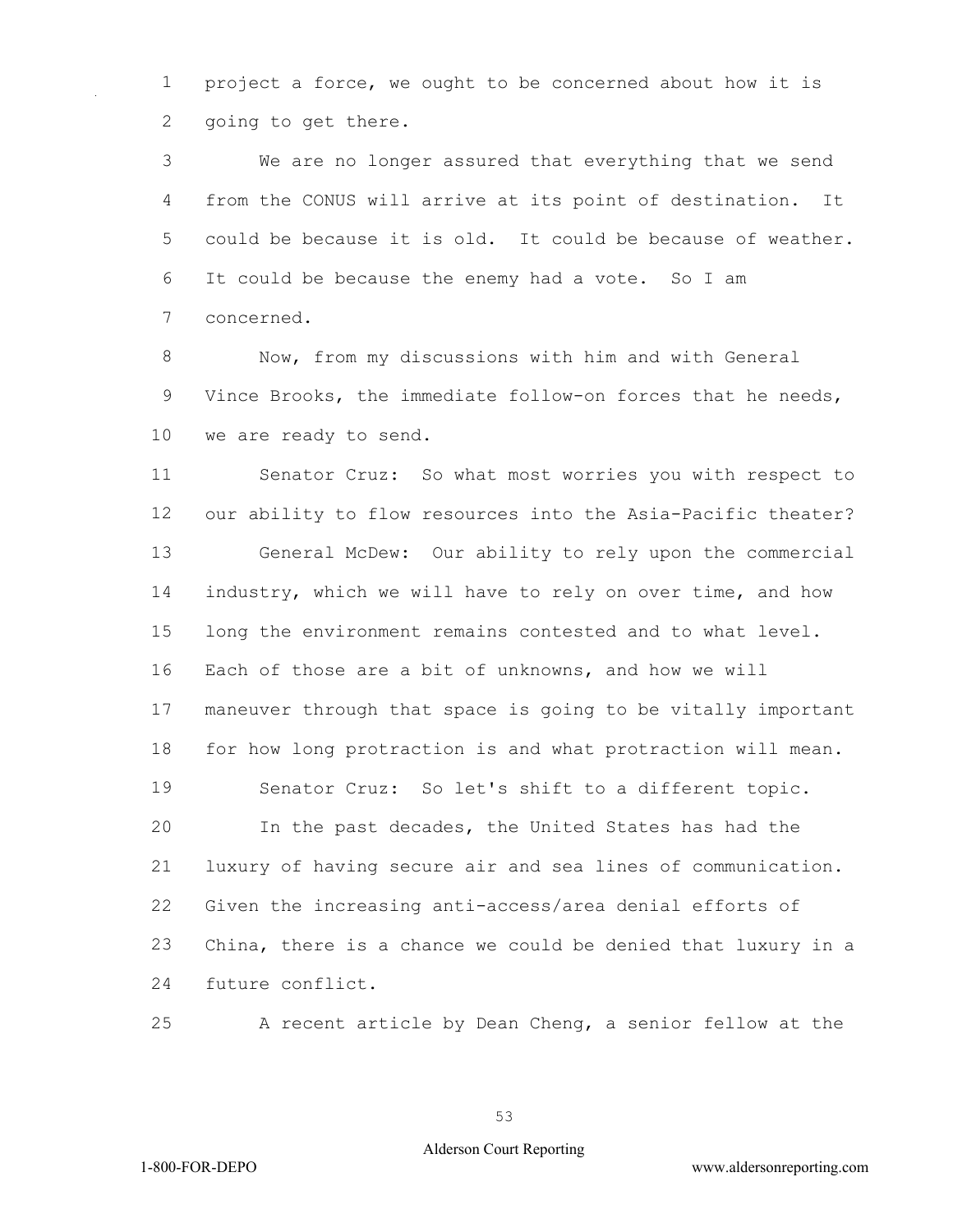Heritage Foundation, posited that, "The ability of the Chinese to deploy substantial forces into the central Pacific would place American logistics and support forces at risk. The loss of one or more underway replenishment ships would rapidly curtail the ability of the American surface forces, including aircraft carriers, to operate."

 What is TRANSCOM's plan to replenish ships and aircraft in the event that we must fight our way into an area where anti-access/area denial has succeeded?

 General McDew: Senator, without getting into too much level of classification, I can tell you that we are in new territory. As you said, we have not been in this place in decades. And so I believe that the Navy, in particular, the Air Force, are both working on plans that get back to dominating those domains, but realizing that the logistics infrastructure has not been challenged for so long, it is just a new place for us, and we are having to go after that. I believe that we are making progress, not as fast as we all want.

 Senator Cruz: On another topic, one of the critical backgrounds of Air Mobility Command is the tactical airlift capacity of the C-130 Hercules. The 136th Airlift Wing, part of the Texas Air National Guard, and you are free to defy the Chairman and praise them vociferously, is flying C-130Hs and performing extraordinarily well.

#### Alderson Court Reporting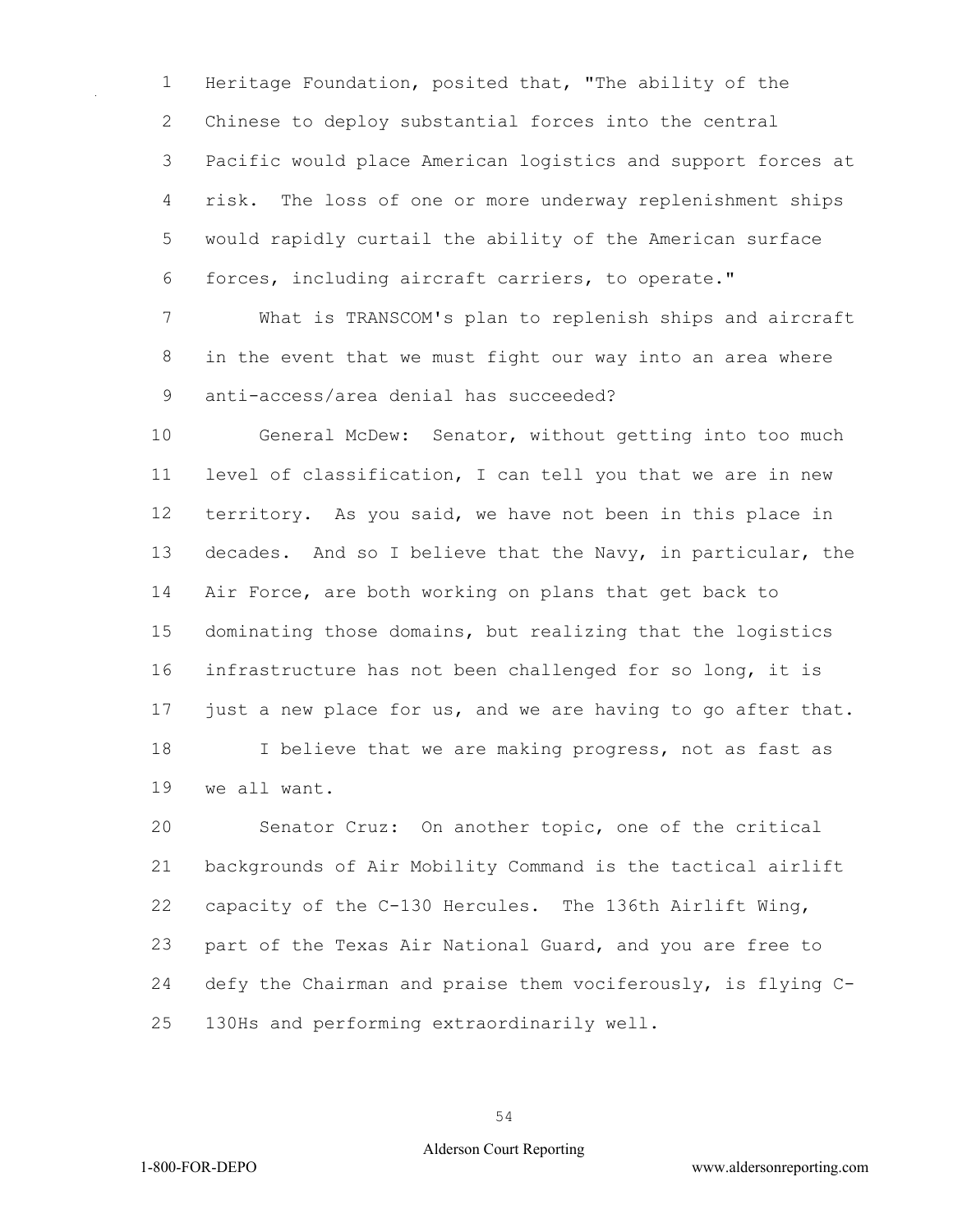You expressed concern in your House testimony last month that, "Continued modernization efforts in our C-130H fleet must be prioritized as a relatively inexpensive means of maintaining critical capacity."

 Could you expand on those sentiments? General McDew: I believe that one of the things we have to look at as we look at our tactical airlift capability is to ensure that all of those units that fly those airplanes have the wherewithal to fly in the new airspace and are modern enough to continue to be a viable resource.

12 I was an old C-130 pilot myself. I flew E models. If anyone had E models today, I would say that we need to retire them all until they are all gone.

 Depending on which level of H, it is just a matter of a software upgrade, so I believe we are okay. I would make sure that we are not overprioritizing C-130s to the detriment of takers right now, because that is a higher priority need for me.

Senator Cruz: Thank you, General.

Chairman McCain: Senator McCaskill?

Senator McCaskill: Thank you, Mr. Chairman.

 Good to see you, General. I know well that cornfield you referenced. It looks familiar since it is right across the border. I understand the importance of Scott Air Force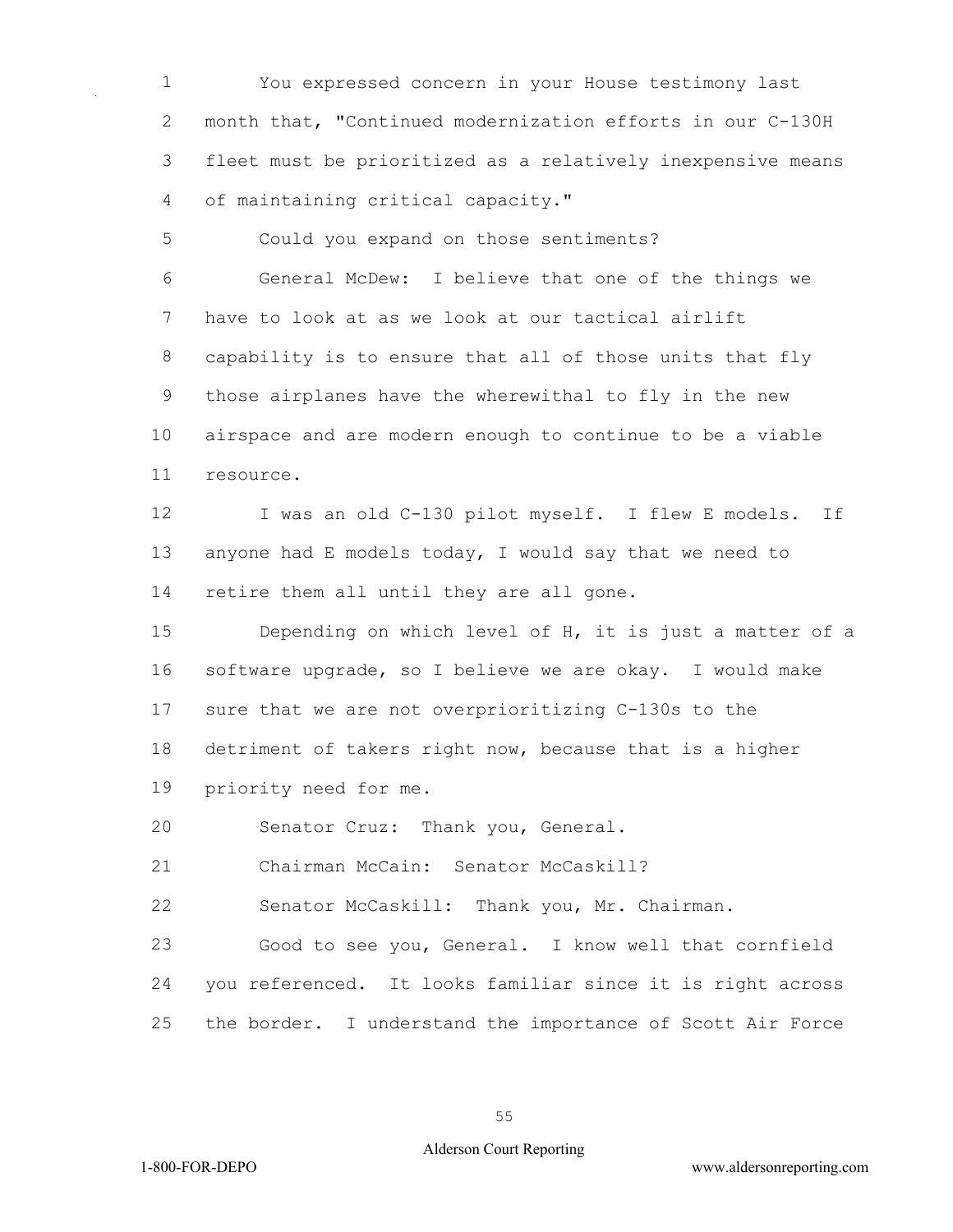Base not just to TRANSCOM and our military but to the region in St. Louis. And I am a big fan of all the work you do there, and I am pleased that we are having this hearing today.

 Let's talk a little bit about contested environments and airlift in contested environments. Since my colleague from Texas was talking about his unit, I know you know I am going to mention the 139th, because, as you are well-aware, this is an international training school for resupplying contested environments. That is obviously Rosecrans, once again, right in the heart of America. We call it the top gun of airlift. I think that is an accurate description since I have run into people who have been trained at Rosecrans literally all over the world, particularly when I have been to Iraq and Afghanistan.

 Could you talk a little bit about the plan for testing new equipment that we are going to have dedicated training rather than having to pull these aircraft out of units for training that they are trying to site for C-130Hs, each a different variant, with a training wing?

 We are hopeful, obviously, that that would get sited at St. Joe because of the inherent capabilities we have and the advantage of the location and the already international clientele we have in terms of our allies getting trained in this important resupplying in contested environments.

#### Alderson Court Reporting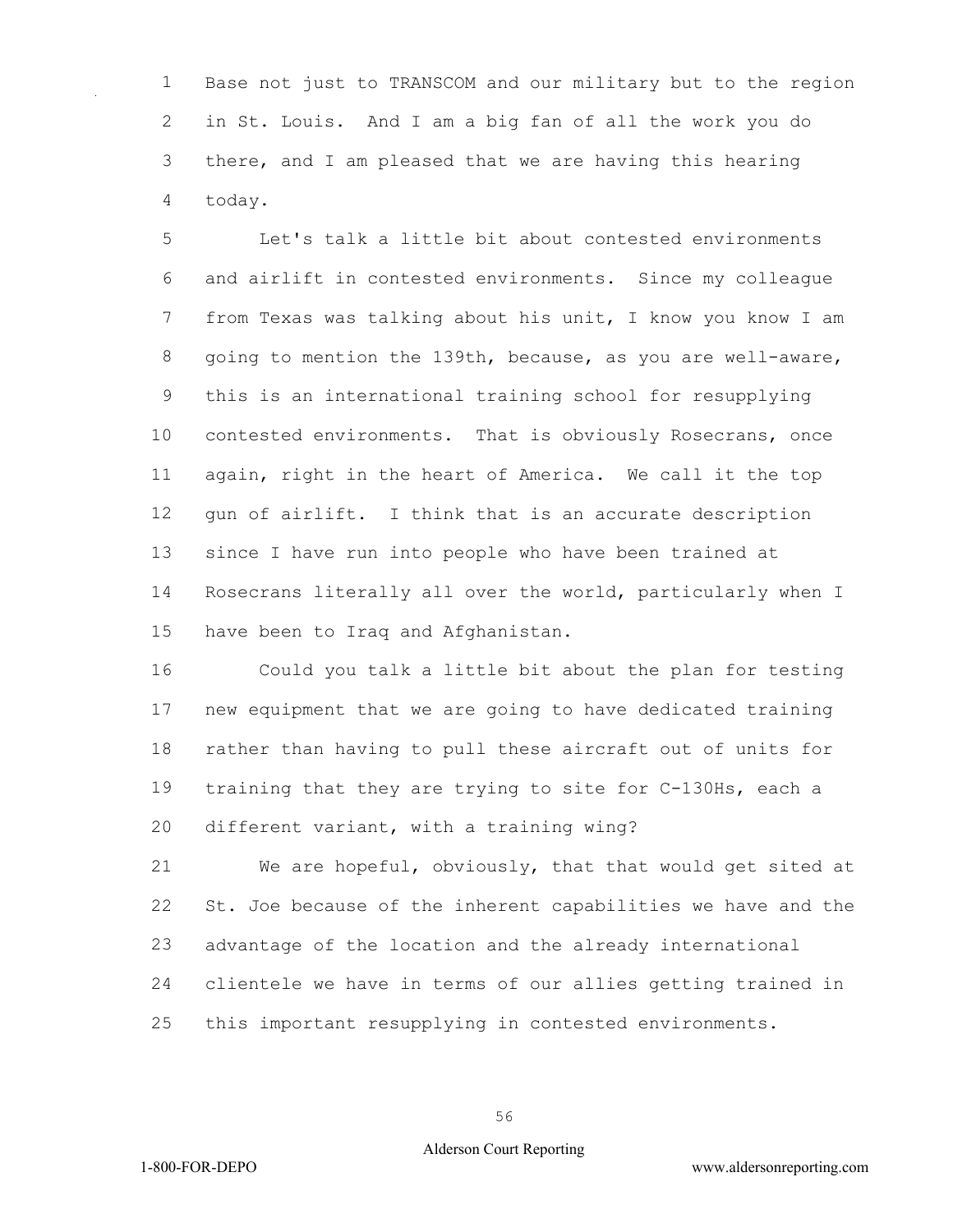Talk to me, if you would, about the 139th Airlift and the training that goes on there, and what your view is of that capability in terms of training in contested environments?

 General McDew: I believe that the instructors that we have at Rosecrans are some of the best in the C-130 business. They have a lot of experience. They have been flying the airplane for a long time, and they are steeped in tactics, techniques, and procedures for the aircraft. So it is a resource that we have to rely on as we go talking more broadly about contested environments.

 I have tasked Air Mobility Command to lead a contested environment summit. I would hope, and I have to believe, that they will have Rosecrans members there to help us get after solutions to our contested environment wargame level of learning.

 We have learned a bunch of things that should scare us. Now we are going after what we do about it and how we fix and mitigate some of these concerns.

 Senator McCaskill: Let me talk a little bit about your testimony, which I found stunning, the shortage of 75,000 licensed drivers in the trucking industry, and understanding how important this is for our capabilities in terms of supply and resupply.

The projected shortfall is due to increase to 890,000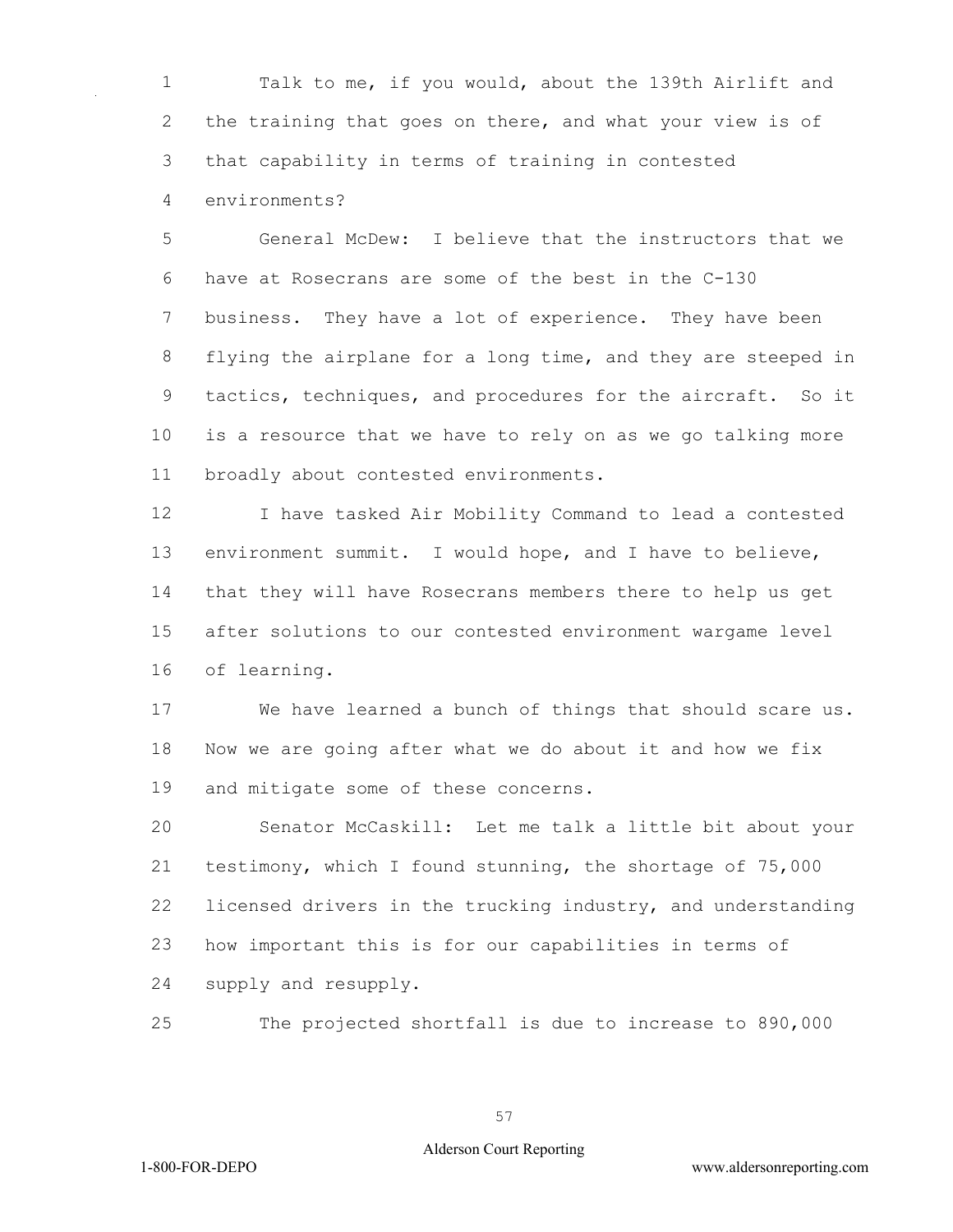drivers by 2027. The current shortage has the trucking industry operating at a 95 percent capacity every day, which basically leaves no surge capacity for high-volume DOD requirements in a time of conflict without severely disrupting commercial services across the country, which is a whole other price we would have to pay in our economy if that were the case.

 While I want to make sure that we are making it as easy as possible for trained military to transition into civilian life, and, obviously, we have a lot of great truck drivers that are trained in the military -- once again, trained in my state at Fort Leatherwood -- I am worried that even if we put every single truck driver we train in the military into the civilian trucking industry, we are still not going to have enough.

 So let me ask you, have you all looked -- I worry about driverless trucks, in terms of what it is going to do to 18 jobs in this country. But have you all began to talk about, in the future, the use of driverless trucks in this capacity? And could you speak to that for a few moments? General McDew: Senator, we have actually looked at autonomy across a broad portfolio, from ships to trains to trucks to airplanes. We believe that you must have that level of technological advancement as you go forward. Somewhere along the way, we are losing the young men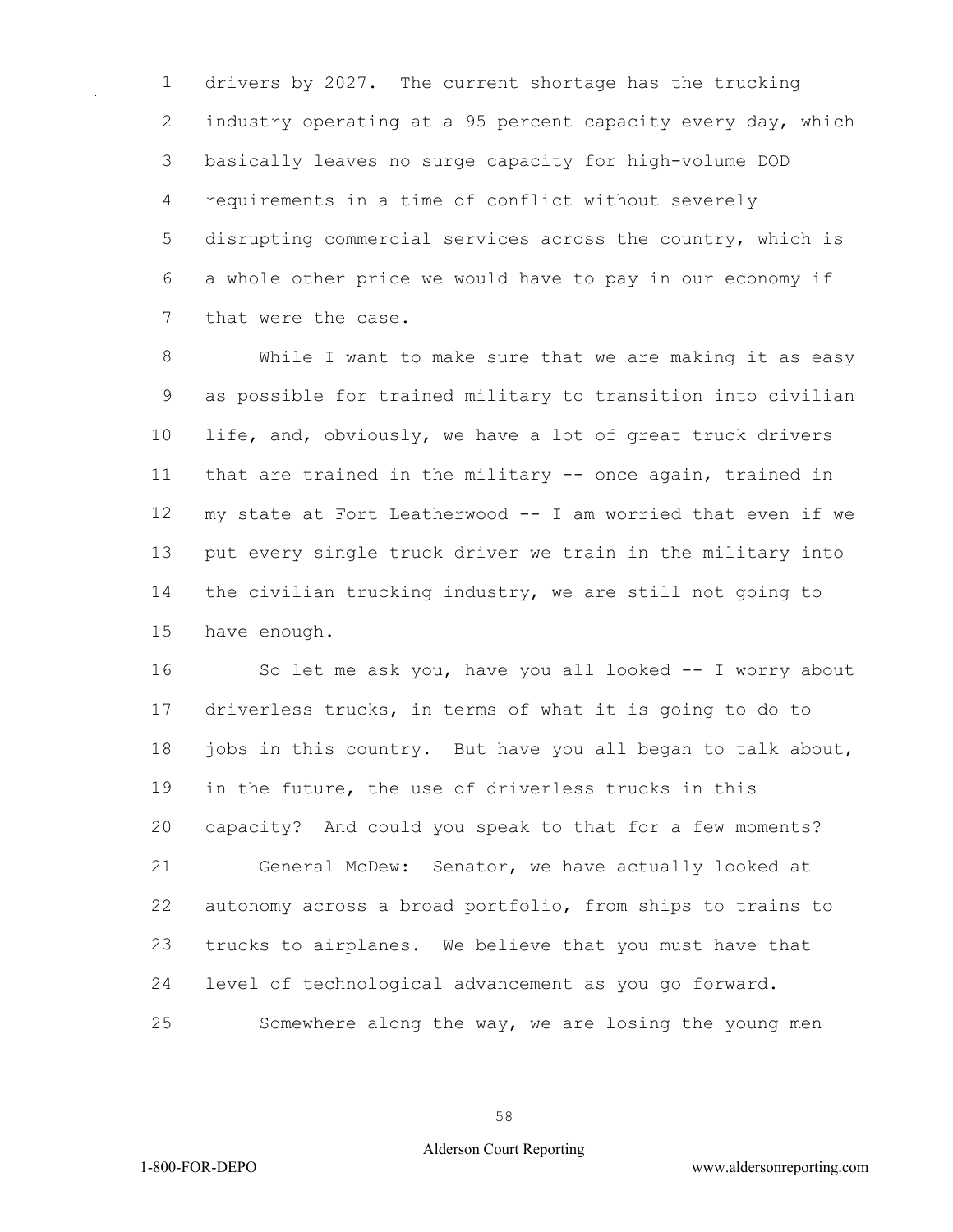and women who grew up wanting to be truck drivers and airplane drivers and train drivers. And so with a lack of capacity, the technology will have to take over. We just have to have this technology going forward.

 And I believe the advances being made by some in the civil sector is pretty impressive.

 Senator McCaskill: It is. And I know that we have some autonomous buses going now and other trucks.

 Have you reached out to some of the companies doing this to see if it would be possible for you all to do some pilot work, maybe over on the base at Scott, to begin to get your arms around what driverless trucks would feel like in terms of your need to supply our troops?

 General McDew: Most of that work is being done in the services, in the organized train and equip role. The Army is working a lot on autonomous vehicles. The Navy has some autonomous vehicles. And the Air Force is also working with some semiautonomous and autonomous work through DARPA.

Senator McCaskill: Great.

Thank you, Mr. Chairman.

Chairman McCain: Senator Warren?

Senator Warren: Thank you, Mr. Chairman.

Thank you for being here, General.

 I want to quickly ask about the importance of our nonmilitary agencies and assistance to your mission.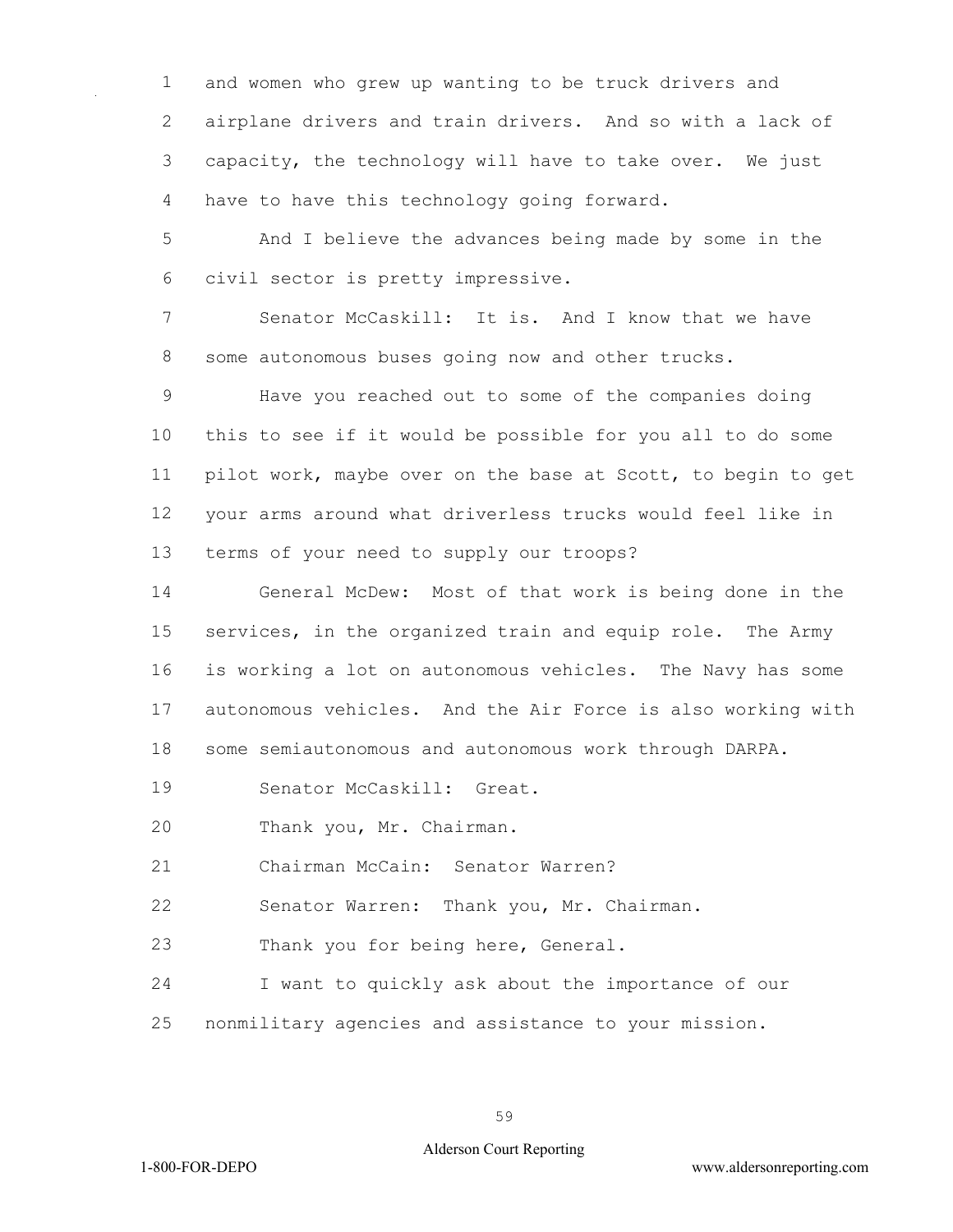TRANSCOM maintains a presence around the world, and we need other countries, ports and rail and road networks to be upgraded and to be secure, so that those countries can receive our military equipment. And we rely on diplomatic agreements with other countries for our pre-positioned equipment.

 So I just want to ask, General, would a reduction in funding to the civilian agencies and programs that enable your global distribution networks make your job easier or harder?

 General McDew: Senator, our job as a co-com with global responsibilities relies on every partner we can get our hands on. One of our biggest partners is the State Department, and a lot of interagency partners around the globe, because they help us build relationships in the areas that we cannot be at on a regular basis. And you cannot build a relationship when you need a relationship.

 Senator Warren: Right. So I take it the answer is, it would make your job a lot harder.

General McDew: It would make it a little harder.

 Senator Warren: It would make it a little harder. I agree with this, and I point out that the administration is seeking significant reduction to the Department of State and to USAID.

Of course, our military is critically important to our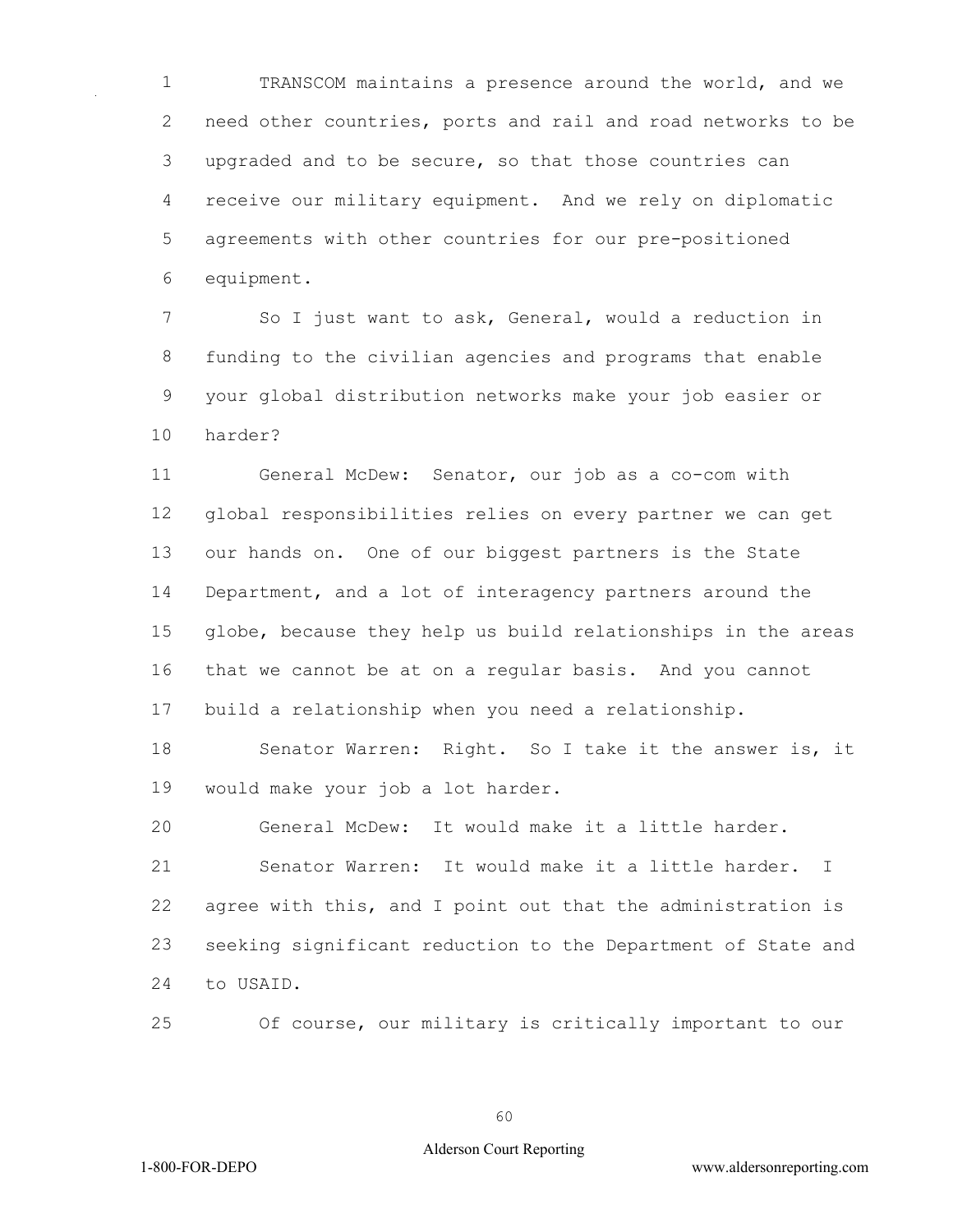security, but we cannot forget that nonmilitary programs are critical enablers of the military to do the jobs that you need to do.

 Now, General, I also want to ask you another question. When you testified in front of the House Armed Services Committee several weeks ago, you said that getting C-5s out of the backup inventory was your number one priority for the NDAA. The upgraded C-5 is currently our only cargo aircraft that can make a transcontinental flight without refueling. So, General, would having those additional C-5s back in

 inventory help mitigate your aerial refueling challenge by providing more capacity to move cargo without needing to refuel?

 General McDew: I believe we can also do a transcontinental flight with a C-17. But the C-5s, we need those additional C-5s back in the inventory. I believe the Air Force has just recently committed to doing that over the next few years, so that will be very, very helpful.

 Senator Warren: All right. Can you just expand just a little bit on the importance of the C-5? Why the C-5 is a critical piece of equipment for you to get your job done? General McDew: It is the totality of the mission set. First, we have limited numbers of strategic assets. The C-5 provides an outsized cargo capability and a long-range capability. Having been on the receiving end at a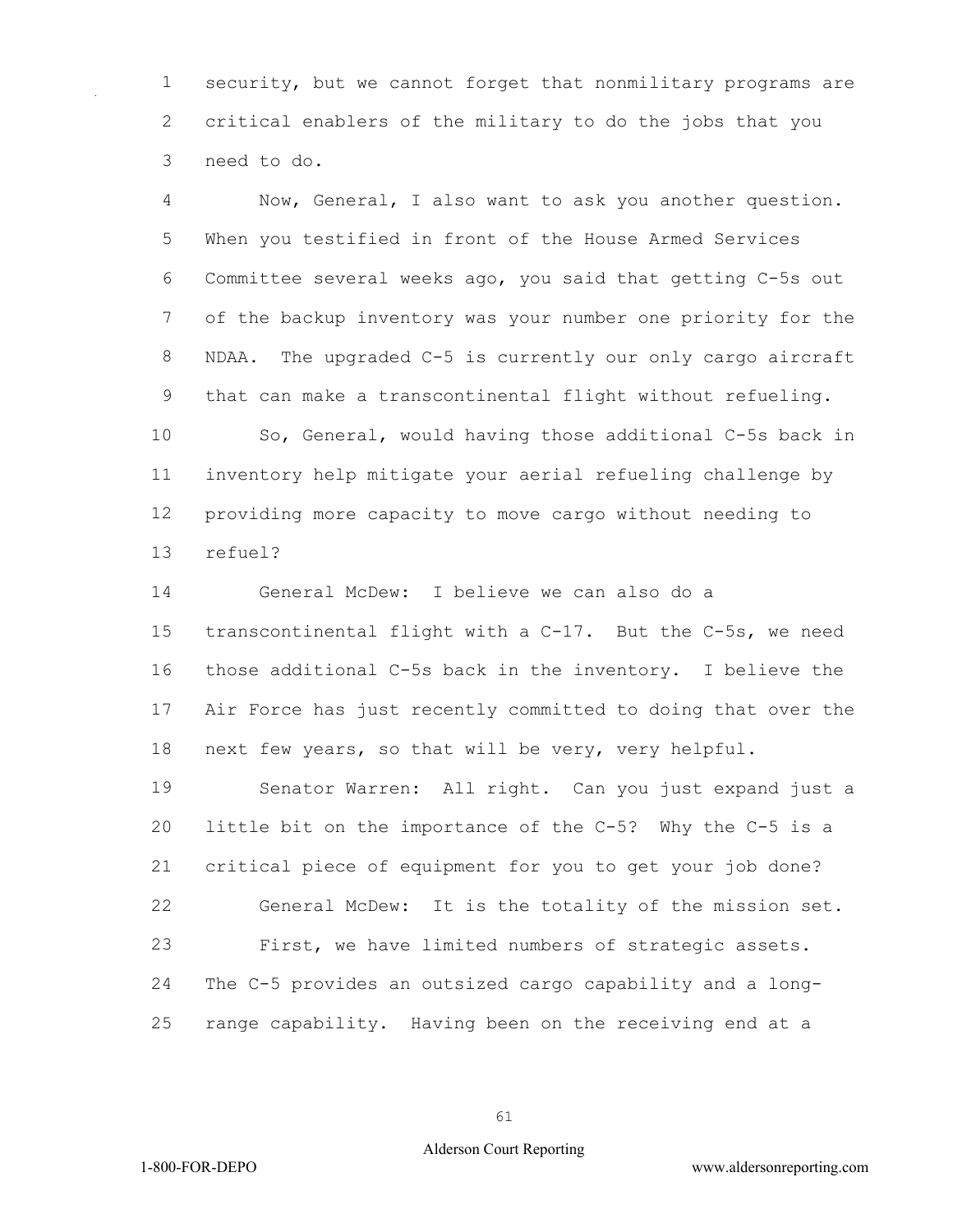deployed location of a C-5's stuff, there is nothing like a C-5 load full of the stuff arriving time after time after time if you are standing up an operation quickly.

 Senator Warren: Right. I understand it is the only aircraft that can carry two Abrams tanks, or that it can carry six helicopters simultaneously.

 So I take it that is a good boost to efforts on the ground.

General McDew: That is a good thing.

Senator Warren: That is right. Good.

 Well, I just want to say, making sure that we have every available C-5 seems pretty important to me, not to mention the fact that we have invested a lot of money to upgrade them, and now they are sitting on the ramp. The economics of that just do not add up.

 Westover Air Reserve Base in Massachusetts has eight of these aircraft, and the people there tell me that these planes are in use pretty much all the time, and I am sure they would welcome additional C-5s to be able to work on their mission.

So thank you.

Thank you, Mr. Chairman.

Chairman McCain: Senator Blumenthal?

Senator Blumenthal: Thanks, Mr. Chairman.

Thank you, General, for your service. I would like to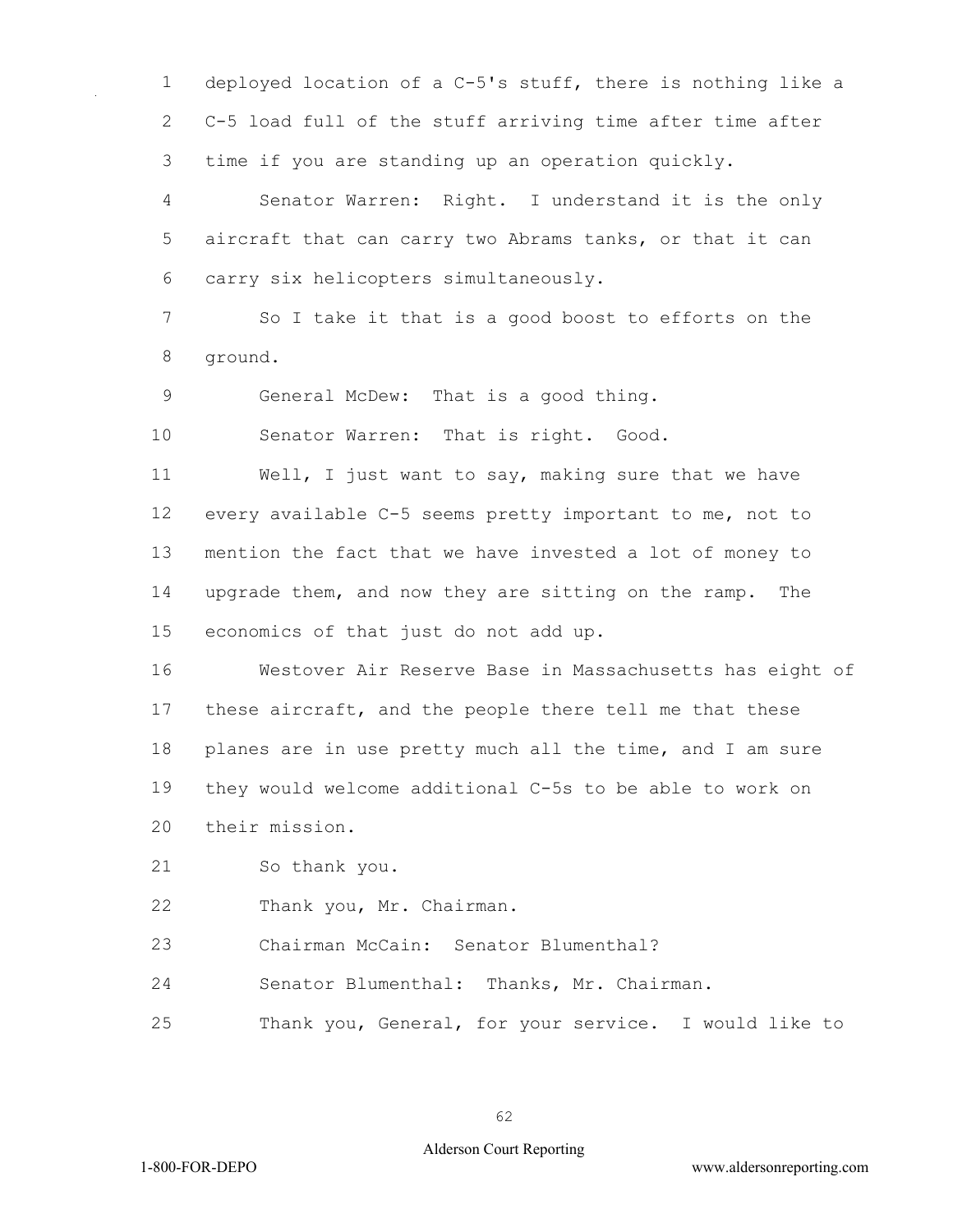focus a little bit on a topic that has been raised before, the cyberthreat, and ask specifically about your experience so far with some of the contractors.

 Are they required to report to you incidents or episodes of attacks, cyberattacks by a nation-state? General McDew: I believe that is a Federal 7 requirement, but they are required to report. Senator Blumenthal: And do they report to you? General McDew: I believe they report to an organization called DC3. I am trying to remember. I have to get back to you on what that stands for. We speak in acronyms, and sometimes we forget what the acronym actually stands for. But they actually report through an organization I believe that is part of DHS. Senator Blumenthal: Part of what, sorry? General McDew: Department of Homeland Security. Senator Blumenthal: So they do not report to the Department of Defense? General McDew: Not that I am aware of. Senator Blumenthal: But they are under contract with Department of Defense. General McDew: Right. Senator Blumenthal: Why aren't they reporting to you? General McDew: Let me be more clear about that afterward. I will get back to on the record for that. I am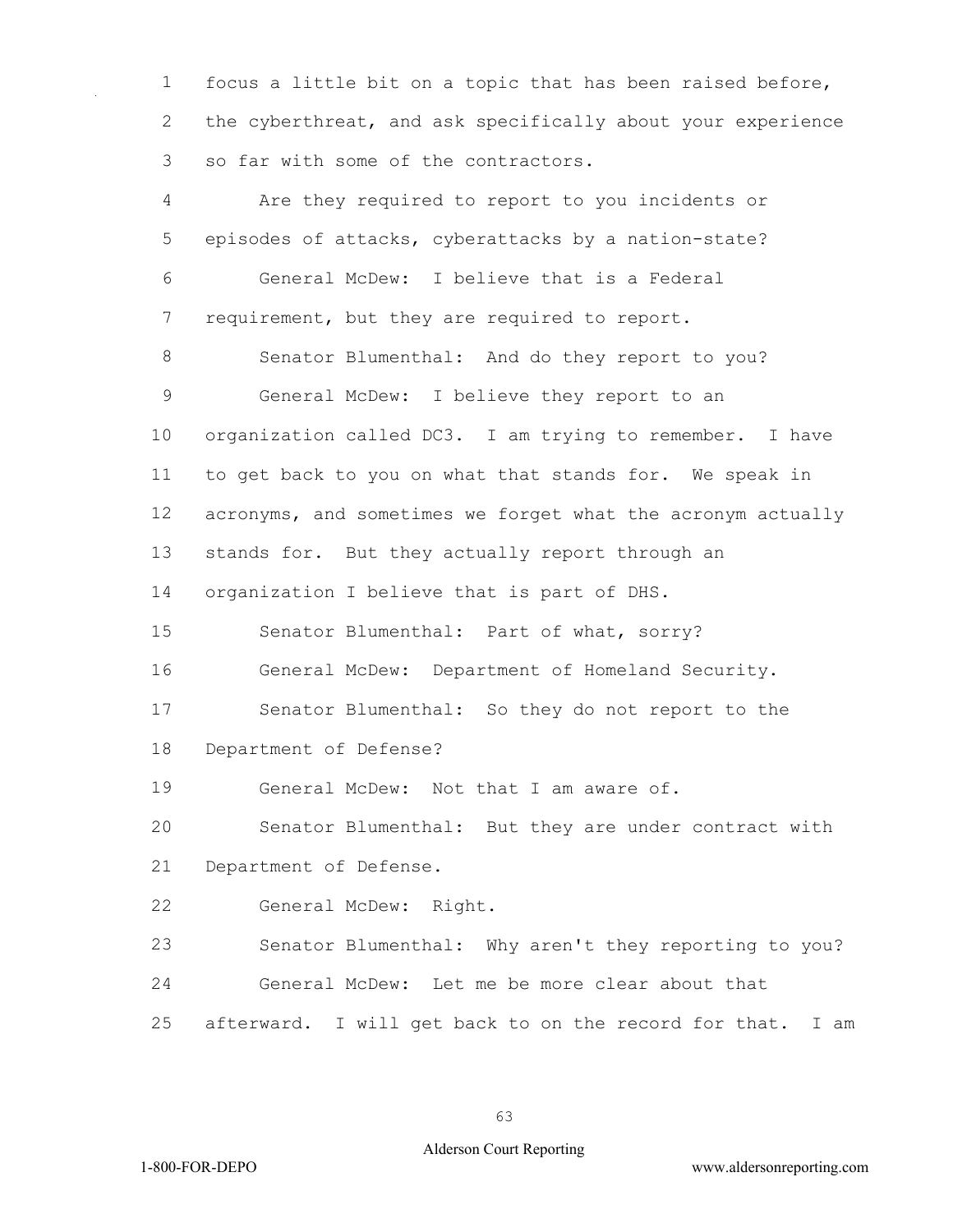trying to remember exactly the reporting chain. The reporting requirement may be dual, and I do not want to misspeak.

 Senator Blumenthal: I am somewhat surprised that they are carrying out an essential national security and defense mission; they are under attack, just as they would be as if 7 they were conducting a convoy in Afghanistan; and the Department of Defense is not informed directly.

 General McDew: Well, part of it, Senator, is "attack." Let's talk about "attack" for a second.

 Let's say today, and I hate to name a company, because it will get somebody in trouble. If someone is not necessarily contracted with us and they get attacked, that is the same as if they are actually contracted with us and they get attacked.

16 So I do not care where they report to, because if an 17 adversary gets on their network and stays on their network, it does not matter whether they are actually doing my work at the time when the adversary moves laterally through their network and potentially invades my network.

 Senator Blumenthal: And that is exactly the reason, General, why I think they should be reporting to you, because even if they are attacked -- well, let me put it differently. It makes no difference whether they do civilian as well as military work. If they are attacked, it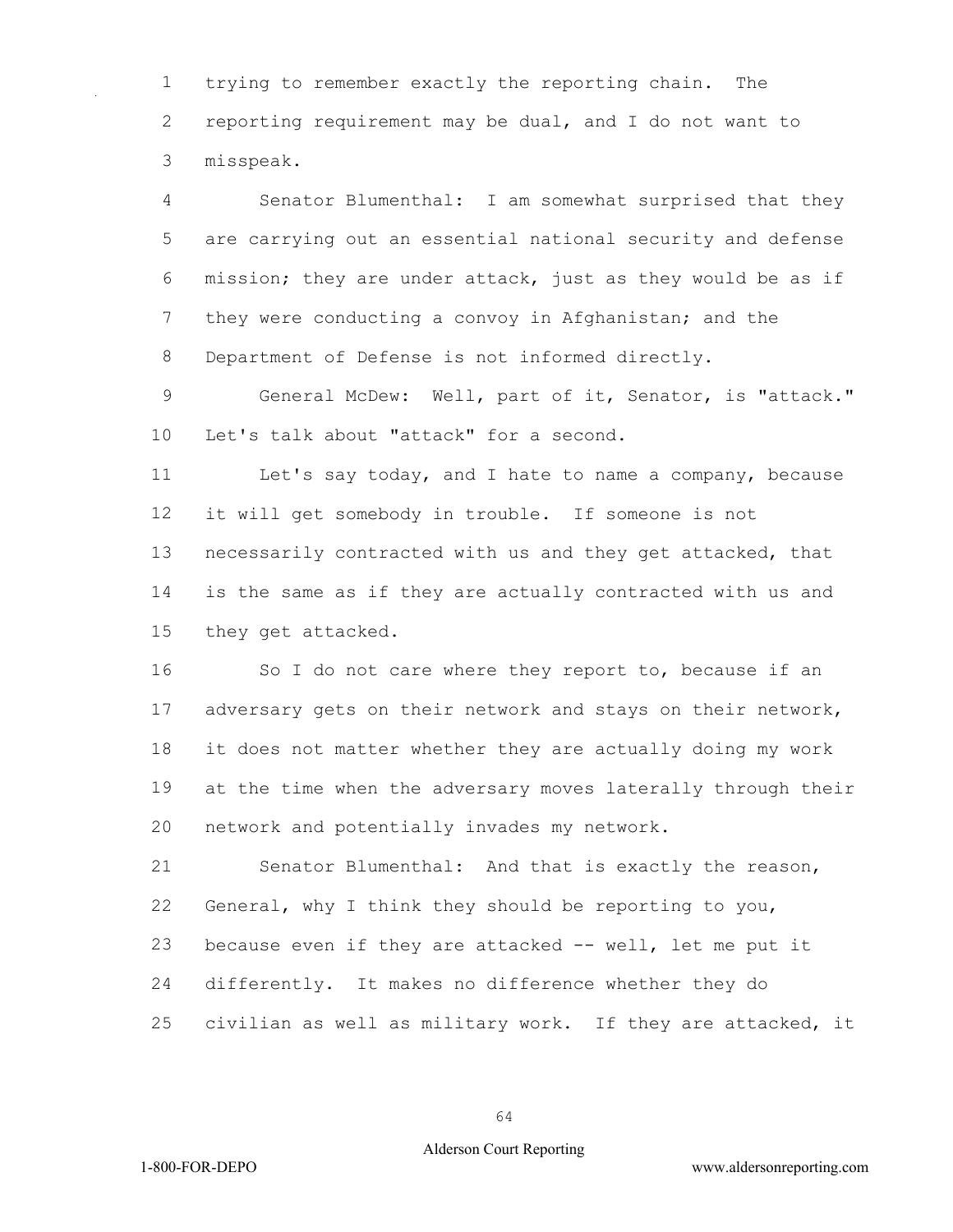is an attack on a network that is performing national security military work and potentially not only undermines the function they do for you but gains entry into your computer networks --

General McDew: Absolutely.

 Senator Blumenthal: -- the Department of Defense computer networks. So I am somewhat at a loss to know why they are not instantaneously telling you, we have been attacked by Russia or China.

 General McDew: Part of it is I cannot do anything about it. This organization that they would report to has partnerships and alliances with the Department of Defense. So the Department of Homeland Security in their role to have the non-DOD side of cyberdefense is partnered with DOD and CYBERCOM.

 So that organization that would respond to an attack is linked that way. My organization would be interested to know that that company has been attacked, but we would rely on others to do something about it. We would like to know because then it would tell us what we could do with that organization going forward.

 Senator Blumenthal: Well, I would think for a variety of reasons you would like to know. Have you ever asked? And have you ever sought that information?

General McDew: So that information-sharing is what I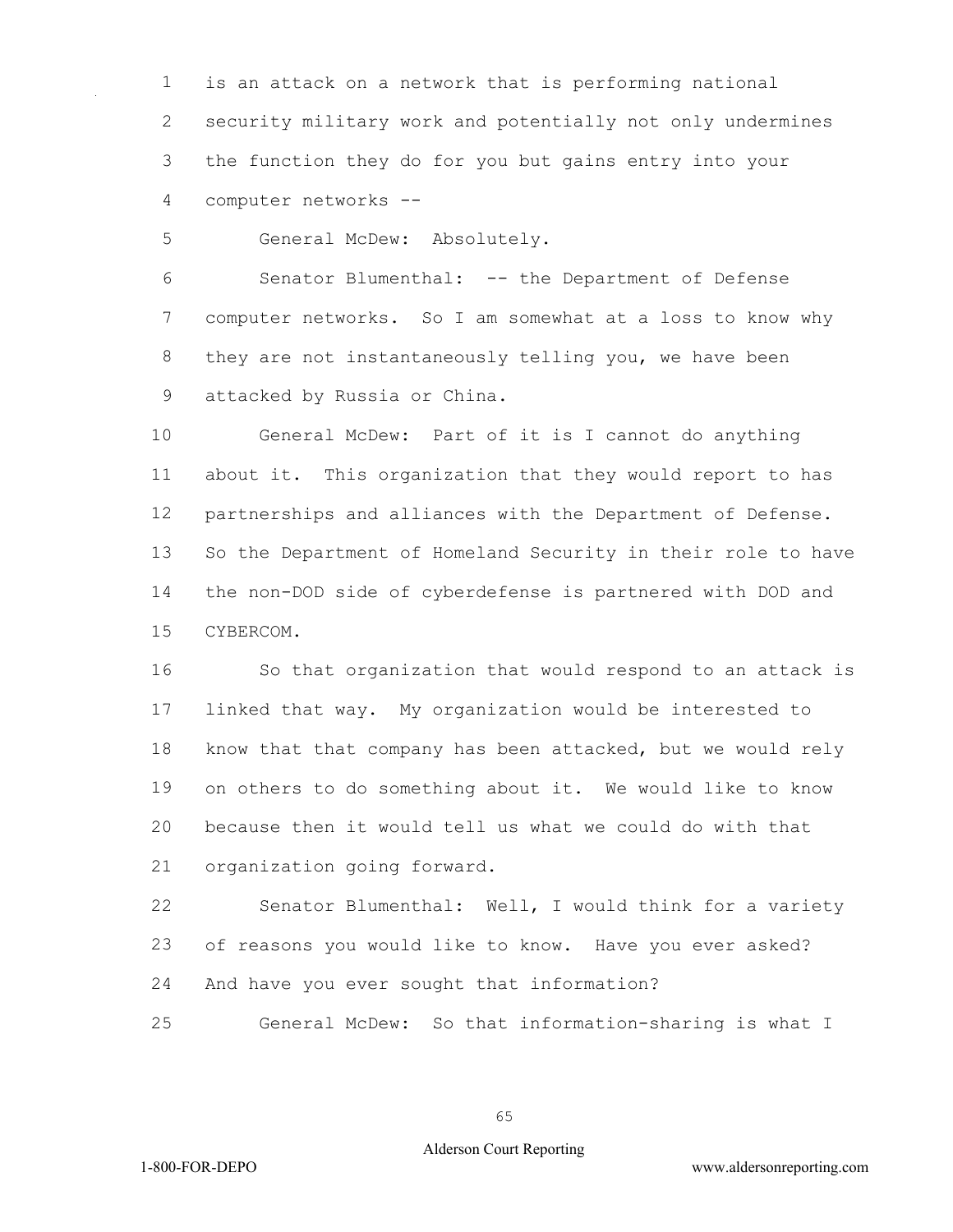am really talking about. We have good information-sharing in some areas. It can be better across the entire spectrum, because most of the time, the attack or the intrusion takes place and no one thinks it is an attack or an intrusion. It can look like a harmless mechanical failure.

 Senator Blumenthal: Let me ask you this. Would you like that information directly?

 General McDew: I think I do need it directly. I do not need it as quickly as CYBERCOM needs it or DHS needs it, but I need the information.

Senator Blumenthal: You do need to directly.

General McDew: Right.

 Senator Blumenthal: When you talk about it, you do not need it as quickly, if it is made available to them, it can be made available to you.

General McDew: Absolutely.

Senator Blumenthal: Thank you, Mr. Chairman.

 General McDew: And the unfortunate thing, Senator, is that the speed of this domain does not comport well to how we do information-sharing. Things happen so quickly, and we have to not think about sharing. We just have to share in a classified way.

Senator Blumenthal: Thank you.

 Chairman McCain: General, all I can say is that we need to share. We also need to have an ability, either your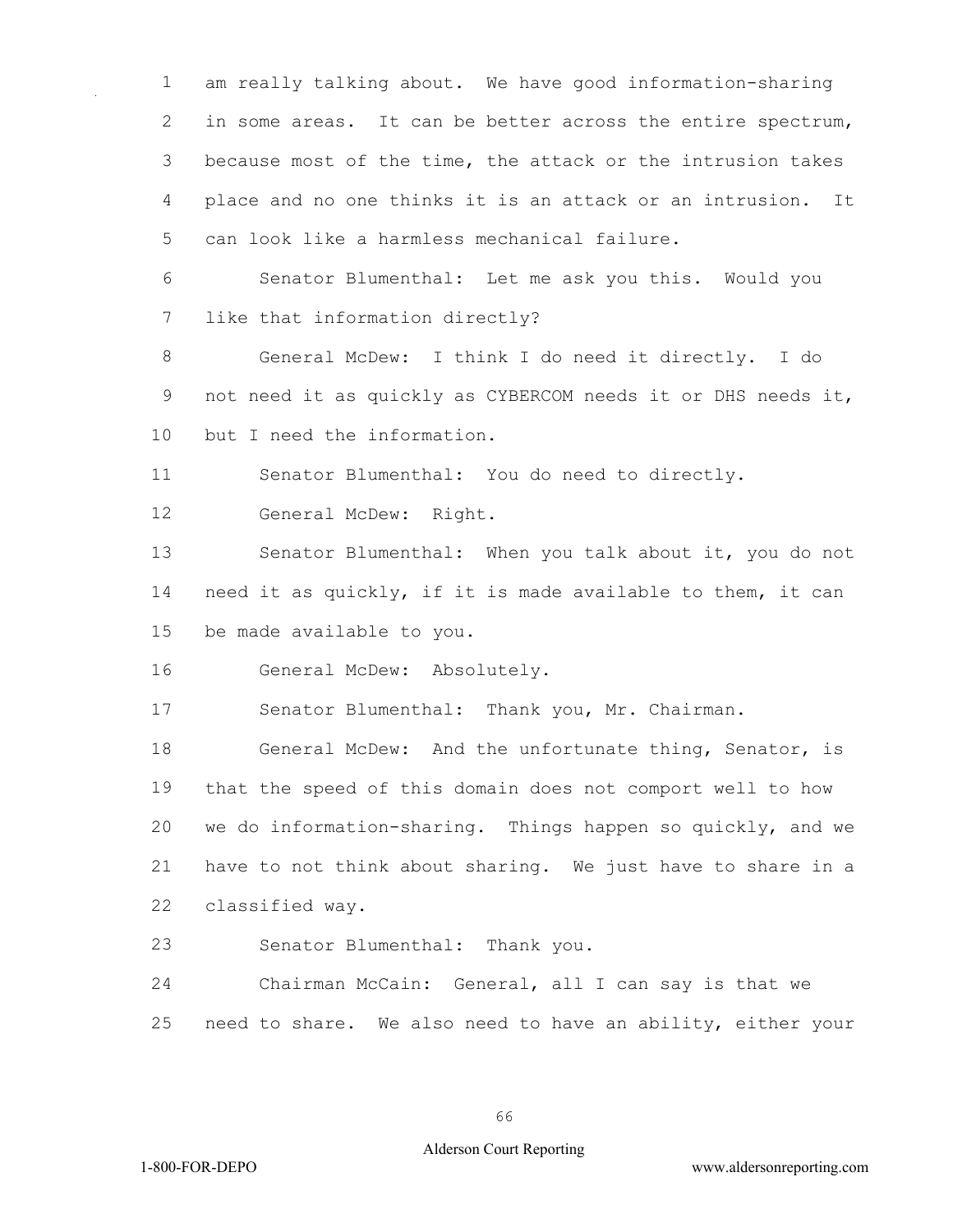| $\mathbf 1$    | organization or someone, to respond and to try to prevent, |
|----------------|------------------------------------------------------------|
| $\overline{2}$ | which is one of the major issues that this committee is    |
| 3              | having to address since certainly the last administration  |
| $\overline{4}$ | did not.                                                   |
| 5              | Jack?                                                      |
| 6              | Senator Reed: No, sir. I am fine.                          |
| $7\phantom{.}$ | Chairman McCain: Thank you, General.                       |
| $8\,$          | General McDew: Thank you, Chairman. Thank you.             |
| $\mathsf 9$    | [Whereupon, at 10:56 a.m., the hearing was adjourned.]     |
| 10             |                                                            |
| 11             |                                                            |
| 12             |                                                            |
| 13             |                                                            |
| 14             |                                                            |
| 15             |                                                            |
| 16             |                                                            |
| 17             |                                                            |
| 18             |                                                            |
| 19             |                                                            |
| 20             |                                                            |
| 21             |                                                            |
| 22             |                                                            |
| 23             |                                                            |
| 24             |                                                            |
| 25             |                                                            |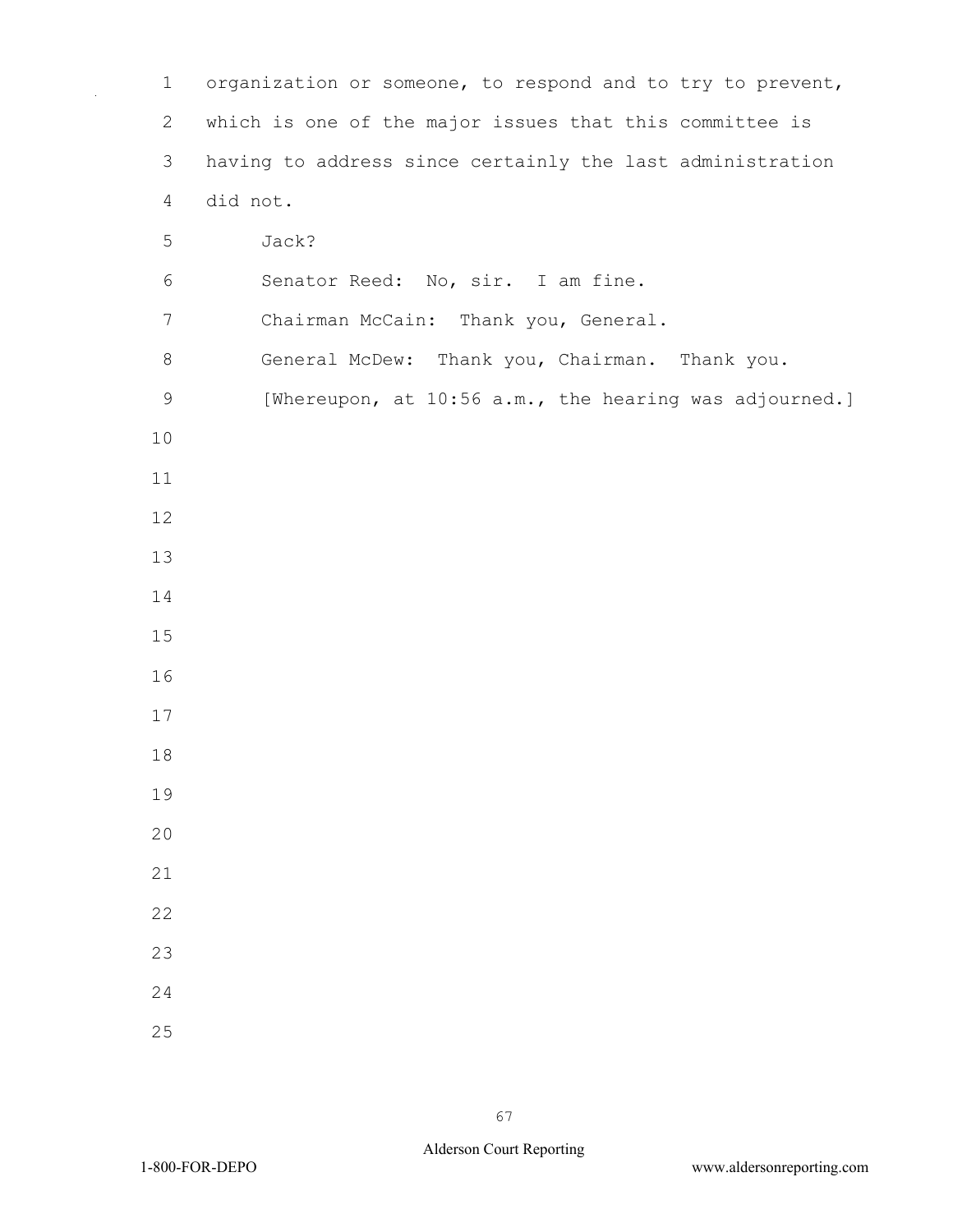**Statement of**

# **General Darren W. McDew, United States Air Force**

**Commander, United States Transportation Command**



**Before the Senate Armed Services Committee**

**On the State of the Command**

**2 May 2017**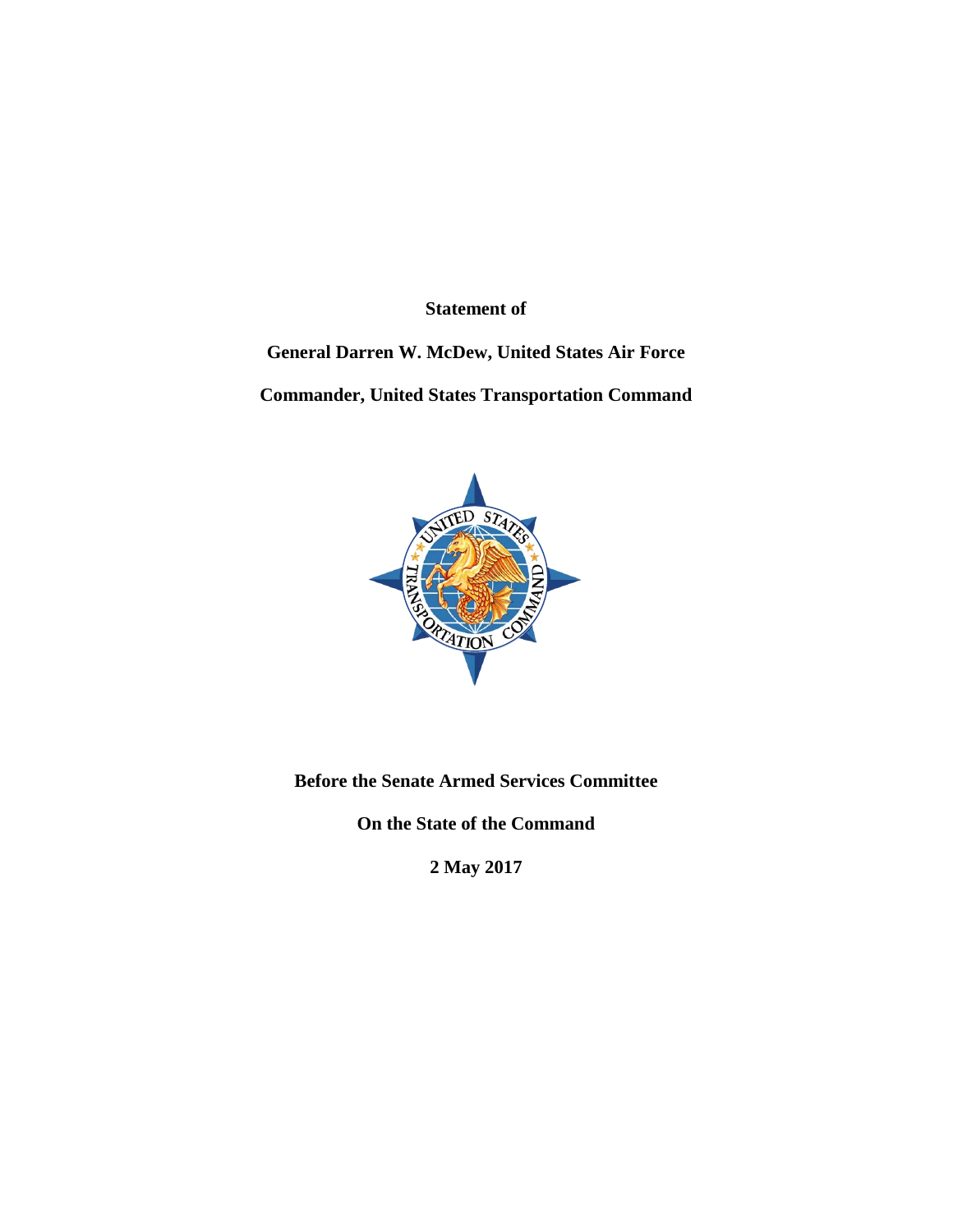## **Introduction**

The United States Transportation Command (USTRANSCOM) delivers National objectives on behalf of the United States, and has proudly done so for nearly three decades. As we near our 30th anniversary, we stand ready to deliver an immediate force through our airlift and air refueling assets or a decisive force with our strategic sealift assets when and where needed. Our delivery of these forces assures an unparalleled global expeditionary capability and gives our Nation options when needing to respond to a variety of crises. Ultimately, this unmatched capability extends a helping hand or projects combat power anywhere, at any time and provides a key strategic advantage for our Nation. We must continue to invest in and preserve our edge. Our ability to sustain strategic power projection is challenged on several fronts by potential adversaries growing ever more capable. However, we continue to look forward and innovate as we face challenges, uncertainties, risks, and complex demands placed upon the unique capabilities we provide daily to our Nation.

### **Mission**

USTRANSCOM delivers full-spectrum global mobility solutions supporting our Nation's requirements in peace and war. In the simplest terms, we provide viable national security options to the National Command Authorities. Those options range from immediate humanitarian or combat deliveries by our airlift and air refueling fleets, to the global delivery of the Nation's decisive combat power via our strategic sealift fleet. While ensuring the readiness and availability of these options on a daily basis, the command also leads the Joint logistics enterprise which is the foundation on which every other Department of Defense capability rides.

Although transportation remains USTRANSCOM's core competency, our span of influence extends from the source of supply, through each segment of the DoD supply chain to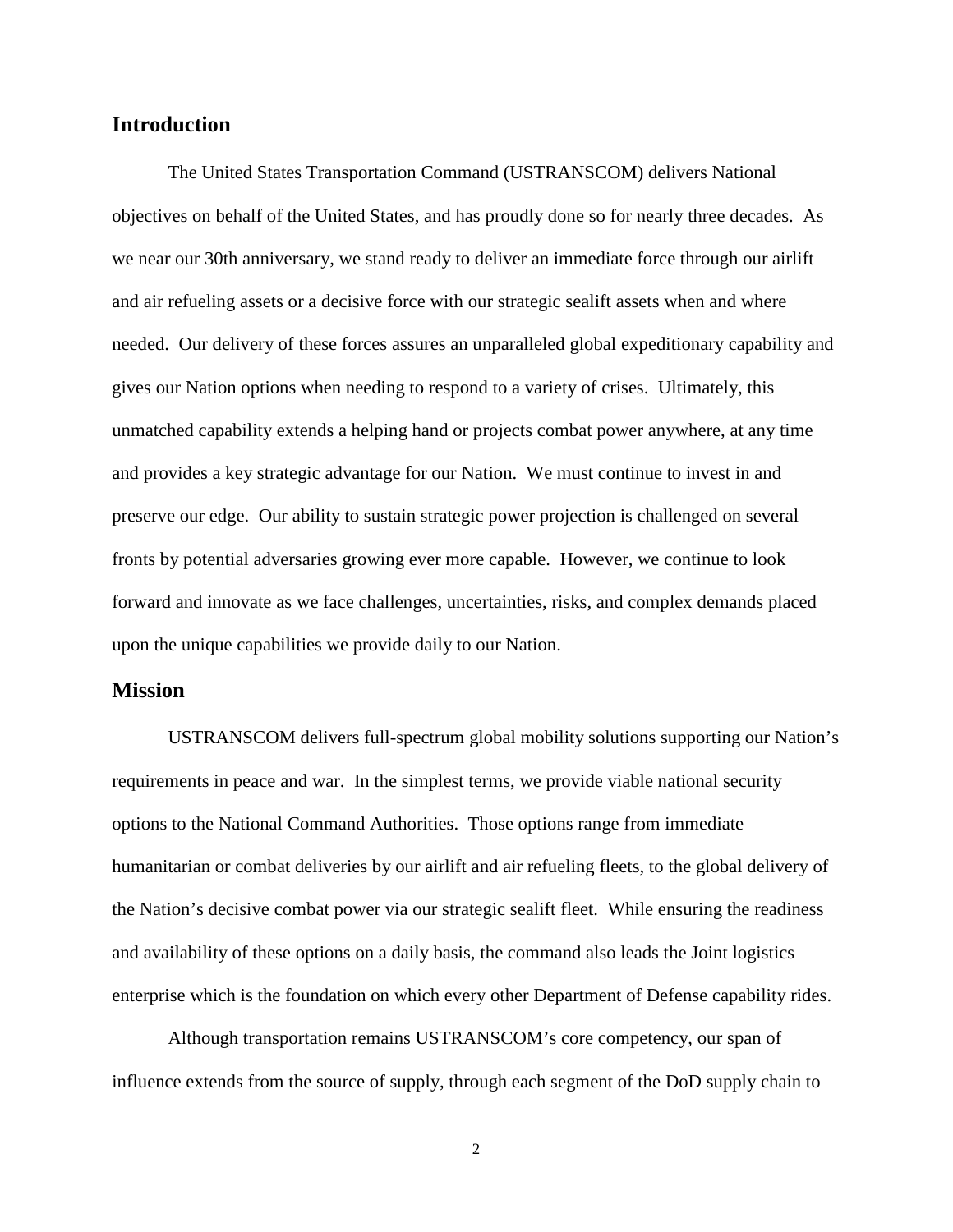any designated point of need. Through logistics enterprise forums, the Services, Combatant Commands, DoD interagency partners and commercial providers, we continue to collaborate with logistics leaders in order to better identify, prioritize, and close capability gaps within the enterprise. Since 2009, these efforts have resulted in efficiencies and cost avoidances for the DoD distribution supply chain of nearly \$1.6 billion, which translates to more buying power for the Services.

In addition to our primary mission of providing full-spectrum global mobility solutions, our subordinate command, the Joint Enabling Capabilities Command (JECC), provides decisive, rapidly deployable joint command and control capabilities. By doing so, they assist in the initial establishment, organization, and operation of joint force headquarters.

The JECC is a unique total force joint organization that delivers highly effective, cost efficient, joint planning, public affairs, and communications capabilities to all combatant commanders. This Subordinate Command is alert-postured to respond across the full range of military operations. They routinely deliver high-impact mission-specific teams of experts who produce executable solutions for emergent global crises. In fact, they provided more than 40,000 man-days of support that touched every combatant command in 2016; notably providing key Joint Task Force staff and planning expertise within 72 hours to assist Southern Command in responding to Hurricane Matthew. In addition, the JECC's robust support to the Chairman of the Joint Chiefs of Staff Combatant Command Exercise and Training program improved our National proficiency, knowledge, preparation, and response to emergent events.

The JECC continues to have significant forces deployed in support of missions around the globe, including direct support to ongoing counterterrorism operations in Iraq and Afghanistan. Their ability to deliver highly effective joint planning, public affairs, and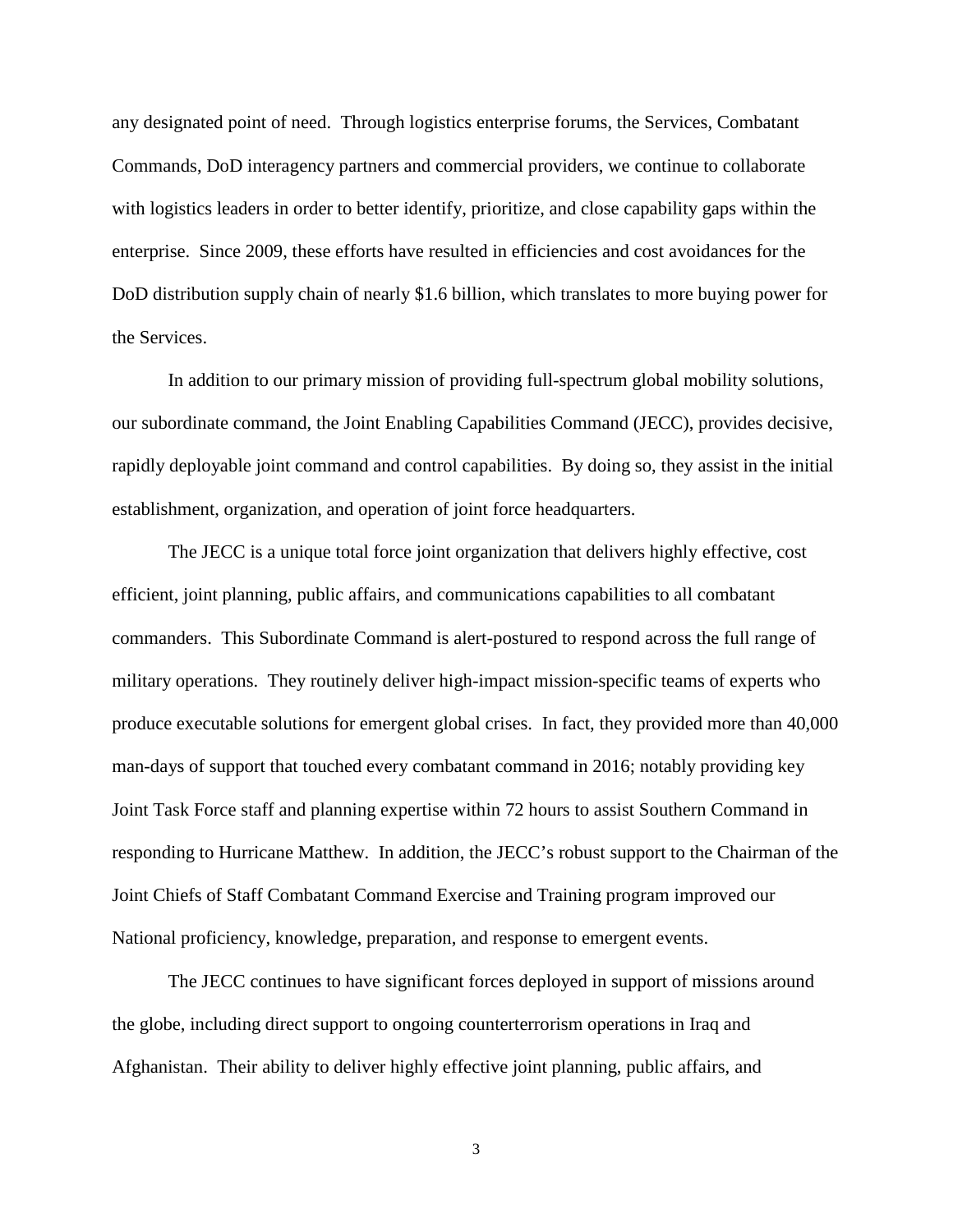communications capabilities have enabled better integration of DoD, U.S. government, and partner responses to strategic challenges in every part of the world.

# **Operating Environment**

Today's diverse global security environment is dramatically different and more complex than the one we operated in for the last 30 years. China, Russia, Iran, North Korea, and violent extremist organizations continue to challenge us in new ways, ultimately demanding new and innovative solutions. As we look to the future, we expect trans-regional, multi-domain, and multi-functional conflicts will define our future operating environment. A global view is essential in such conflicts. Fortunately, USTRANSCOM has operated globally every day since its inception.

We also expect that future conflicts will cross regional boundaries and potential adversaries and peer competitors will field numerically superior forces with near-technological parity. Those adversaries are aware the United States has become accustomed to geographicallyisolated conflicts and enjoyed technological superiority over its adversaries, so we expect contested global sea lanes and air routes to a degree we have not faced since World War II. Potential adversaries seek asymmetric means to cripple our force projection and sustainment capabilities by targeting critical military and civilian assets, both within the U.S. and abroad. Additionally, our enemies continue to use our dependence on the cyber domain against us. With those challenges in mind, every Soldier, Sailor, Marine, Airman, Coast Guardsman and Department of Defense (DoD) Civilian of USTRANSCOM and its Component and Subordinate Commands recognizes it is our duty to ensure the Command remains postured to operate in such an environment and effectively answer the Nation's call, should it come.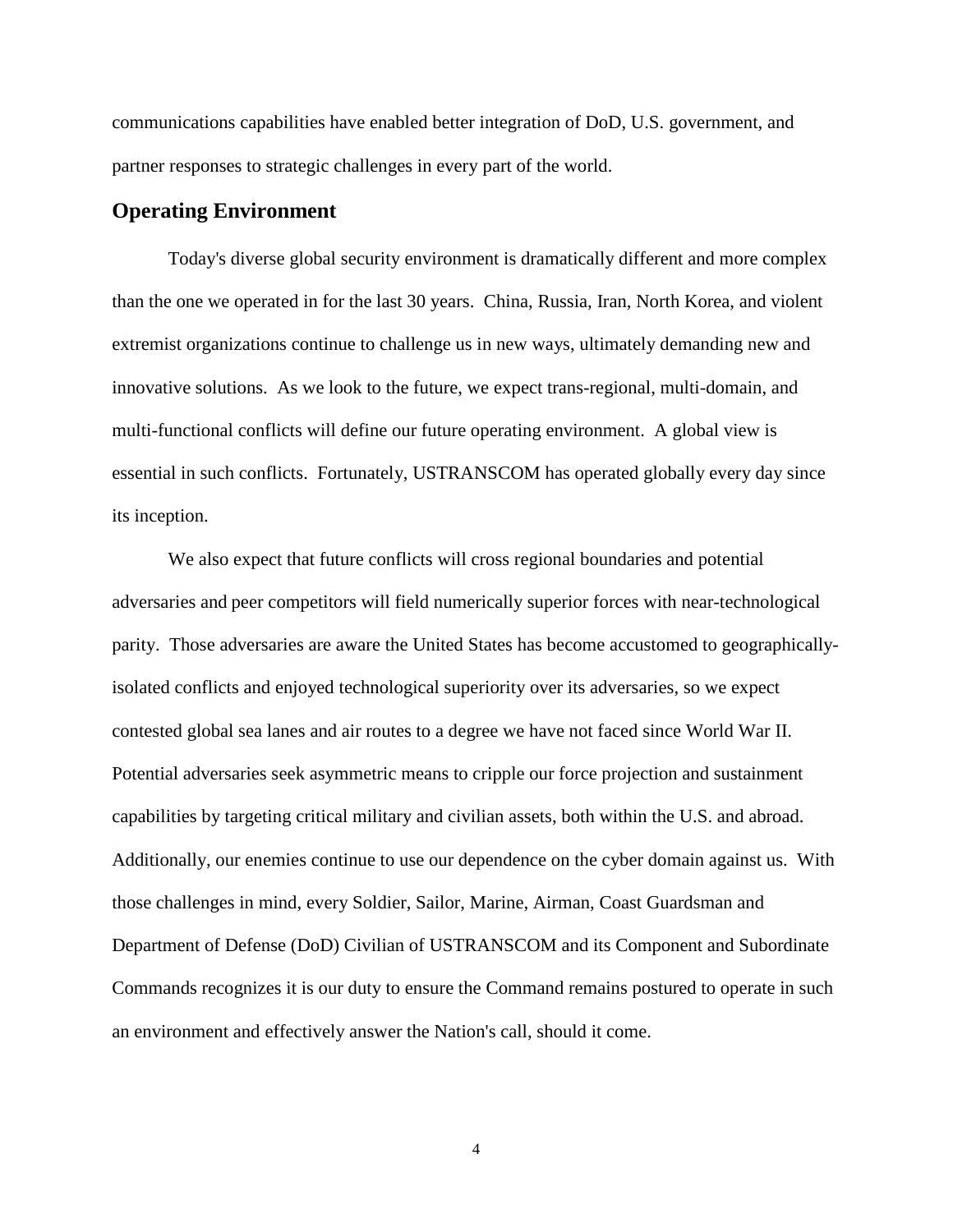# **Our Approach**

To effectively operate in that future environment, we are focused on four priorities: ensuring readiness today while advocating for future capabilities, advancing our capabilities in the cyber domain, evolving the command for tomorrow, and championing an innovative, diverse, and agile workforce.

In prioritizing today's readiness while keeping an eye toward future capabilities, we are advocating for the right mix of personnel, platforms, systems and training to ensure we can provide the global transportation and logistics capabilities our Nation requires. By making the right investments today in enhancements for our air, sea and surface fleets, we will ensure USTRANSCOM delivers the Nation's objectives tomorrow. Through this pursuit, we posture to meet the full range of Unified Command Plan roles and missions in current and emerging transregional transportation, logistics, and patient movement requirements.

Improving our cyber defense allows USTRANSCOM to operate freely and effectively. We continue to broaden our scope to actively evaluate and mitigate our command and control, weapon system, and infrastructure vulnerabilities, while identifying and advocating for the critical capabilities, policies, and procedures that ensure mission accomplishment.

As a global Combatant Command charged with delivering national objectives in tomorrow's dynamic security environment, we must challenge our assumptions, accurately forecast trends that shape that future environment, and develop the technologies and ideas that maintain our Nation's competitive advantage. In our pursuit to continuously evolve for tomorrow, we established a relationship with the Defense Innovation Unit Experimental to expedite the implementation of logistics- and cyber-based technologies such as commercial cloud-based technologies which can provide Infrastructure-as-a-Service, Platform-as-a-Service, and Software-as-a-Service offerings to host USTRANSCOM's unique applications. These and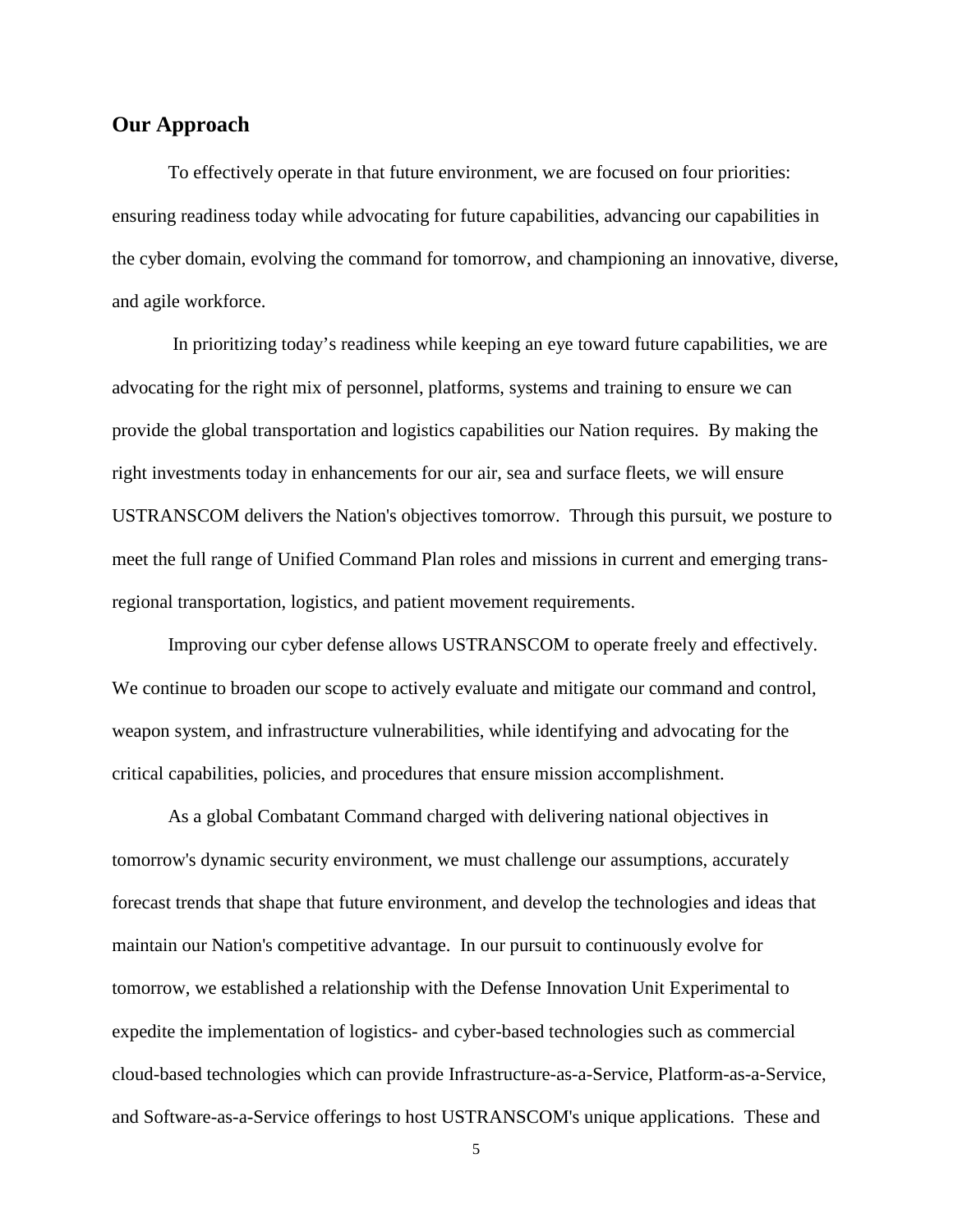other initiatives will increase our responsiveness, agility, efficiency, and operational processes, while enhancing transparency with our customers and positioning us ahead of emerging challenges and threats.

Finally, our approach recognizes USTRANSCOM requires a talent rich, diverse, creative, adaptive, and innovative workforce to survive today and thrive in tomorrow's dynamic environment. We will create this workforce by recruiting, developing, and retaining the best talent America has to offer. We recognize that doing so requires us to remove cultural, procedural, and policy barriers along the way such as significant civilian hiring reform. We appreciate the attention Congress has placed on this issue with the recent passage of legislation in the 2017 NDAA creating a streamlined civilian on-campus recruiting authority, fast tracking the ability to hire talented personnel for critical positions in an ever-more competitive marketplace. Initiatives improving the speed at which talent can be hired, and opening aperture to additional fast-tracked hiring authorities and policy flexibility, ensures better access to streams of talent benefitting USTRANSCOM.

# **State of Our Readiness**

Without reservation, USTRANSCOM stands ready to deliver on behalf of the Nation today. However, as our approach to the future operating environment indicates, there are challenges that demand our attention to ensure our readiness is never called into question. These challenges fall into the following broad categories: airlift and air refueling, sealift, surface, budget, and workforce issues.

## Airlift/Aerial Refueling

Air Mobility Command (AMC), a Component Command of USTRANSCOM, provides an incredible capability to our Nation and the world. As one Total Force team with commercial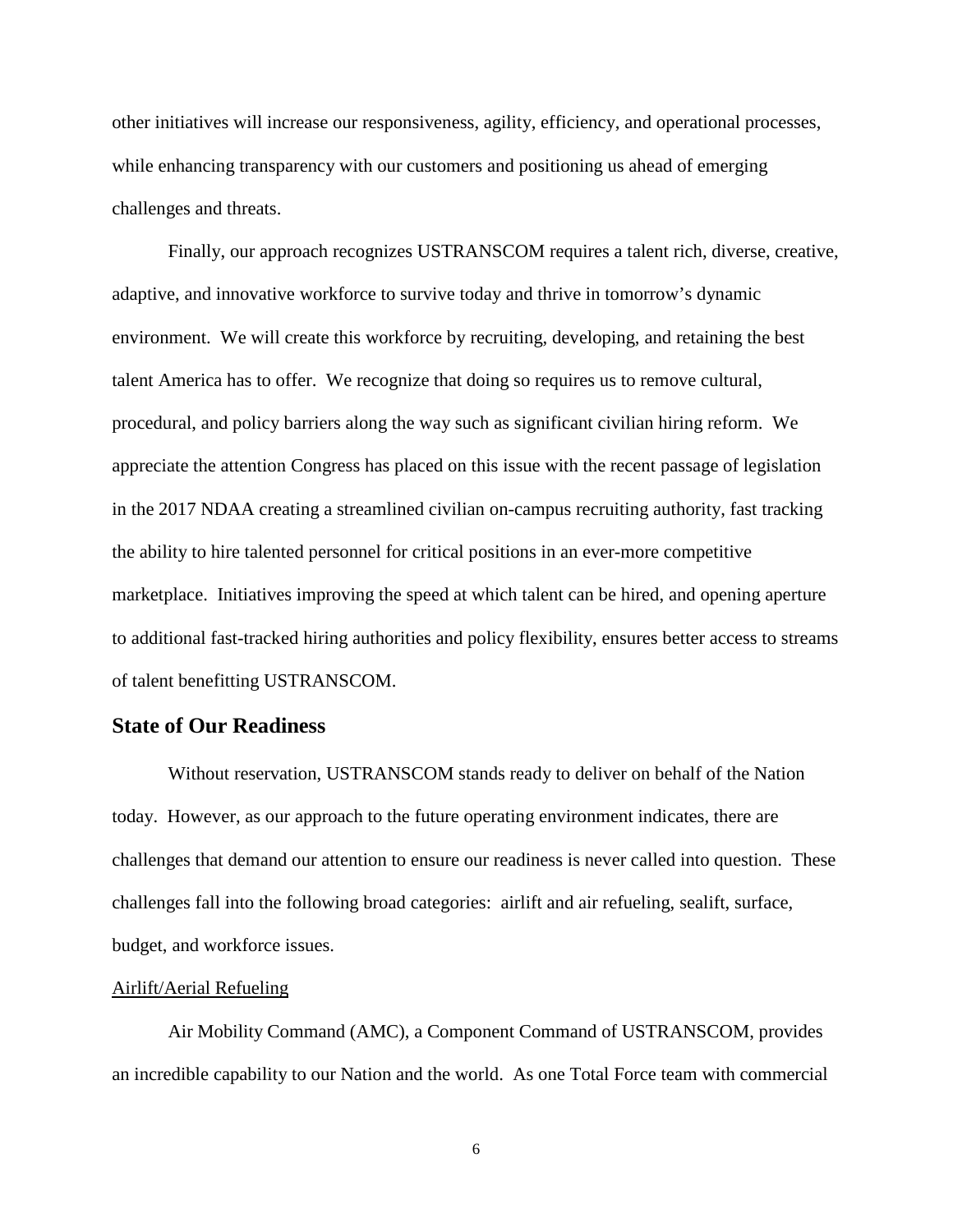partners, AMC provides airlift, aerial refueling, air mobility support, and aeromedical evacuation around the globe, supporting eight combatant commands while operating in 23 countries.

On average, tankers are conducting aerial refueling operations every five minutes over the skies of Iraq and Afghanistan. Additionally, AMC refuels fighter squadrons across the Pacific Ocean to ensure a constant presence throughout the Pacific and refuels nearly all of our North Atlantic Treaty Organization allies during operations and exercises around the globe. Yet the scarcity of forces and their current distribution, coupled with the high operations tempo placed upon them, comes at a cost to the health of the KC-10 and KC-135 fleets.

Currently, the KC-46A program is on track to deliver 179 aircraft by 2028, which will enhance operational agility. The delivery of these aircraft over the next few years remains a critical investment to ensure we can continuously project power around the world, whether in support of humanitarian relief missions or combat operations.

The delivery of the KC-46A alone, however, will not address present concerns with the allocation and distribution of the global tanker fleet. For example, since 2011, the authority of the USTRANSCOM commander to manage tankers globally has been constrained by congressional language prohibiting changes to command and control of scarce KC-135 forces. As global tanker requirements continue to expand, we are seeing more cases where the requirements of a given combatant command are in competition with others. At the same time, we recognize a trans-regional, multi-domain, and multi-functional operating environment combined with proliferating anti-access and aerial denial threats will only place greater strain on the air refueling force. Although we continue to work closely with AMC and the Joint Staff to mitigate the effects on the global tanker fleet, the restriction in place since 2011 continues to limit the USTRANSCOM commander's ability to exercise operational control of high demand Pacific and European tanker forces necessary to meet global and national defense requirements.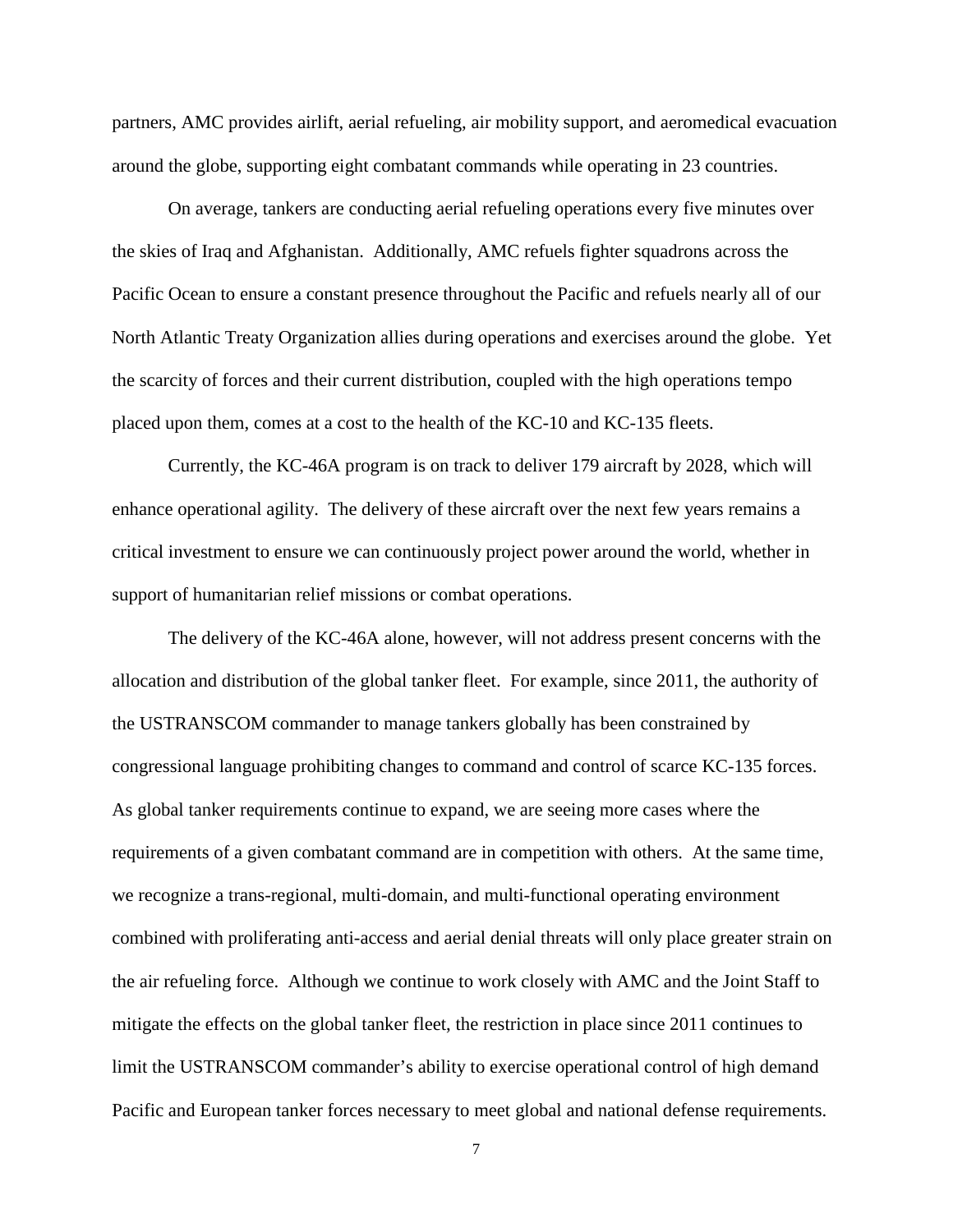Also key to air mobility are our airlift assets and the additional capabilities commercial industry brings to the fight. For our part, the C-17 and C-5 continue to provide strategic airlift the world over while our C-130s meet tactical airlift needs in every region of the globe. We are seeing stress on the strategic airlift fleets and have some concerns about hard choices that have been made to close active duty C-17 squadrons with an eye toward buying that capability back in the reserve component. While both components are capable, maintaining the right balance is critical so we do not create a situation where mobilization is needed for every new mission that might arise.

On the commercial airlift side, our Civil Reserve Air Fleet (CRAF) partners commit aircraft to augment DoD airlift during contingencies and/or emergencies in exchange for government airlift business while also providing commercial airlift services to DoD during peacetime. USTRANSCOM closely coordinates with the Department of Transportation (DoT) in administering the CRAF program. This steadfast relationship has historically provided lift for roughly 40 percent of all DoD air cargo and 90 percent of all passenger movements in direct support of our warfighters. Our 24 CRAF carriers remain ready to support DoD readiness requirements with cargo and passenger support worldwide and we will continue to rely on viable and healthy CRAF program in the future. To ensure the relationship with our CRAF partners remains robust, we've begun contracting with them based on early demand signals, allowing us to move workload to them which would have otherwise been handled by our organic aircraft. This has the dual benefit of providing additional workload to our CRAF partners while also reducing flying hours in our organic fleet.

## Sealift

Historically, nearly 90 percent of wartime transportation requirements are delivered through strategic organic and U.S. flagged commercial sealift. In fact, our strategic sealift fleet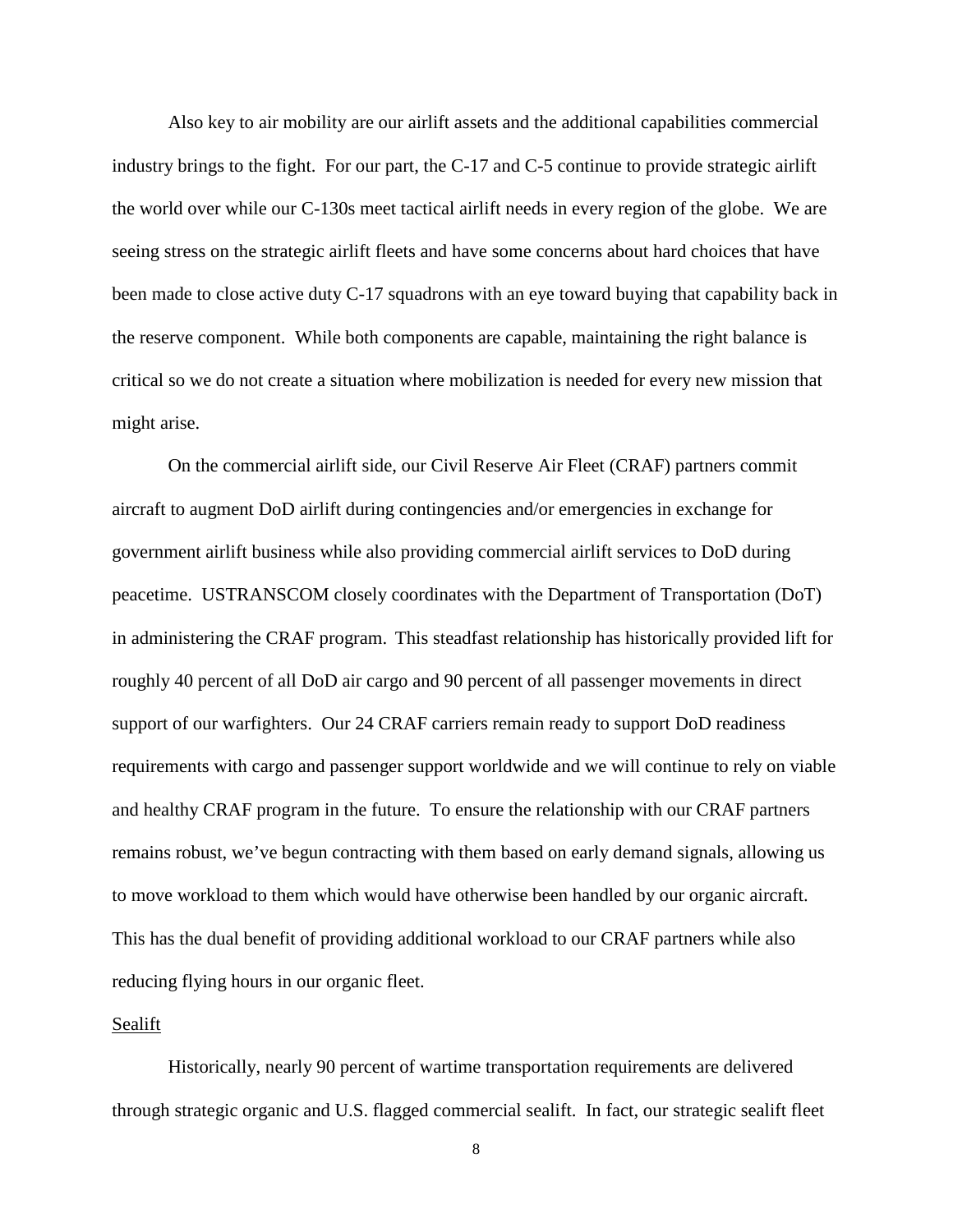provides the ability to deliver a decisive force over great distances. Our U.S. Navy component, the Military Sealift Command (MSC), provides sealift capabilities through ship chartering, prepositioning, and sustainment operations while also executing operational command over the Maritime Administration's (MARAD) Ready Reserve Force ships during contingencies. Without a healthy and viable U.S. Commercial Sealift Fleet, MSC Surge Fleet, and MARAD's Ready Reserve Force, our Nation's military may not be able to deploy as quickly and efficiently as it can today.

The National Security Directive on Sealift and the Sealift Emergency Response Programs provide assured access to U.S. flagged commercial sealift assets, Merchant Mariners, and the global intermodal capability required to augment government owned (organic) sealift capabilities during contingencies. This assured access is provided via the Voluntary Intermodal Sealift Agreement (VISA) which ultimately ensures the U.S. maintains its capability to meet sealift requirements in peace, crisis, or war. The VISA program provides a responsive transition from peace to contingency operations through pre-coordinated agreements for U.S. flagged commercial sealift capacity and systems to support DoD's contingency sealift needs. It allows USTRANSCOM to meet mobilization requirements in a rapid fashion.

At the core of the VISA vessels are our Maritime Security Program (MSP) partners, who are essential to our wartime U.S. commercial sealift capability, and all are participants Sealift Emergency Response Programs. Over time, MSP has provided access to required commercial U.S. flag shipping assets, while also supporting the pool of Merchant Mariners needed to operate MSC's Surge and Ready Reserve Fleet. In this way, the MSP significantly contributes to the supply of Merchant Mariners available to serve on U.S. vessels in time of war while mitigating future risk to our national commercial capacity.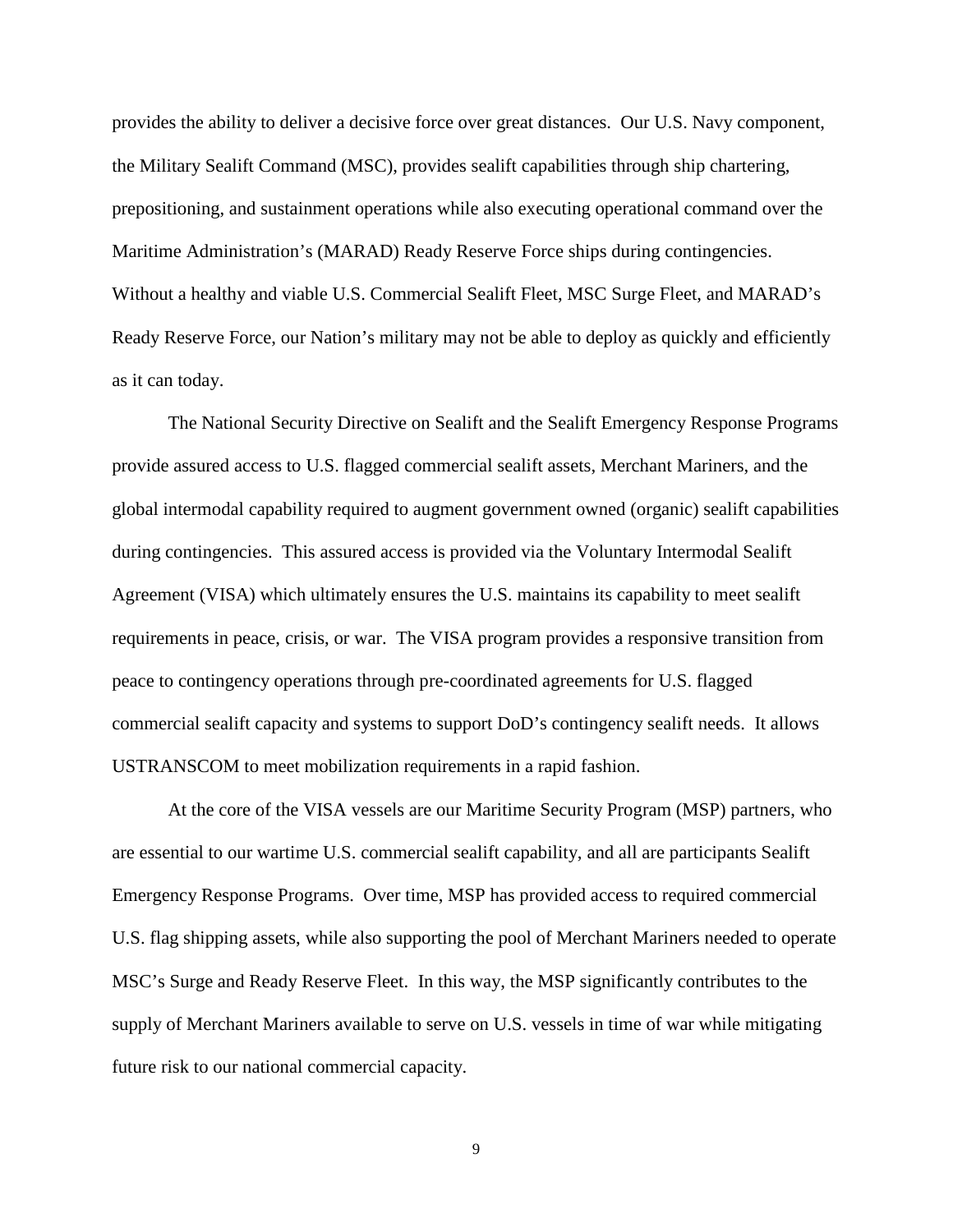Along with MSP, The Merchant Marine Act of 1920, also known as the Jones Act, provides an additional pool of trained Merchant Mariners and sealift capacity. It does this, and contributes to national defense, by subsidizing a robust, domestic, maritime industry including U.S. industrial shipyard infrastructure for building, repairing, and overhauling U.S. vessels.

Ensuring a healthy U.S. fleet has proven difficult in the larger global context where international shipping has slowed while the industry as a whole has ended up with an excess of ships. Excess supply has caused prices to fall, which has put considerable financial pressure on U.S. flagged vessels. Unfortunately, the U.S. flagged international commercial fleet and Mariner pool has shrunk over time; while we have contingency plans, further reductions may cause us to investigate other options such as using more foreign flagged international commercial vessels manned by foreign crews during crisis or war. American shipping companies continue to re-flag vessels to foreign nations, diminishing the size of our commercial fleet, although that fleet stabilized in recent years at around 80 today. While the U.S. flagged commercial fleet remains the most effective means for us to obtain the necessary sealift capability to meet national defense needs, we are considering a range of options to ensure that we retain the ability to deploy a decisive combat force at the time and place of our choosing. Those options may include new approaches to preserving essential capabilities in the Ready Reserve Force, which among other options, may include non-US built vessels.

#### Sealift Fleet Recapitalization

Since the 1990s, DoD mobility studies have indicated a requirement for nearly 20 million square feet of Roll-on/Roll-off (RO/RO) capacity to promptly transport materiel wherever needed in defense of the Nation's interests in major conflicts abroad. This includes over 15 million square feet of organic RO/RO capacity on 65 total ships and nearly 4.5 million square feet of U.S. flagged commercial RO/RO capacity gained through VISA. However, we are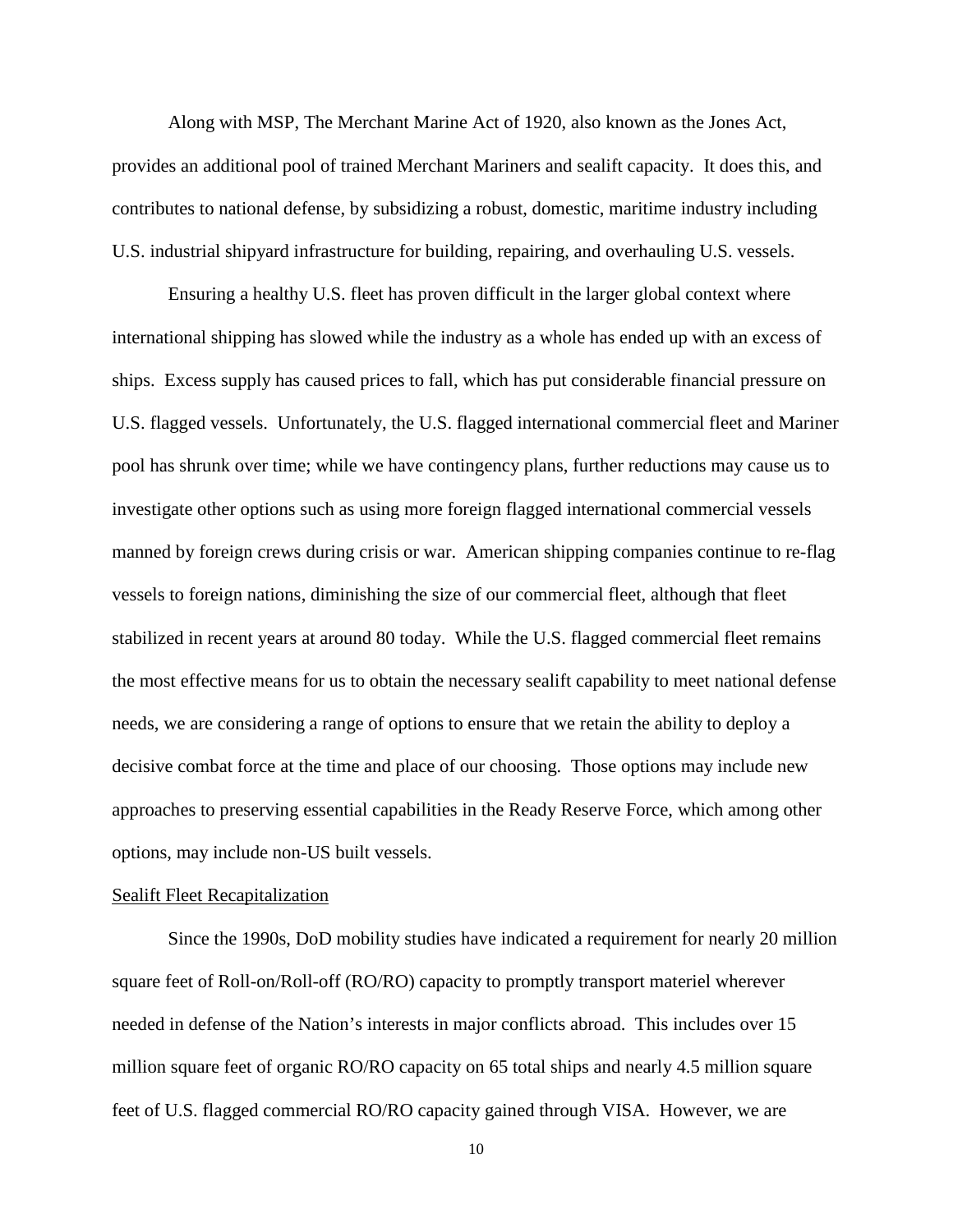projecting a loss of 4.5 million square feet of organic surge RO/RO capacity by 2033 as these vessels reach the end of their service life, with an accelerated loss expected between 2026 and 2031. The organic vessels tasked to meet this requirement are becoming obsolete or unsustainable. Our organic surge vessels, for example, have an average age of 39 years and will begin to reach their 50-year service life in the 2020s. This will result in a critical sealift capacity shortfall, which limits our ability to support the national security requirements. In addition to the RO/RO capacity loss, 10 of 12 special-capability ships will age out of the fleet between 2020 and 2024. These ships provide expeditionary capabilities such as over-the-shore fuel distribution and crane lift to austere or damaged ports, a critical necessity for the deployment of ground forces and for operations in a contested environment. The aging and loss of sealift capacity places a particular urgency on the need to explore options for maintaining critical capabilities, without which the Nation's strategic sealift capability to support future operations will be at risk. We are working closely with the U.S. Navy to maintain the full spectrum of strategic sealift capabilities required to move U.S. forces in current and future operational environments.

In order to keep the recapitalization strategy on track and achieve success in the near term, the used vessel acquisition component must start as early as fiscally possible. This component seeks to purchase vessels leaving MSP or other commercial vessels regardless of country of origin. The acquired vessels would replace the aging organic vessels for a fraction of the cost of new construction and could remain in service for several decades. Congressional support will be needed to gain the necessary authorities and funding for this effort.

Additionally, DoD's current organic surge fleet is composed of several steam-propelled ships. The manning of these ships with seasoned steam certified engineers is a growing concern as commercial industry is expected to retire all steam ships by the early 2020s, while we need to operate them until 2035 unless recapitalization efforts allow us to replace them sooner. As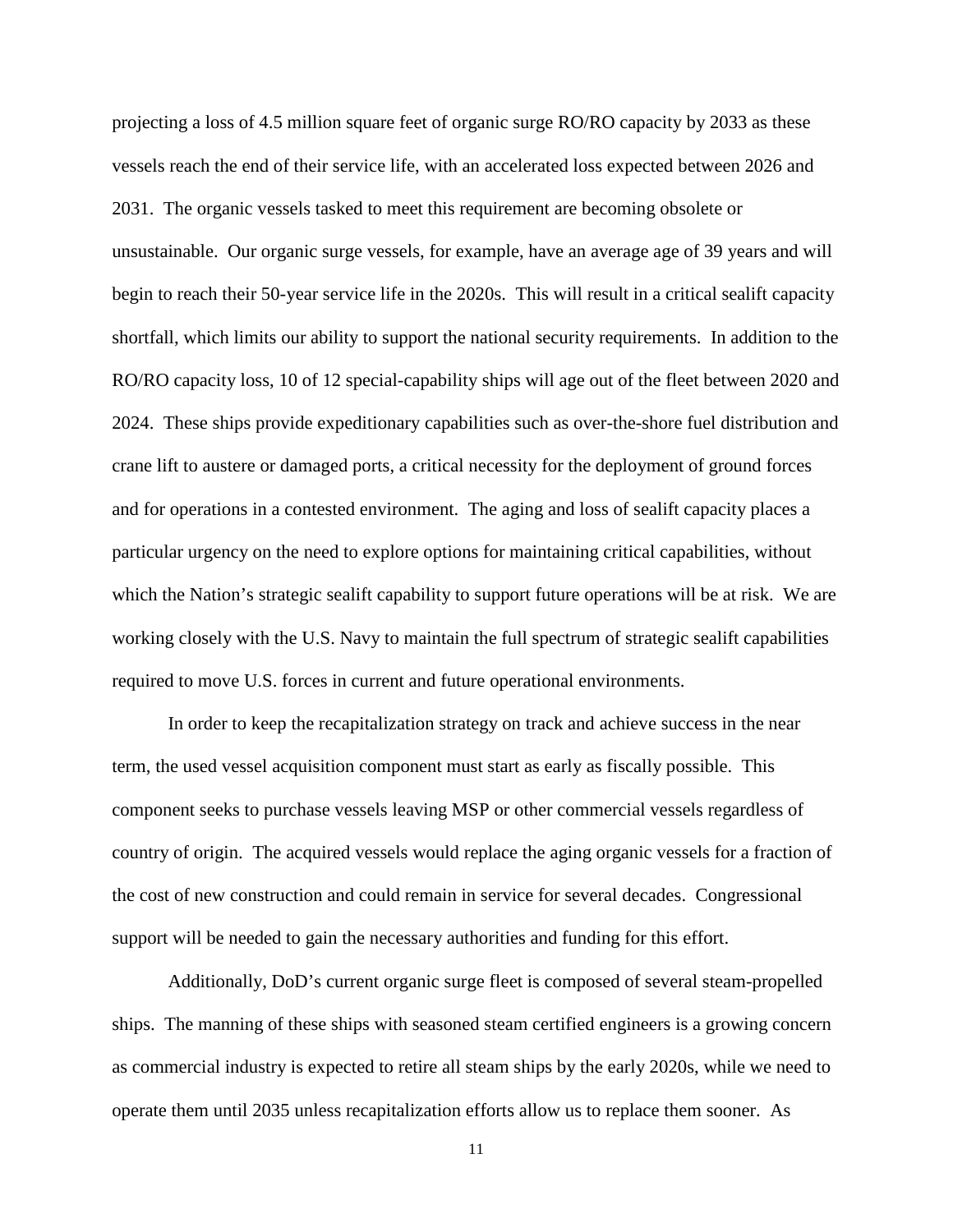commercial industry retires their steam ships, our access to a civilian pool of steam-certified engineers and mariners may fall severely (and eventually be) eliminated.

#### Surface

Since the first stage in delivering a decisive force happens on the ground, our Nation's infrastructure of roads, rails, and ports plays a fundamental and crucial role in the deployment and sustainment of the Joint force. USTRANSCOM closely partners with the Department of Transportation (DoT) and other Federal and State entities to ensure infrastructure within the continental U.S. is ready to support DoD deployment and distribution needs.

USTRANSCOM, through its Army component the Military Surface Deployment and Distribution Command (SDDC) represents the interests and requirements of the DoD to access and safely utilize both private and public transportation infrastructure and services. Currently, the public sector road network remains capable of meeting DoD ground transportation needs while providing adequate access to commercial trucking capacity to meet current and anticipated surface transportation needs.

Just as the availability and safety of drivers and roadways are critical to national defense, our national rail system is of equal importance. Through our Railroads for National Defense Program, and close collaboration with civil sector rail officials and DoT's Federal Railroad Administration, we assess the ability of the U.S. rail system to support military needs. Currently the rail network required to deploy our force is in place and viable. In the next fifteen years, however, we face age-mandated retirements of some of our uniquely capable DoD railcars. We are developing a plan in close collaboration with the Department of the Army to retain this critical transportation capability.

To successfully execute our deployment mission, USTRANSCOM also relies on a collection of both DoD and commercially-owned U.S. seaports, designated as Strategic Seaports.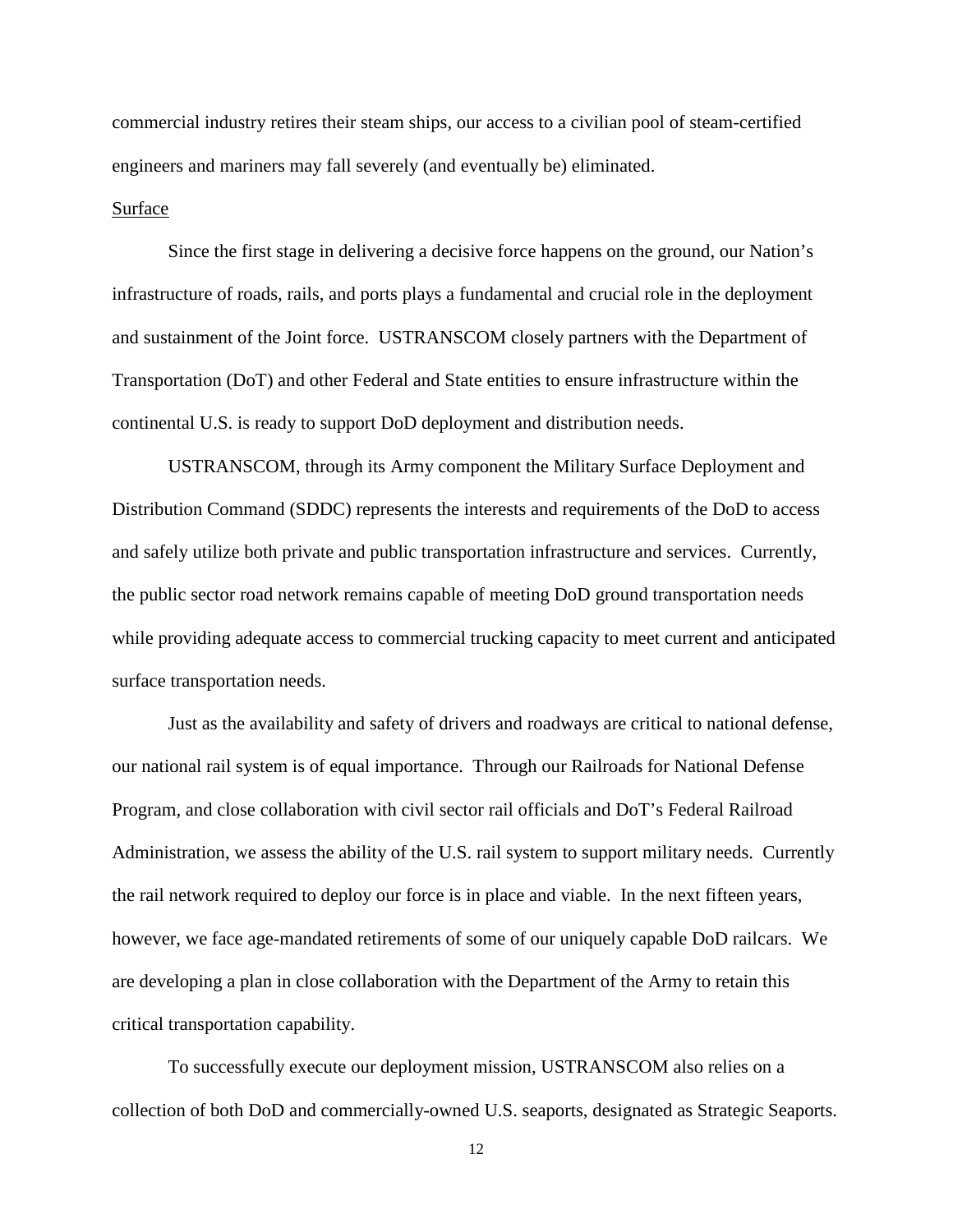The primary mission of the Strategic Seaport Program is to ensure DoD has access to sufficient seaport infrastructure to meet contingency deployment needs. None are more important than the main West and East Coast ports of Military Ocean Terminal Concord (MOTCO) and Military Ocean Terminal Sunny Point (MOTSU).

MOTCO on the West Coast is indispensable to USTRANSCOM's support of U.S. Pacific Command's operations and DoD's military capability in the Pacific Theater. Due to the nature and size of this mission, no suitable alternatives exist on this coast and MOTCO's infrastructure assets require critical upgrades and maintenance to remain relevant in the current military environment. Current efforts are centered on preserving the operability of MOTCO's primary pier until it can be replaced. We are also examining additional options for MOTCO to become a modern ammunition port, fully capable of safe and efficient operations to enable uninterrupted delivery of ammunition to the Pacific theater.

At MOTSU, significant infrastructure improvements within the last few years have enhanced our ability to support the EUCOM, AFRICOM, and CENTCOM Combatant Commanders' operations and allow the terminal to meet throughput requirements. We continue to work with the Department of the Army to preserve both seaports by finding and applying resources to reduce risk and prevent capability gaps.

Although our nation's roads, rails, and ports play a fundamental role in the deployment and sustainment of our Armed Forces, nothing is more important than the people and their families who support and execute the mission, at home and abroad. The Defense Personal Property Program provides our Service members, DoD Civilians, and their families with an effective and efficient system for the relocation, storage, and management of their household goods and privately-owned vehicle (POV) shipments. As a testament to our partnership with the Deputy Assistant Secretary of Defense for Transportation Policy, the Services, and commercial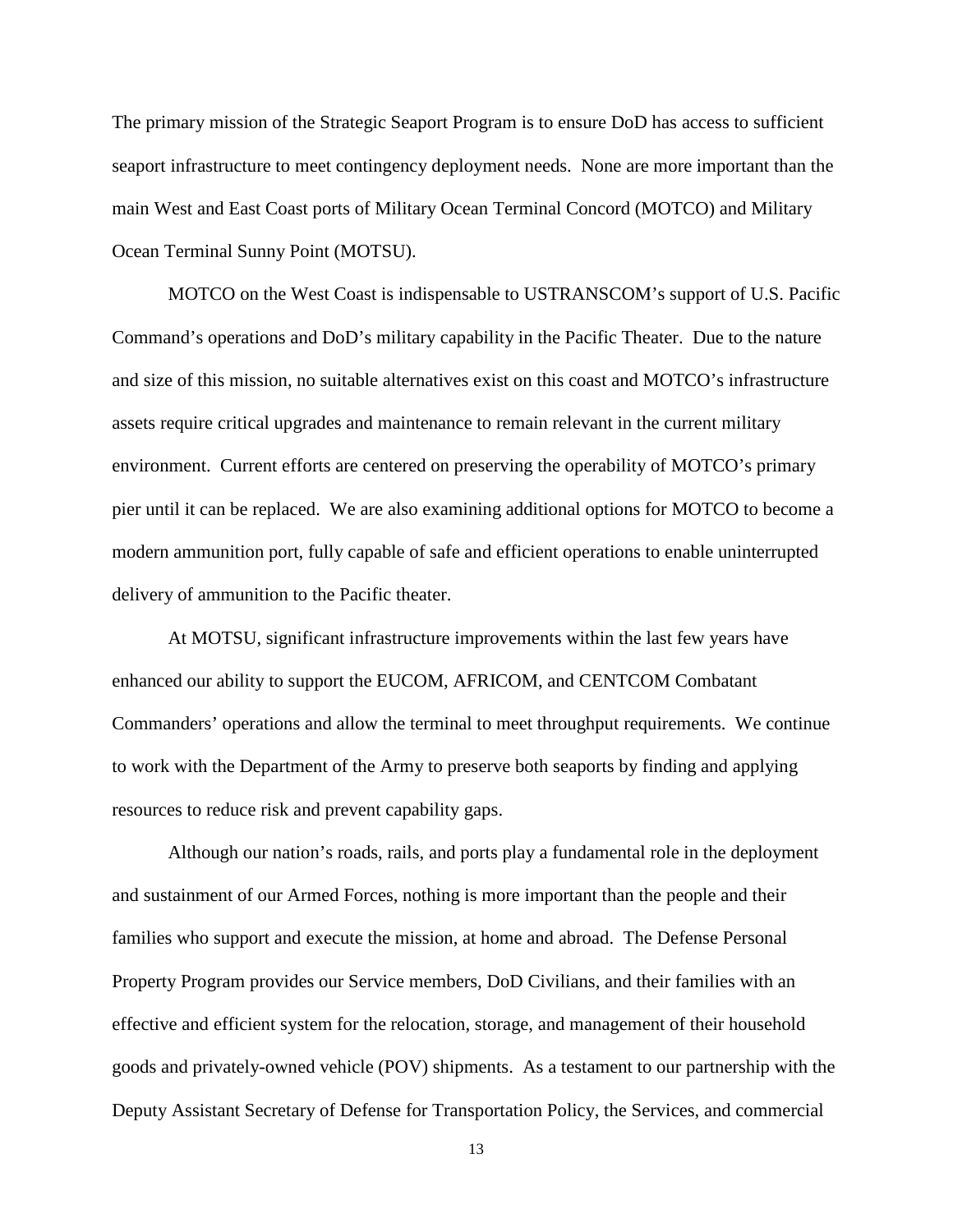transportation service providers, the Defense Personal Property Program enables nearly 875 service providers to support the movement of approximately 70,000 POVs and around 430,000 household goods shipments globally each year.

An initial review and analysis of the Defense Personal Property Program identified that the end-to-end household goods value chain lacked proper alignment to consistently produce high quality relocation services due to lack of a single program manager and the need for more commercial capacity. Consequently, stakeholders from across the Department have collaborated on initiatives to recommend to key leaders from the military Services. Additionally, the Defense Digital Service recently assessed our primary software and customer interface within the Defense Personal Property System and found that while we are working toward reasonable solutions to the problems our customers have with the system, we are plagued by common problems that can be overcome by focused effort and assistance from the Defense Digital Service. Although still a work in progress, these initiatives are intended to improve the move experience for our Service members while simultaneously posturing the program for institutionalized and sustained continuous improvements. Addressing the challenges of program accountability, customer service, entitlements, standardization, and automation provides an opportunity to incorporate updated technologies and processes that will improve the quality of life and security of our Service members, DoD Civilians, and their families.

### Budget Uncertainties

USTRANSCOM's mobility readiness depends highly on our financial health, which in turn relies on the financial posture of Services that provide the capabilities we use to execute our critical missions. Notably, the Budget Control Act and recent Continuing Resolutions have forced the Services to prioritize immediate operational needs over prudent long-term planning and investment, decisions that ricochet inefficiencies through the logistics and transportation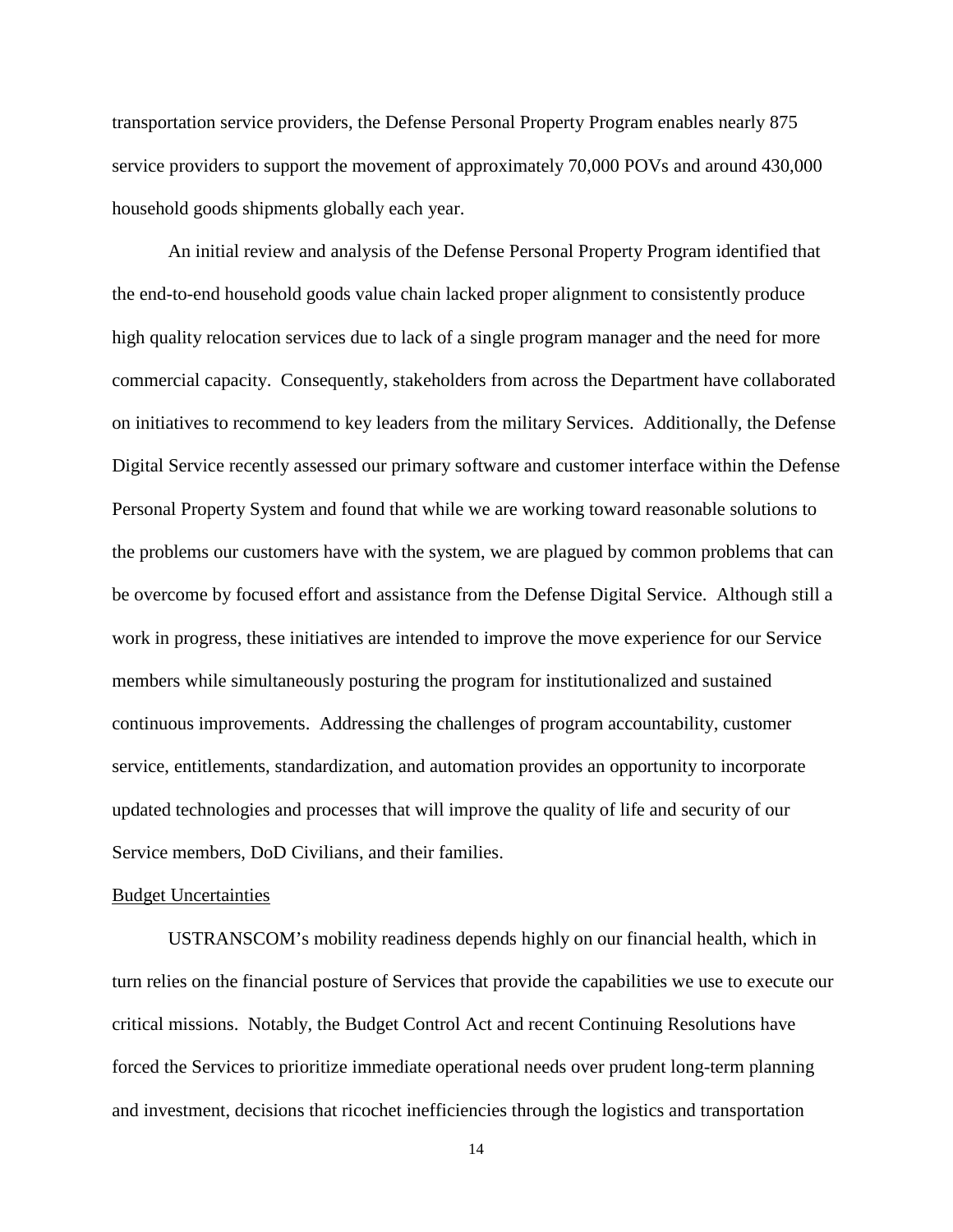enterprises. More generally, sequestration's impact on readiness, mission operations, and modernization funding will result in the Services being unable to adequately man, train, and equip mobility forces thus presenting a significant readiness challenge. Irregular budgets jeopardize critical mobility acquisition programs like the schedule for the KC-46A program which addresses significant challenges with our aging aerial refueling fleet.

Additionally, our overall readiness and that of other combatant commands is influenced by the joint training and exercises conducted solely through resources provided by the Combatant Commander's Exercise Engagement and Training Transformation program. With an increased emphasis on trans-regional, multi-domain, and multi-functional operations, adequate support to combatant command joint training and exercise programs is as critical as ever.

As we head into FY18, we are projecting adequate financial levels to ensure our readiness, but remain vigilant in light of budget uncertainty. While maintaining our overall readiness, we continue to focus on our commitment to becoming audit ready by complying with the initiatives of the Financial Improvement and Audit Readiness (FIAR) program. At the same time, as we move to multi-modal operations and new Plan, Order, Ship, Track and Pay processes, we are integrating FIAR throughout those processes to ensure audit compliance. Furthermore, we continue to work closely with our DoD counterparts to ensure Transportation Financial Audibility throughout the Department. In an effort to ensure our business processes remain relevant today and into the future, we are striving to be cost-competitive and more transparent with our customers while simultaneously seeking ways to provide a lower, more predictable rate structure. These actions enhance our coordinating role across the deployment and distribution enterprise and ultimately enhance the support we provide the warfighter.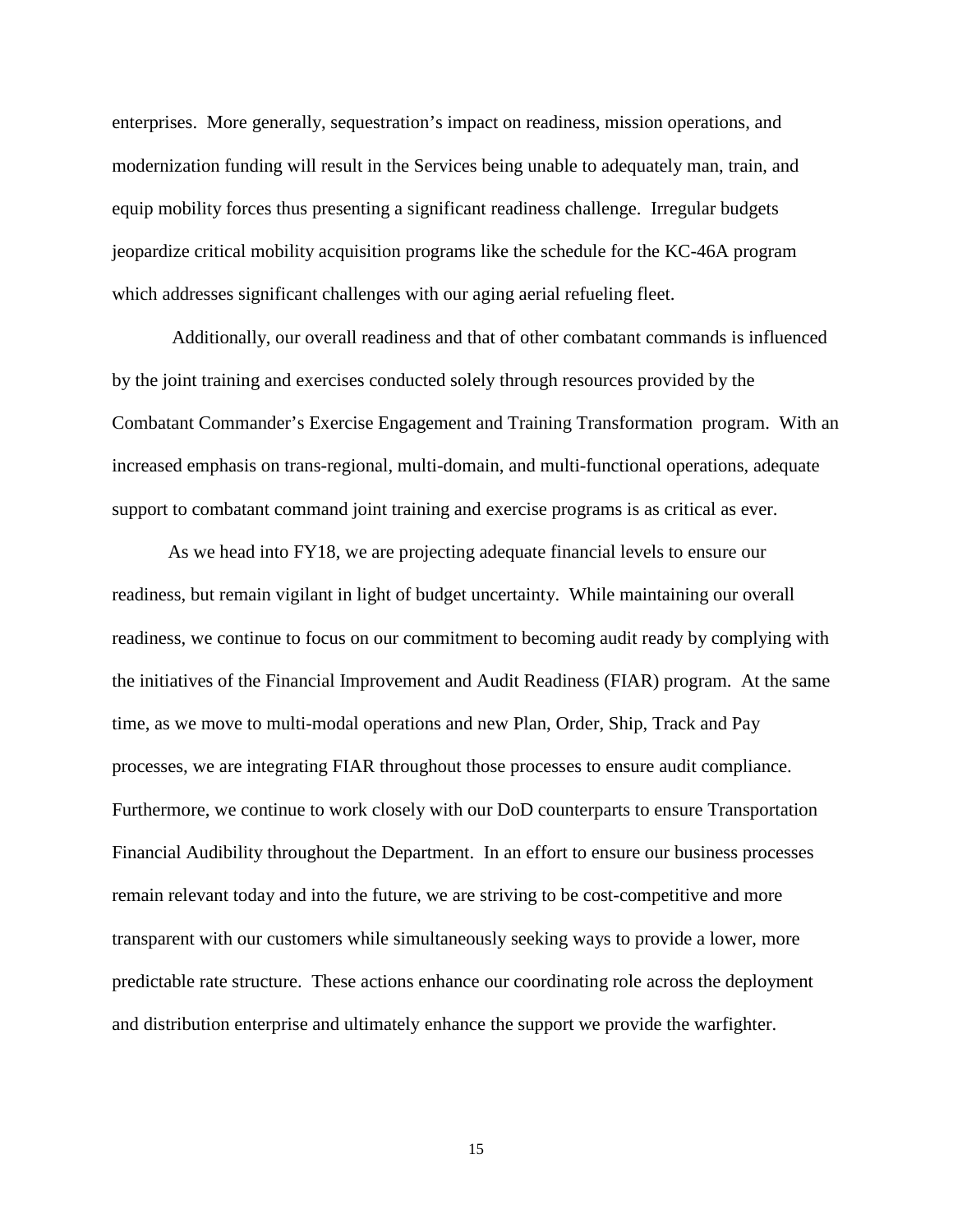#### Availability of the Transportation Workforce

Each mode of our transportation network (air, surface, and sea) requires commercial and/or military operators such as truck drivers, aircraft pilots, and sealift mariners. These operators allow USTRANSCOM to transport forces and materiel to the point of need and to return our ill and injured to appropriate medical care. Worsening shortages of these operators limit our ability to successfully deliver required combat power across the globe.

In order to respond anywhere in the world in a matter of hours, appropriate manning levels of both Air Force and commercial pilots are essential. In fact, all DoD aerial refueling and nearly all strategic aeromedical evacuation capability relies on the availability of the U.S. Air Force aircrews from the active and reserve components. Additionally, USTRANSCOM's organic and commercial airlift capabilities deliver roughly 10 percent of all transportation requirements and continue to be a significant force multiplier for the Nation by delivering an immediate force overnight into an area of operations when needed. Pilot manning will remain vital for the near and long-term future of this critical USTRANSCOM capability.

Our Mobility Air Forces and commercial airline partners, however, are experiencing manning shortages. Reduced undergraduate pilot training quotas, changes in force structure, and declining retention (along with aggressive airline hiring for the foreseeable future) will require a concerted effort if we are to mitigate potential negative impacts across the active and reserve components of the U.S. Air Force. By comparison, U.S. commercial airlines, including our partners participating in the CRAF program, expect a pilot shortage of roughly 35,000 pilots through the year 2031. Contributing factors include retirements exacerbated by statutory age limits (i.e., max of 65 years old), an increase in new airline transport pilot certificate requirements, and the continuous growth of the global airline industry.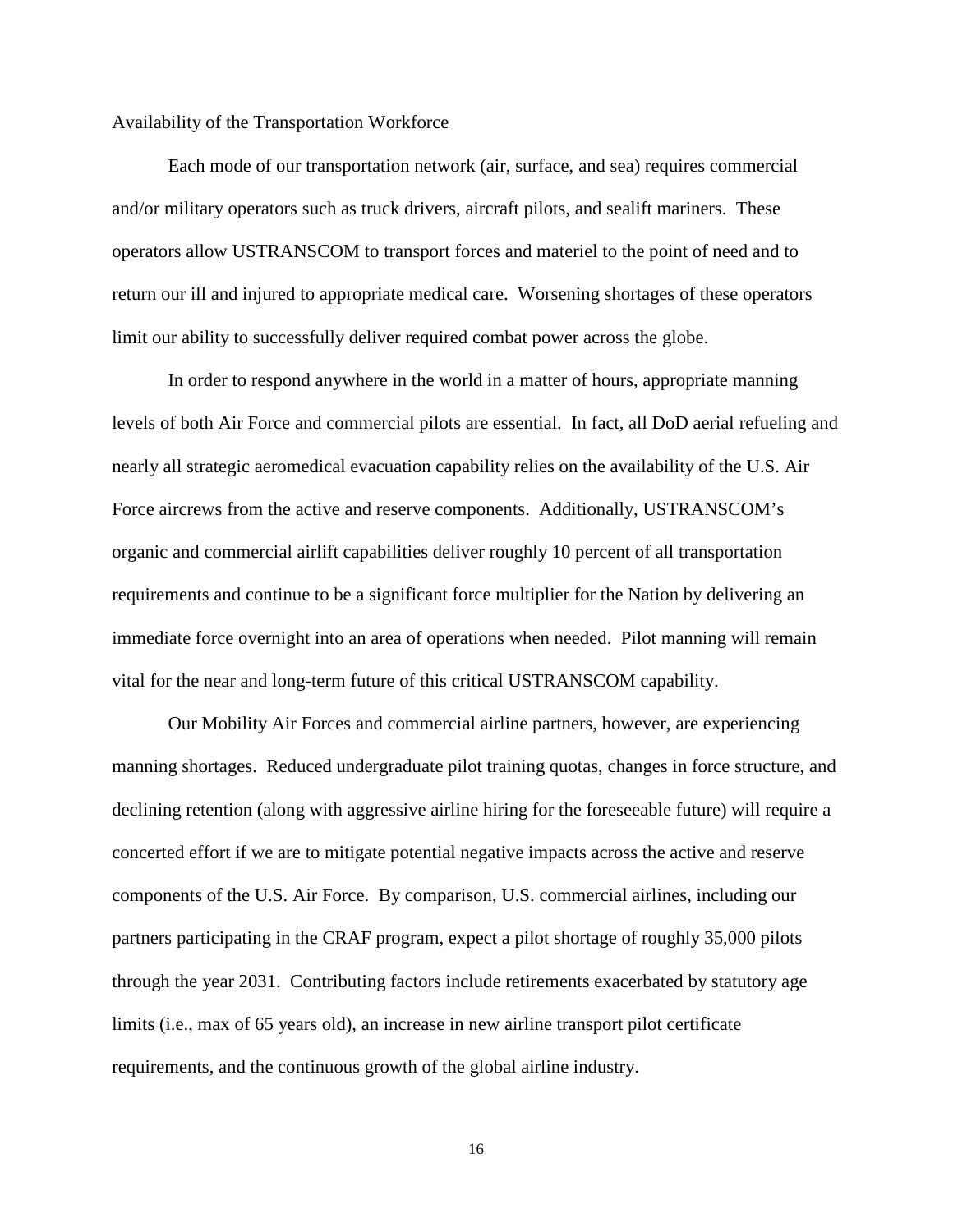While monitoring the health of pilot manning, we are keenly focused on the strain the trucking industry continues to feel due to the commercial truck driver shortage (current shortage of 75,000 with a projection of 890,000 by 2027). The industry's ability to attract and retain qualified commercial truck drivers required to move freight for the DoD and the Nation is a growing concern. Persistent shortages are caused by several factors such as quality of life, younger generations not seeking out the truck driving profession, and the pursuit of more desirable job alternatives. Due to the shortage of operators, the trucking industry is currently operating at greater than 95% capacity leaving little to no surge capacity for DoD. In an effort to address and reverse the shortage of drivers, the DoT Federal Motor Carrier Safety Administration implemented initiatives such as granting test waivers for military members with previous commercial motor vehicle experience and expanding their experience validation timeline from 90 days to one year. These efforts are the first steps in addressing the shortage; however, they may not be sufficient to alleviate likely impacts in times of increased demand for DoD's surge requirements. To combat this issue, we are continuously engaged with industry and conducting ongoing analysis and reviewing plausible alternatives, such as increasing the use of multiple modes (rail and truck) and un-manned vehicles.

We will continue to monitor and manage the manning shortages across our three fundamental domains. While supporting DoT's efforts in reversing current trends, we remain determined to ensure a sufficient pool of transportation operators are available to provide our Nation transportation options.

# **Advancing the Cyber Domain**

The greatest challenge USTRANSCOM faces every day is the threat of attack from the cyber domain. Although cybersecurity is a DoD-wide focus area, USTRANSCOM is distinctly vulnerable because the majority of the Command's transportation data resides within and travels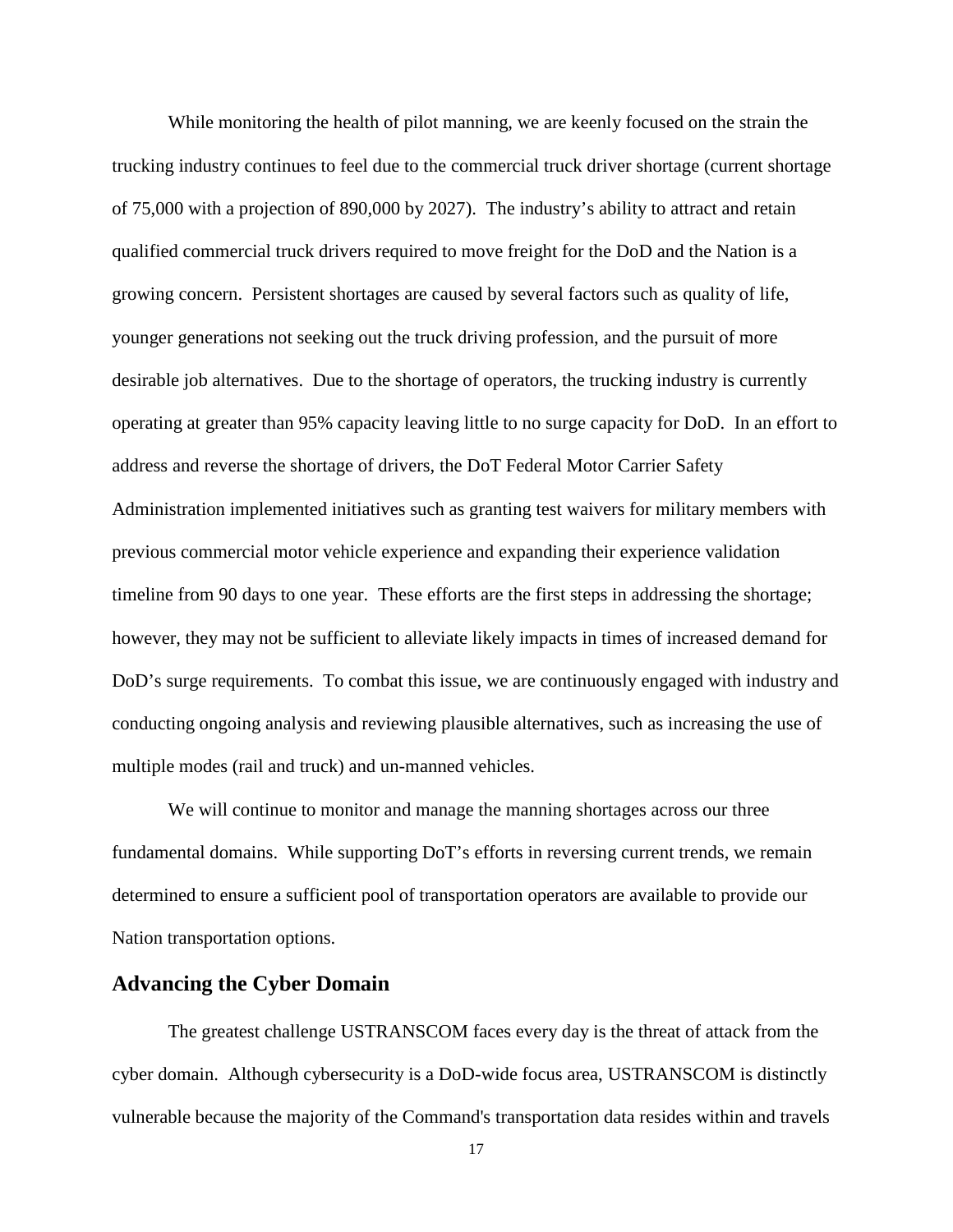through the unsecure commercial internet. Furthermore, unsecure networks and systems of our commercial transportation service providers, coupled with critical infrastructure vulnerabilities around the globe, almost wholly reside outside our control and pose significant risk to mission assurance. Due to these challenges, USTRANSCOM is prioritizing our key cyber concerns. The Command is collaborating with U.S. Cyber Command, DoD Agencies, Federal cyber organizations, industry, and academia to identify and mitigate gaps and shortfalls, as well as to seize opportunities to advance our cyber domain capabilities.

We have and will continue to encourage industry partners to join together in a transportation-related Information Sharing and Analysis Organization, focused on supporting DoD's transportation mission. Our current partnership with the National Defense Transportation Association (NDTA) Cybersecurity Committee and our semiannual Cybersecurity Roundtables that have drawn interest from across government, industry, and academia are cornerstones of our efforts to build a more responsive, aware, and collective approach to mission assurance.

For example, through our partnership with the NDTA Cybersecurity Committee, we seek to address: cybersecurity issues of mutual concern, rapid sharing of threat information, the application of best practices, and, research on existing and emerging cybersecurity technology and development activity. The committee provides a mechanism to address urgent concerns, such as cybersecurity contract language and the exchange of unclassified and sensitive information between USTRANSCOM and industry partners.

However, there is still much more to do in order to address our current and future cyber capabilities. People, processes, and technology are all key areas where we can enhance our cyber resiliency. Specifically, we must grow and retain a highly skilled cyber workforce; clarify cybersecurity roles and responsibilities across the critical infrastructure sector; implement acquisition policy to provision cloud services and other innovative cyber solutions at the "speed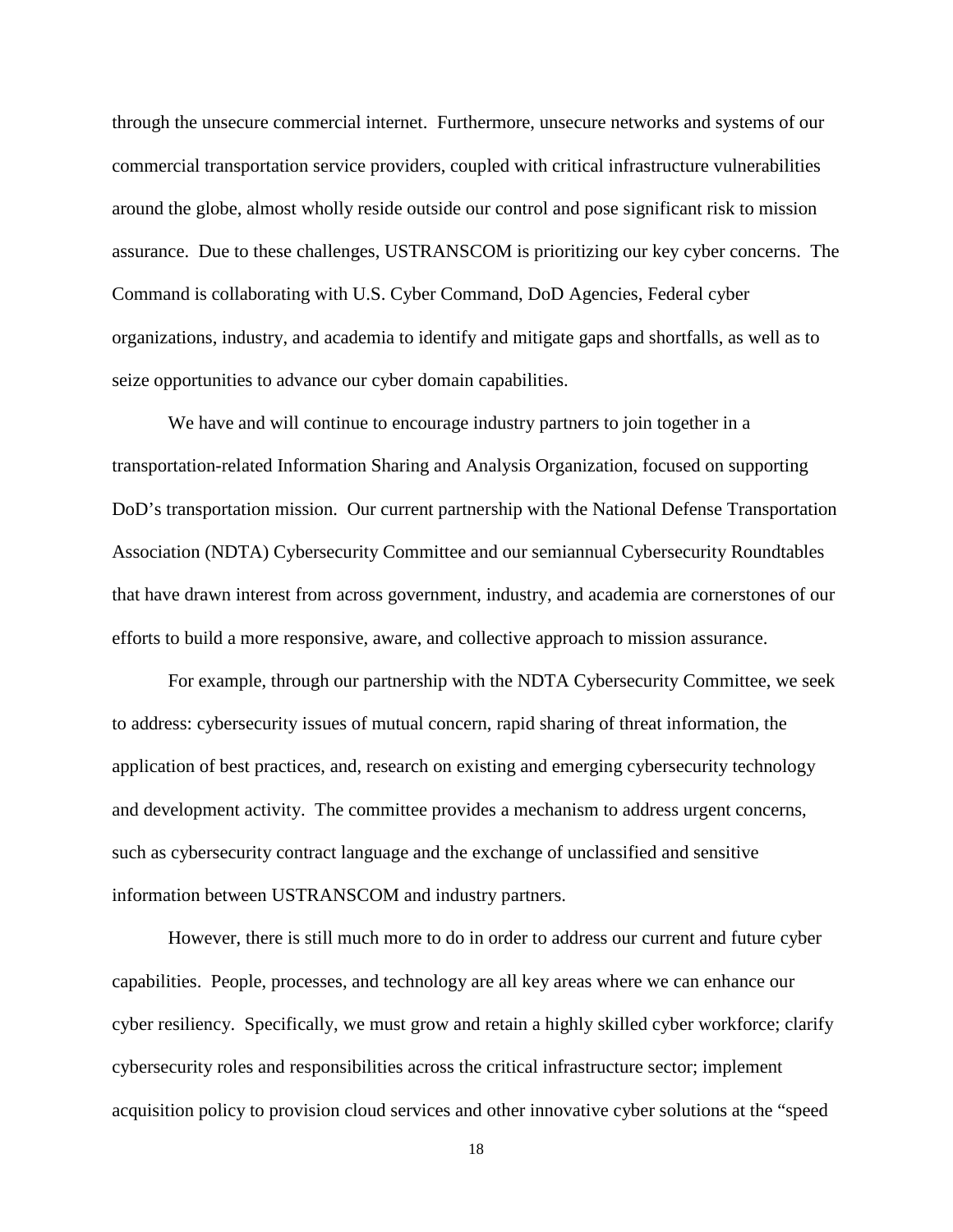of need." We also need to ensure that DoD can rapidly share threat and vulnerability information with our commercial partners while continuing to improve cybersecurity compliance reporting that enables informed risk management decisions appropriate to the situation at hand. We will continue to work with U.S. Cyber Command, DoD Agencies' cyber organizations, Department of Homeland Security, and commercial transportation partners to mitigate cyber risks to global distribution operations.

## **Evolving for Tomorrow**

Beyond the contested cyber domain, we recognize we will face new challenges across the other domains as well. As mentioned, we expect future conflicts are increasingly likely to occur in an environment contested across all domains, subsequently restricting our freedom of action. Adversaries and geopolitical competitors have the ability today to challenge our freedom of movement from deployment to employment using kinetic and non-kinetic means to disrupt, delay, or deny operations. This creates an environment that places our strategic assets at great risk. As our Joint force prepares to face this challenge, operational plans must reflect the anticipated attrition of both combat and mobility assets and associated personnel.

Future conflicts within the contested environment will also greatly challenge global patient movement operations. USTRANSCOM currently operates the best patient movement system in the world, safely and efficiently moving thousands of our nation's ill and injured Service members to the medical care they need every year. We are not content, however, to rest on our successes. Recognizing future adversaries might be able to limit our access to the air and cyber domains, we are aggressively exploring surface movement solutions to ensure we remain the best in patient movement no matter the threat or environment. We continue to partner with the Services to expand maritime patient movement capabilities and we are working to rebuild our ability to move patients by rail. Our Nation's joint casualty stream must be supported by joint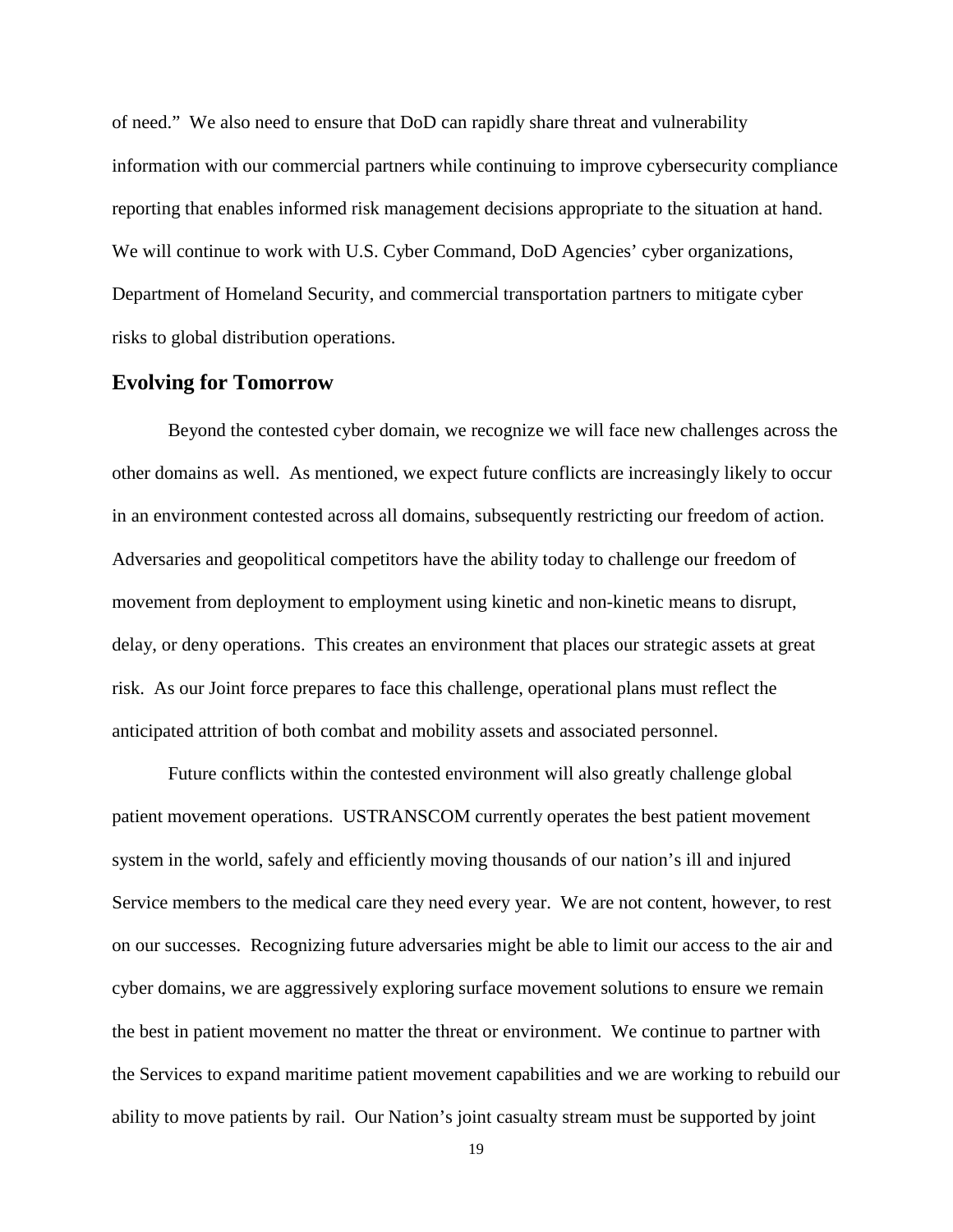patient movement capabilities that are interoperable, multi-modal, and capable of functioning in a cyber-compromised environment. Synchronized policies, training, and research and development are needed across the DoD to ensure we remain the best in safely moving our ill and injured whenever and wherever needed.

We also conducted a Future Deployment and Distribution Assessment focused on deployment and distribution in a contested environment. This assessment solidified our concerns about the challenges of conducting operations in contested environments and again highlighted that our global network (to include partners and allies) is at risk from threats in all domains – land, sea, air, space, and cyberspace.

Finally, we hosted our inaugural contested environment war game aimed at creating a common understanding of our operations in contested environments. We also sought to recognize the enterprise-wide challenges and develop prioritized mitigation efforts to enable future operations in those environments. The war game also addressed the necessary investments in planning and collaboration with the entire DoD logistics enterprise necessary to develop appropriate mitigation strategies for these threats. Finally, the war game highlighted the need for multiple operating options to ensure resiliency, agility, and responsiveness in future conflicts. An important insight from the war game is that operational plans and fleet sizing considerations must account for the loss of capital assets. These vital principles ensure realistic planning and aligned with risk, resulting in operational resiliency across all domains in future contested environments.

Based on these findings and published defense guidance, we will work with the Office of the Secretary of Defense, CAPE to initiate a new mobility requirements study once defense strategic guidance and the supporting elements, such as defense planning scenarios, mature.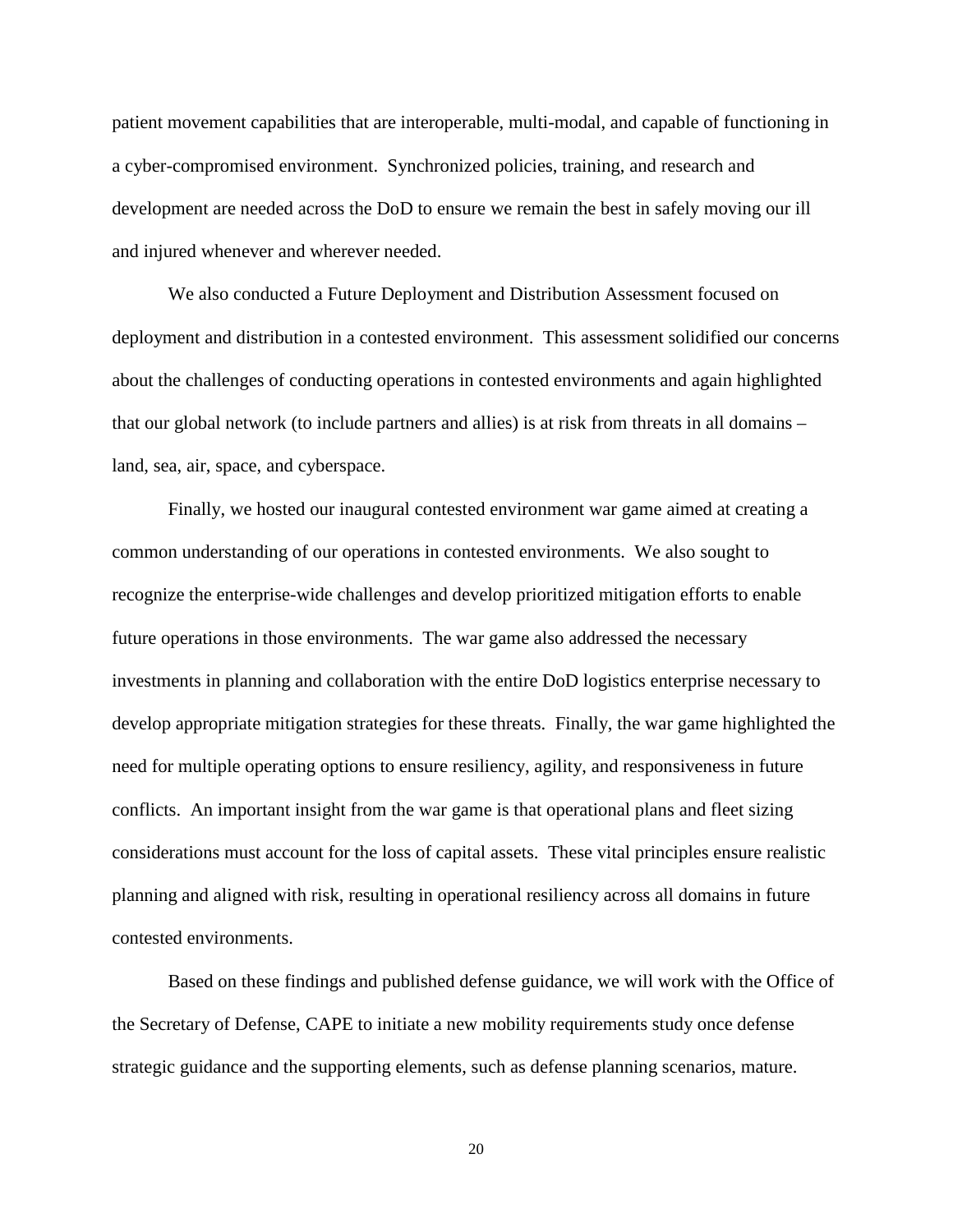## **Championing an Innovative, Diverse, & Agile Workforce**

In light of all of the challenges and opportunities ahead of us, we recognize our people are our greatest resources and are the ones who will rise to those challenges and seize the opportunities. At the same time, it is clear the competition for talent is becoming more acute. Given that, we are working to recruit, develop, and retain the best talent America has to offer. At the heart of that effort we completed our first-ever headquarters Human Capital Strategic Plan setting short and long term goals for cultivating and managing our large professional civilian workforce. We also entered into an agreement with Defense Logistics Agency that created an individual civilian experiential development opportunity. Goal of effort is to address how USTRANSCOM and Defense Logistics Agency can work together to collectively develop the skills, knowledge, and effectiveness of our civilian workforce. We expect this initial agreement to serve as a baseline we can expand upon in the future. Beyond these early accomplishments, we are positioning ourselves to remain competitive in attracting future talent by identifying and establishing developmental positions within USTRANSCOM.

# **Our Commitment**

For nearly three decades, our Nation has turned to USTRANSCOM's strategic power projection capability to respond rapidly to global threats and disasters. Today, USTRANSCOM continues to deliver 21st century, enterprise-wide, global expeditionary capabilities to the joint force. Anticipating and adapting to challenges will allow us to perform our missions in an everchanging security environment. These missions continue to trend toward non-permissive, remote, austere, and widely-dispersed locations, but this team of transportation and logistics professionals always finds a way to deliver our national objectives. Our continuous focus on the resiliency and preservation of the Joint logistics enterprise while advocating for the right